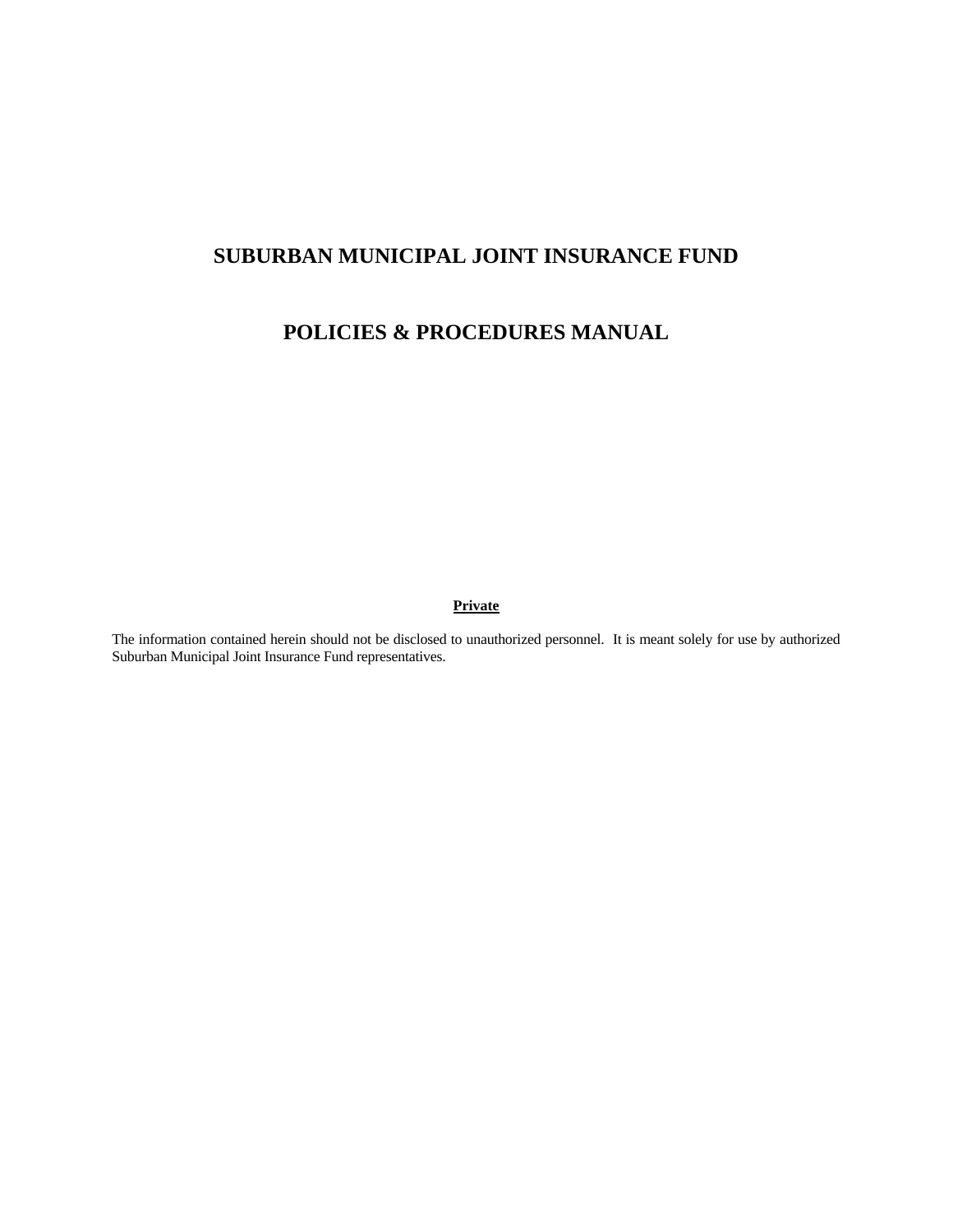| $\label{thm:nonre} \mbox{INFORMATIONAL DIRECTORY} \,\, \ldots \,\, \ldots \,\, \ldots \,\, \ldots \,\, \ldots \,\, \ldots \,\, \ldots \,\, \ldots \,\, \ldots \,\, \ldots \,\, \ldots \,\, \ldots \,\, \ldots \,\, \ldots \,\, \ldots \,\, \ldots \,\, \ldots \,\, \ldots \,\, \ldots \,\, \ldots \,\, \ldots \,\, \ldots \,\, \ldots \,\, \ldots \,\, \ldots \,\, \ldots \,\, \ldots \,\, \ldots \,\, \ldots \,\, \ldots \,\, \ldots \,\, \ldots \,\, \ldots$ |  |
|----------------------------------------------------------------------------------------------------------------------------------------------------------------------------------------------------------------------------------------------------------------------------------------------------------------------------------------------------------------------------------------------------------------------------------------------------------------|--|
|                                                                                                                                                                                                                                                                                                                                                                                                                                                                |  |
|                                                                                                                                                                                                                                                                                                                                                                                                                                                                |  |
|                                                                                                                                                                                                                                                                                                                                                                                                                                                                |  |
|                                                                                                                                                                                                                                                                                                                                                                                                                                                                |  |
|                                                                                                                                                                                                                                                                                                                                                                                                                                                                |  |
|                                                                                                                                                                                                                                                                                                                                                                                                                                                                |  |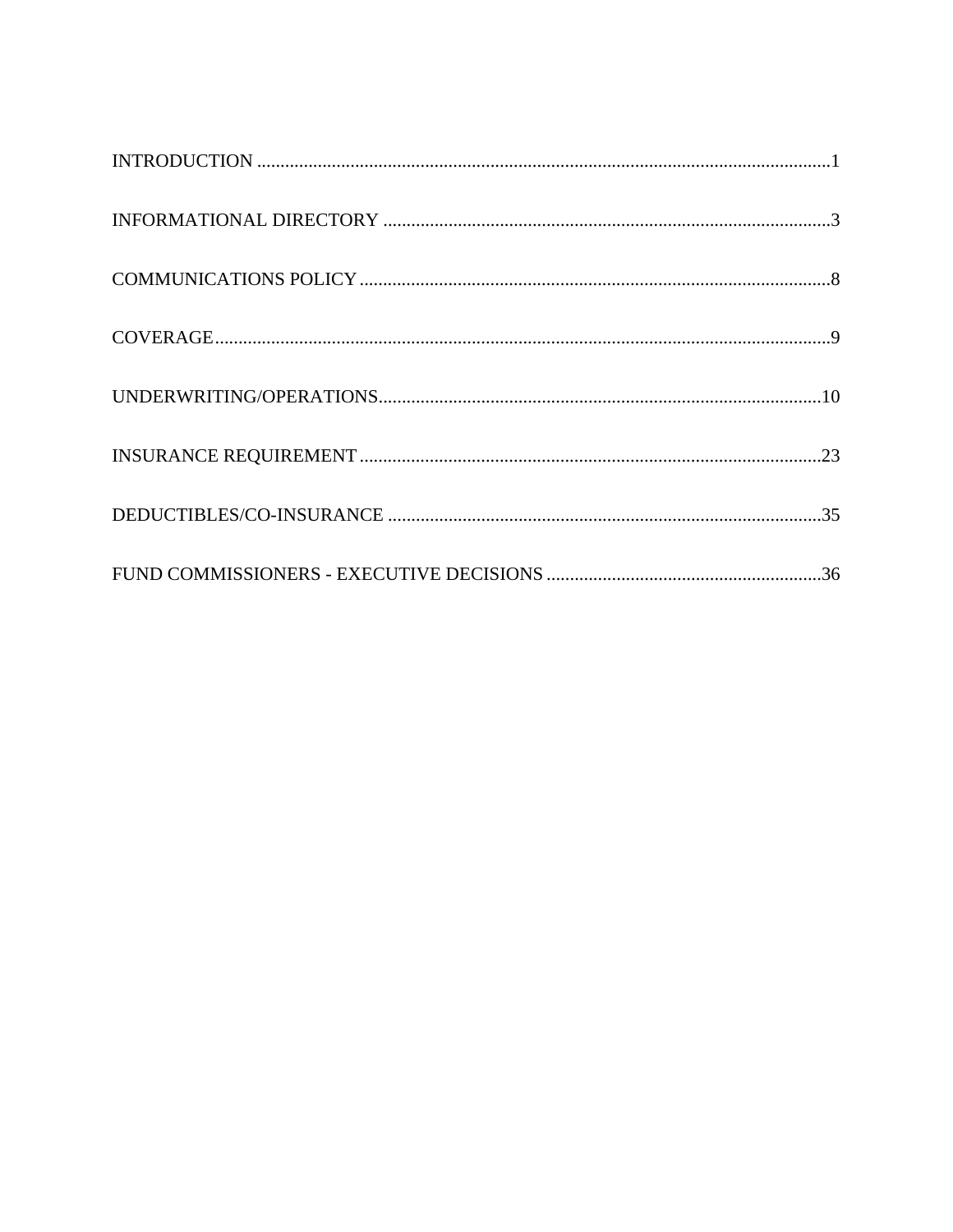# **INTRODUCTION**

In 1984 the legislature of the State of New Jersey enacted a revision to Title 40A permitting communities to form joint self-insurance funds. Title 40A was subsequently revised in 1990 to include any contracting unit as defined in Section 2 of P.L. 1971, C.198 (C.40A:11-12). The enactment of this legislation was extremely timely because in the mid 1980's public entities found themselves in the midst of a crisis of insurability wherein coverage was either not available in the commercial market place or was unavailable because the cost was prohibitive.

As of April 1, 2017, there are 19 local affiliated joint insurance funds that participate in the MEL, in the State of New Jersey, providing insurance coverage to 375 municipalities, 71 utility authorities, 1 county, 40 Fire & First Aid Districts, 2 Health Commissions 89 housing authorities and 1 parking authority.

# **AUTHORITY**

A Fund finds its authority for existence in the following regulations:

■ **N.J.S.A.** 40A:10-36 et seq.  **N.J.A.C. 11:15-2** 

In addition, a Fund comes under state regulatory divisions of:

- **Department of Banking and Insurance**
- **Department of Community Affairs**

Under Title 40A:10-36 Joint Insurance Funds are not insurance companies; instead they are construed to be public entities. Therefore, a Joint Insurance Fund shall be subject to and operate in compliance with the provisions of the:

- Local Fiscal Affairs Law (N.J.S.A. 40A:5-1 et seq)
- Local Public Contracts Law (N.J.S.A. 40A:11-1 et seq)
- Open Public Meetings Act (N.J.S.A. 10:4-6 et seq)
- **Various Statutes authorizing the investment of public funds, including but not limited to, N.J.S.A. 40a:10-10(b), 17:12(b)-241 and 17:9-4.1**
- **Affirmative Action Requirements**
- **Local Government Ethics Act**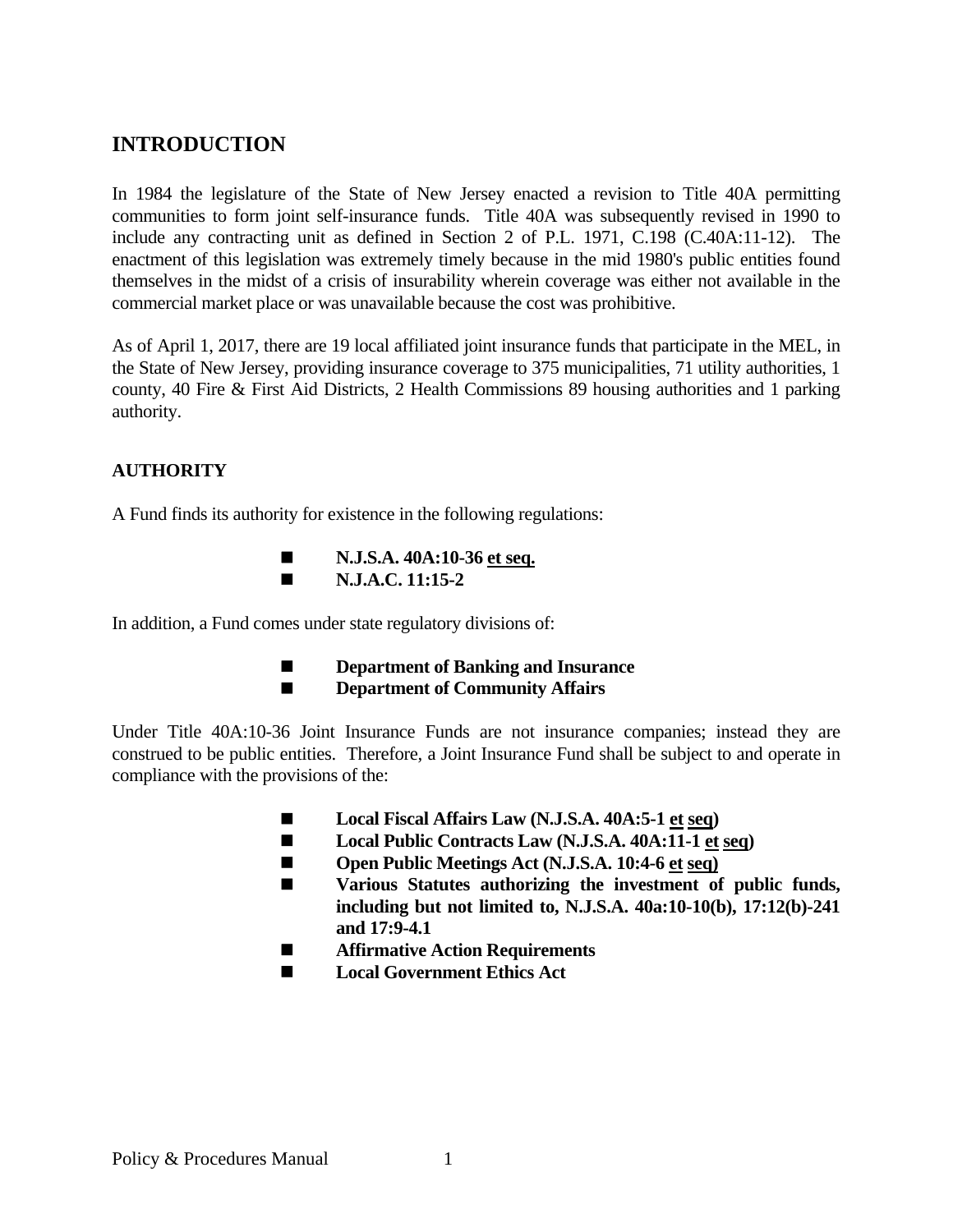The Fund has various sources of official communications; specifically:

- 
- $\blacksquare$  Bylaws **Letting Minutes**
- 
- 
- **Plan of Risk Management Policies and Procedures Manual Procedures Manual Procedures Manual Procedures Manual Procedures Manual Procedures Manual Procedures Manual Procedures Manual Procedures Manual Procedures Manual Pr**  $\blacksquare$  Coverage Documents **and any combination thereof**

# **PURPOSE**

While all lines of coverage provided by the Suburban Municipal Joint Insurance Fund and the Municipal Excess Liability Joint Insurance Fund (MEL) are specifically addressed in the coverage documents found in the Coverage Document(s), there remain certain criteria, procedures, and policies which fall to the discretion of the Fund.

The policies presented herein are of that nature. Therefore, this Policies & Procedures Manual covers a wide spectrum of topics and concerns and is designed to serve as a companion to all other Fund references since inception. While the Policies & Procedures Manual can be used independently, it is intended to be most effective when used in conjunction with the Fund Bylaws, Risk Management Plan, Meeting Minutes, and Coverage Document(s).

The Polices and Procedures established by the Suburban Municipal Fund and the MEL are expected to be adhered to by its member local units, appointed officials and the Fund Commissioners. The manual is also a "living" guideline, and, as such, is subject to additions or deletions as they become appropriate and approved by the Fund Commissioners. These changes will be issued as bulletins during the course of the year.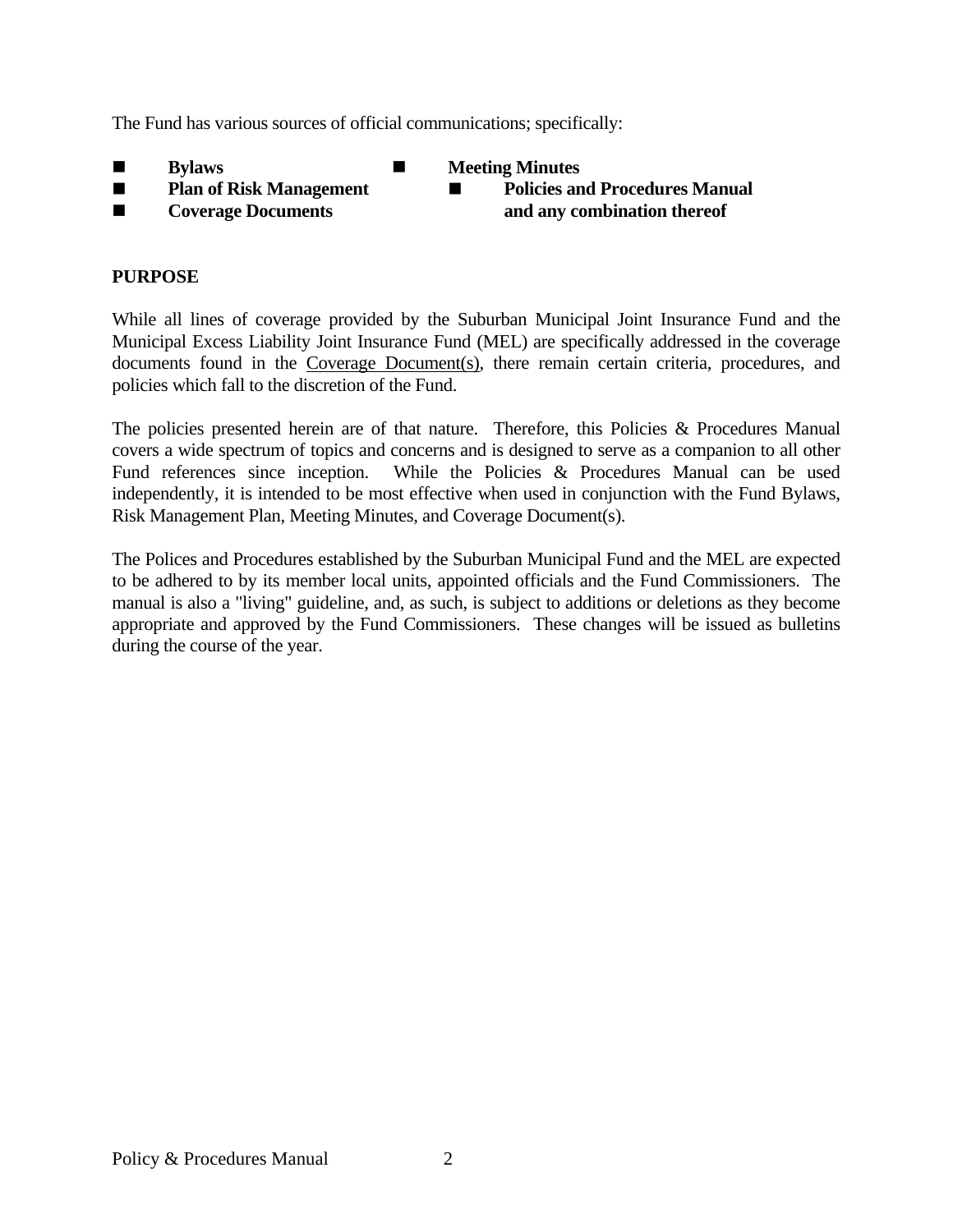# **INFORMATIONAL DIRECTORY**

# **Organization**

The Suburban Municipal Joint Insurance Fund commenced operations on January 1, 1994 with 7 charter members. The Fund presently has the following 10 members:

|                             | Date Joined         |
|-----------------------------|---------------------|
| * City of Summit            | 1/01/94             |
| * Township of Scotch Plains | 1/01/94             |
| * Borough of Mountainside   | 1/01/94             |
| * Borough of Bernardsville  | 1/01/94             |
| * Town of Westfield         | 1/01/94             |
| * Borough of Watchung       | 1/01/94             |
| * Borough of Fanwood        | $1/01/94 - 1/01/97$ |
| *Township of Bedminster     | 1/01/94             |
| Township of Bernards        | 1/01/96             |
| <b>Borough of Far Hills</b> | 1/01/98             |
| Township of Hillsborough    | $1/1/99 - 1/01/00$  |
| Township of Harding         | 1/1/10              |

\* Denotes Charter Member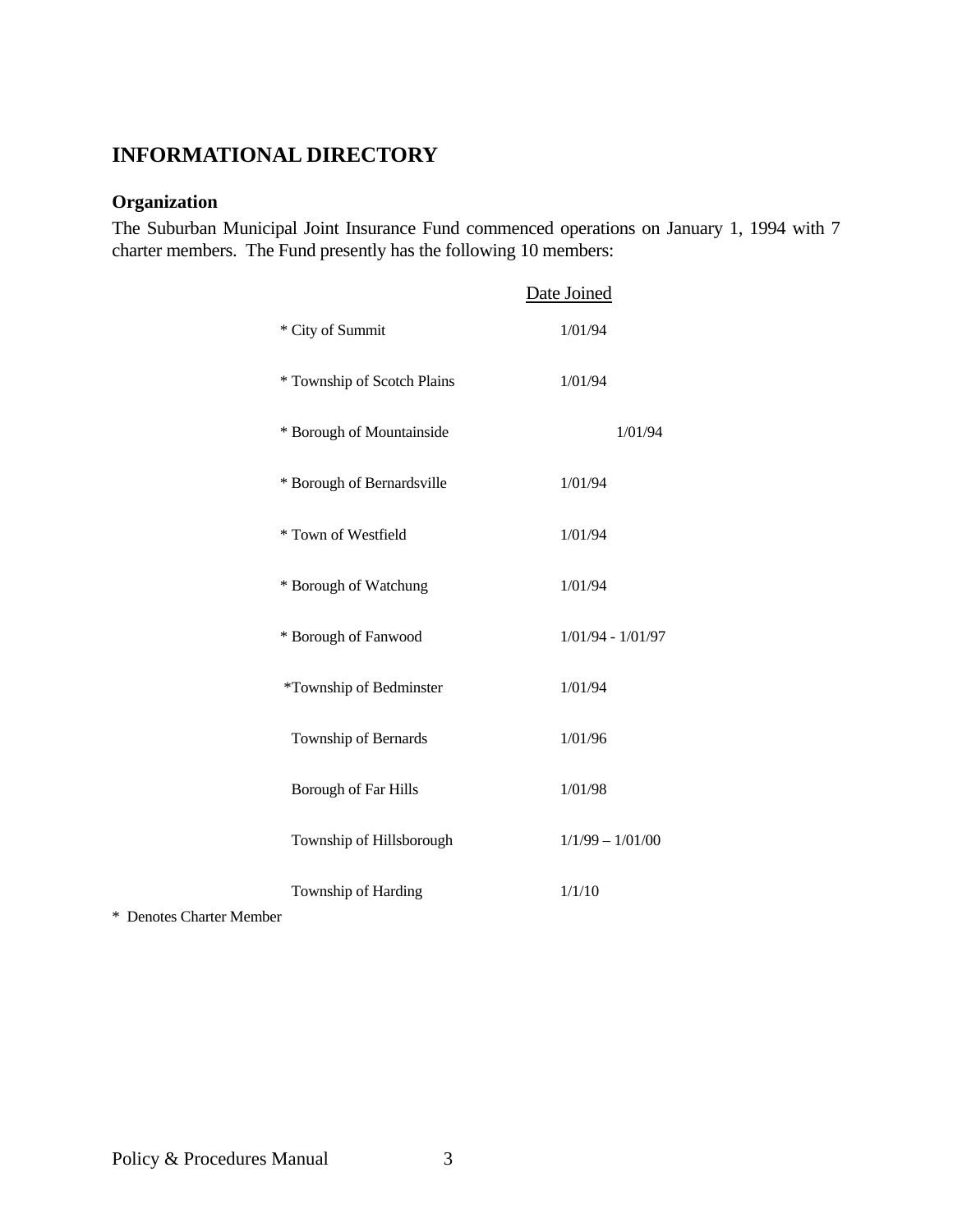# **Fund Commissioners**

Each participating member appoints one commissioner to the Fund who shall be either a member of its governing body or one of its employees. In addition, each member may elect to appoint one alternate to attend either regular or special meetings on behalf of the municipality in the absence of the Fund Commissioner who exercises the full power and authority of the Fund Commissioner in his/her absence.

The Fund Commissioners' responsibilities include:

- **Authorized and empowered to operate the Fund in accordance with its Bylaws, State Laws and Regulations**
- **Cast one vote**

# **Meetings**

The Fund has an organizational meeting usually in January to elect two officers, Chairperson and Secretary and an Executive Board.

The officers and the Fund Commissioners conduct **monthly meetings on the second Thursday of each month at 8:00 a.m. at:** 

# **Scotch Plains Municipal Building Township of Scotch Plains 430 Park Avenue Scotch Plains, NJ 07076**

### **Officials**

The Fund also has the following four appointed officials:

- **Executive Director/Administrator**
- **Treasurer**
- **Auditor**
- $\blacksquare$  **Attorney**

In addition, the Fund also contracts for the following services:

- **Safety Director**
- **Claims Servicing Company**
- **Underwriting Manager**
- **Actuary**
- **Asset Manager**
- **Internal Auditor**
	- **Managed Care Organization**

All appointed officials and contractors are retained pursuant to the "Local Public Contracts Law."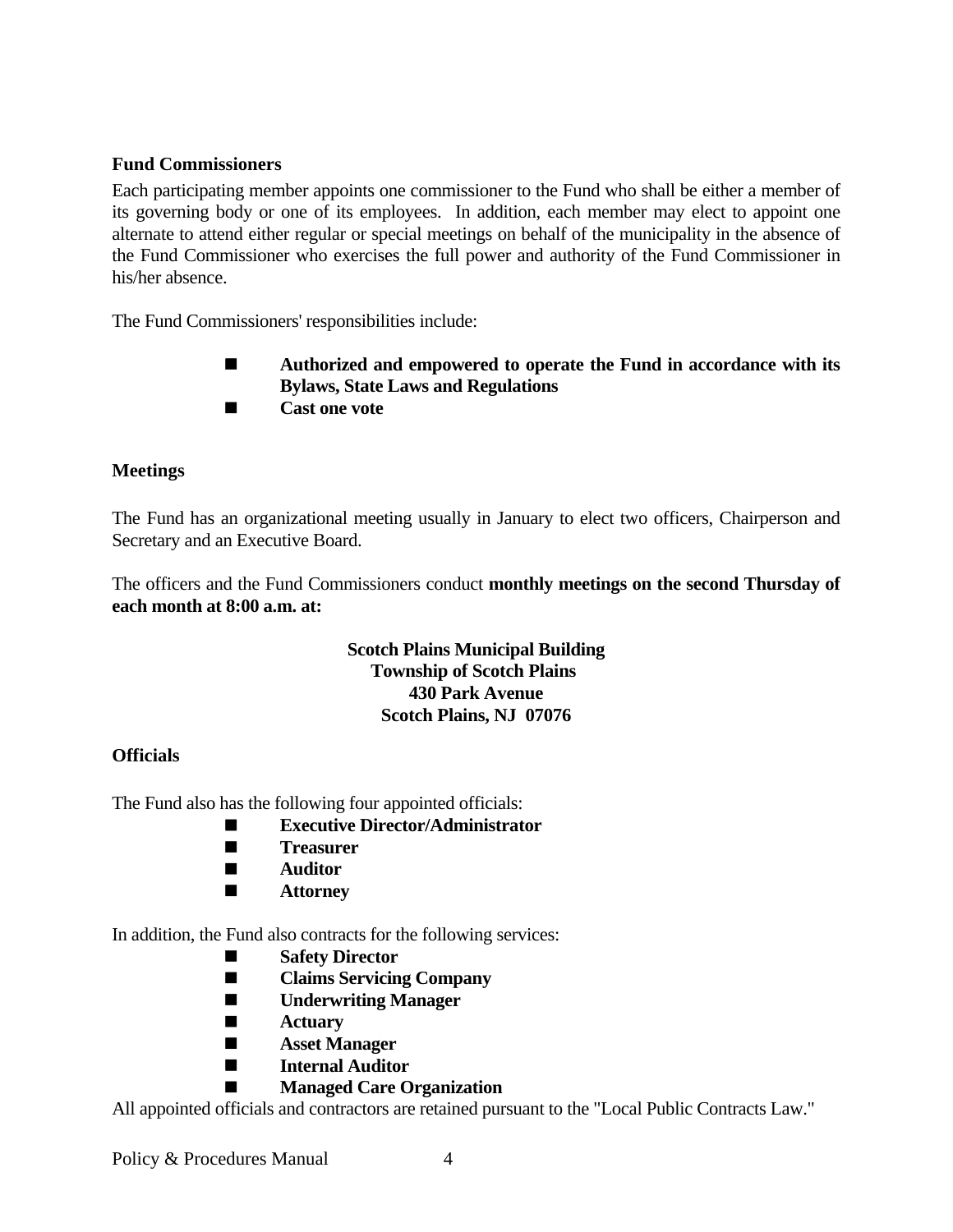The Suburban Municipal Board of Fund Commissioners decided to award professional service agreements in accordance with a fair and open process. The Board of Fund Commissioners established criteria to evaluate qualification.

Additionally, as a condition of its membership, members may elect to appoint an Insurance Producer. The Insurance Producer advises its members on matters relating to the Fund's operation and coverages provided.

Please visit the Suburban Municipal Joint Insurance Fund information at www.smjif.org for the following information:

- **List of names and addresses of various Fund professionals**
- **Organizational Chart**
- **Listing of current members' appointed commissioners addresses and phone numbers**
- Note: Please refer to Articles II and III in the Fund Bylaws for the duties and responsibilities of Chairperson, Secretary, Executive Committee and officials.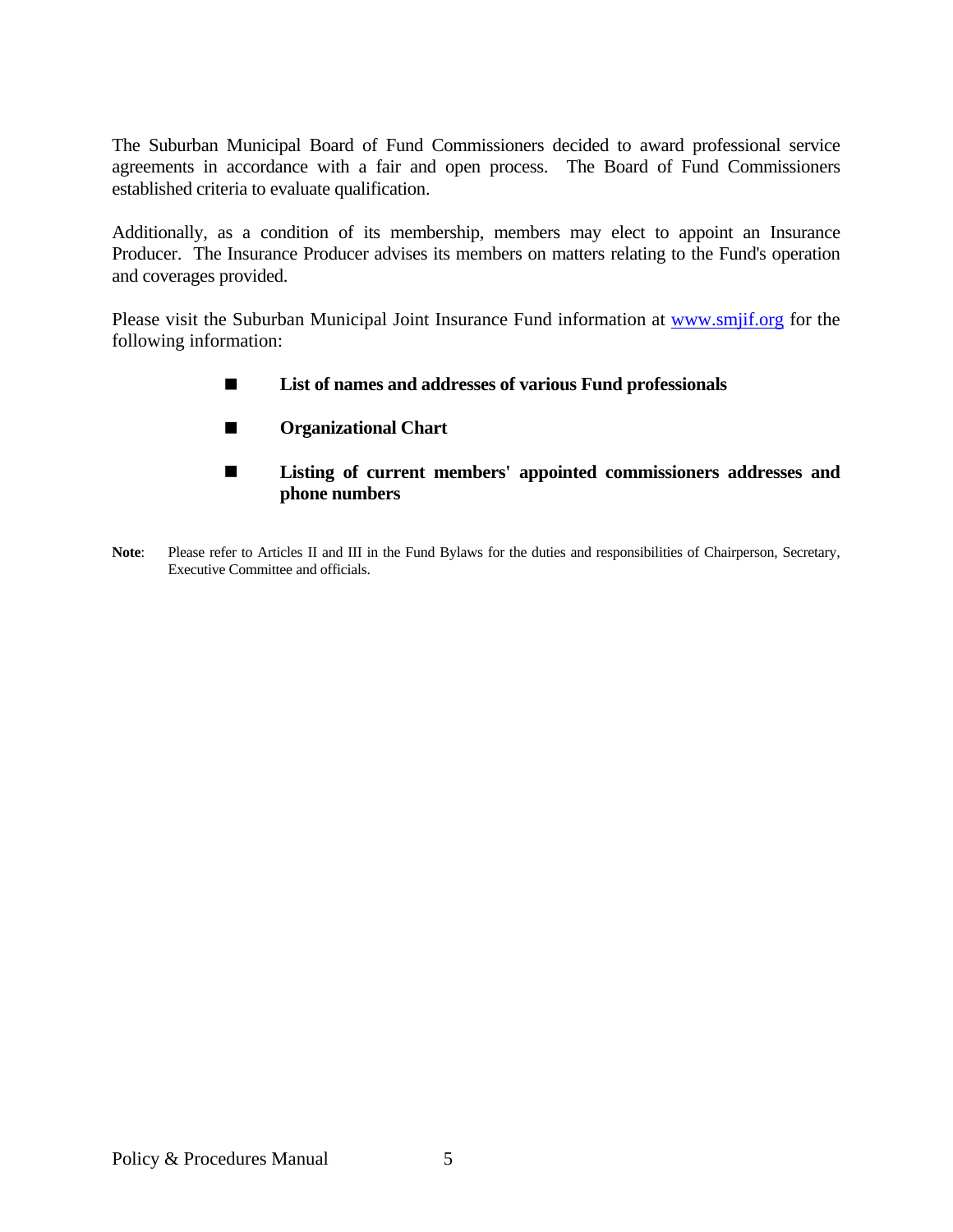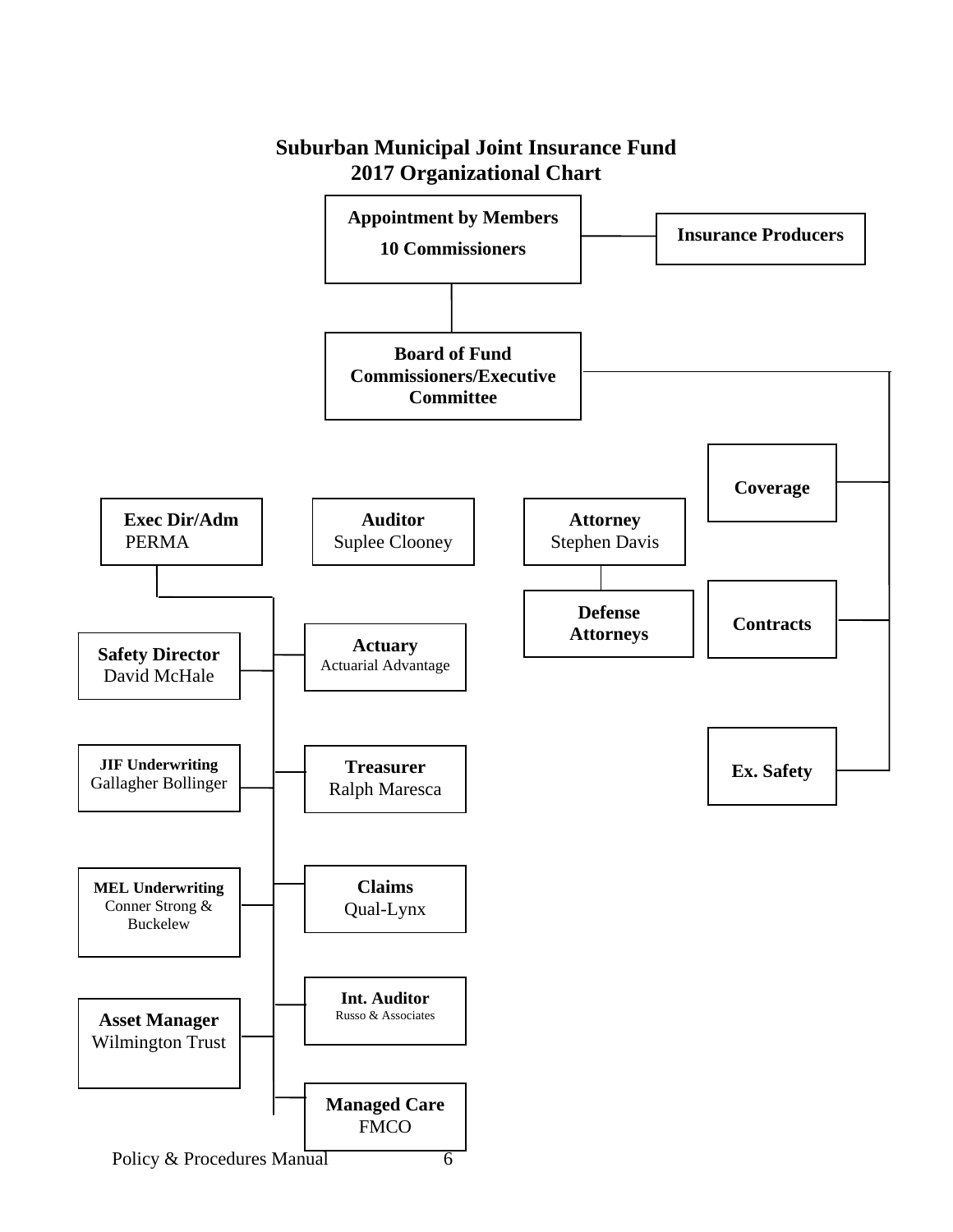| <b>Safety Committee - Chairperson</b>                               | Megan Champney, City of Summit<br>Johnathan Ellis, Township of Scotch Plains<br>Douglas Walker, Borough of Bernardsville<br>Bob Burns, Borough of Watchung<br>Gail Dillin, Township of Bernards<br>Ron Romak, Mountainside<br>Paul Cascais, City of Summit<br>Anthony Tiller, Town of Westfield<br>Claudia Dunn, Borough of Far Hills<br>Kevin Murray, Township of Bedminster<br>Tracey Bisgaard, Risk Manager<br>Lisa Sharp, Harding Township<br>Jack Dibble, Risk Manager<br>J.A. Montgomery Representative<br>PERMA Representative |
|---------------------------------------------------------------------|---------------------------------------------------------------------------------------------------------------------------------------------------------------------------------------------------------------------------------------------------------------------------------------------------------------------------------------------------------------------------------------------------------------------------------------------------------------------------------------------------------------------------------------|
| <b>Coverage Committee – Chairperson</b>                             | Tom Atkins, Borough of Watchung<br>Alex Mirabella, Township of Scotch Plains<br>Chan Coddington, JIF Underwriter<br>Jack Dibble, JIF Underwriter<br>Craig Sutherland, RMC<br><b>MEL Underwriting Manager</b><br>PERMA Representative                                                                                                                                                                                                                                                                                                  |
| <b>Contracts Review -</b><br><b>Chairperson</b><br><b>Committee</b> | James Gildea, Town of Westfield<br>Tom Atkins, Borough of Watchung<br><b>Bruce McArthur, Bernards</b><br>PERMA Representative                                                                                                                                                                                                                                                                                                                                                                                                         |
| <b>Membership - Chairperson</b><br><b>Committee</b>                 | <b>Bruce McArthur, Bernards</b><br>Gail McKane, Harding<br>Jack Dibble, JIF Underwriter<br>PERMA Representative                                                                                                                                                                                                                                                                                                                                                                                                                       |

# *2017 Standing Suburban Municipal JIF Committees*

*\*Fund Chairman is ex officio member of all committees.*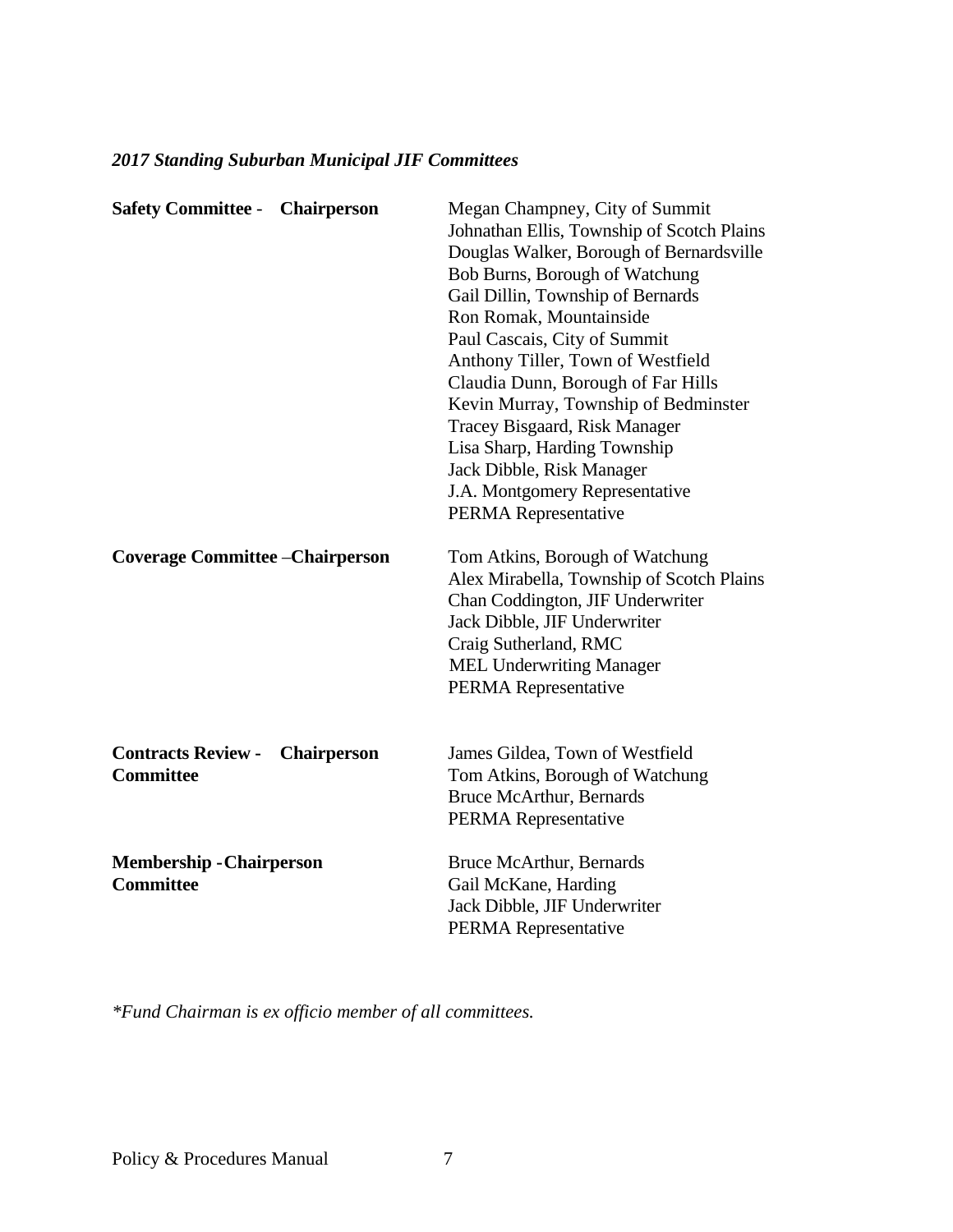# **COMMUNICATIONS POLICY**

Each member will receive on a monthly basis a monthly agenda booklet, which contains:

- **Minutes**
- **Executive Director's reports**
- **Five Pro Forma reports** 
	- **Financial Fast Track**
	- **Loss Ratio Report**
	- **Accident Frequency Report**
	- **Investment Report**
	- **Claim Activity Report**

Closed Session minutes are distributed at the time of the meeting, approved in Open Session and then collected in order to maintain confidentiality.

The pro forma reports, which should be filed in the members' manual, provides its members with a snapshot picture of the Fund's:

- **Financial position**
- **Accident severity by line of coverage**
- **Accident frequency by participant**
- Report time on Workers' Compensation claims

Also, on a quarterly basis the Fund participants receive claims register from the claims service company outlining individual losses by participant.

Members will be sent, by the Fund's Safety Director, copies of survey reports.

The Fund members receive coverage documents annually.

On an "as needed" basis, Fund participants will be forwarded:

- **Coverage Bulletins**
- **Safety Bulletins**
- **■** Policies and Procedures Bulletins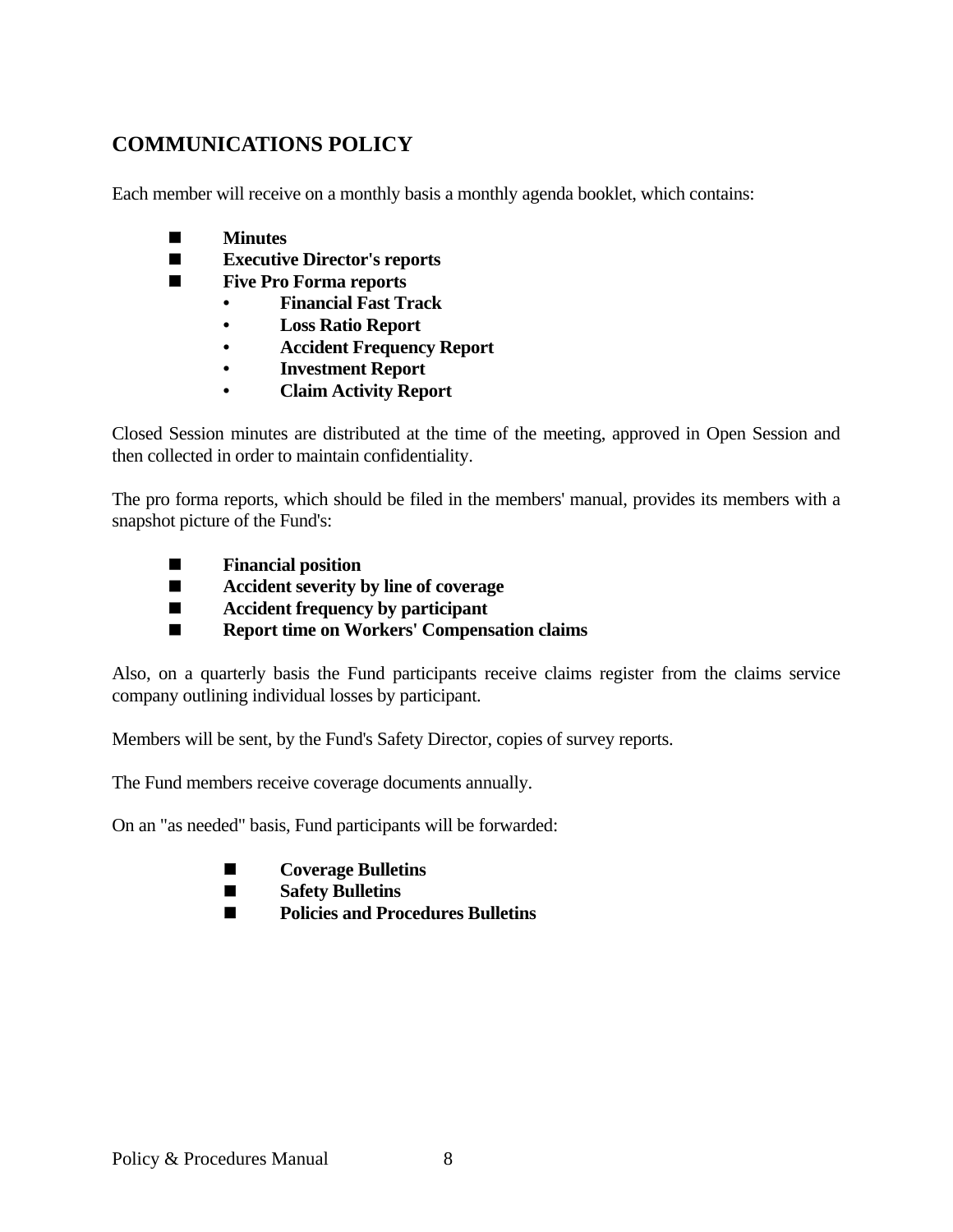# **COVERAGE**

The Suburban Municipal Fund and the Municipal Excess Liability Joint Insurance Fund offers the following lines of coverage to its members:

- **Workers' Compensation**
- $\blacksquare$  General Liability
- **Auto Liability**
- **Property/Boiler & Machinery**
- **Auto Physical Damage**
- **Public Officials/Employment Practices Liability Coverage through QBE Specialty Insurance Company**
- **Non-owned Aircraft Liability**
- **Environmental Impairment Liability through the New Jersey Municipal Environmental Risk Management Joint Insurance Fund**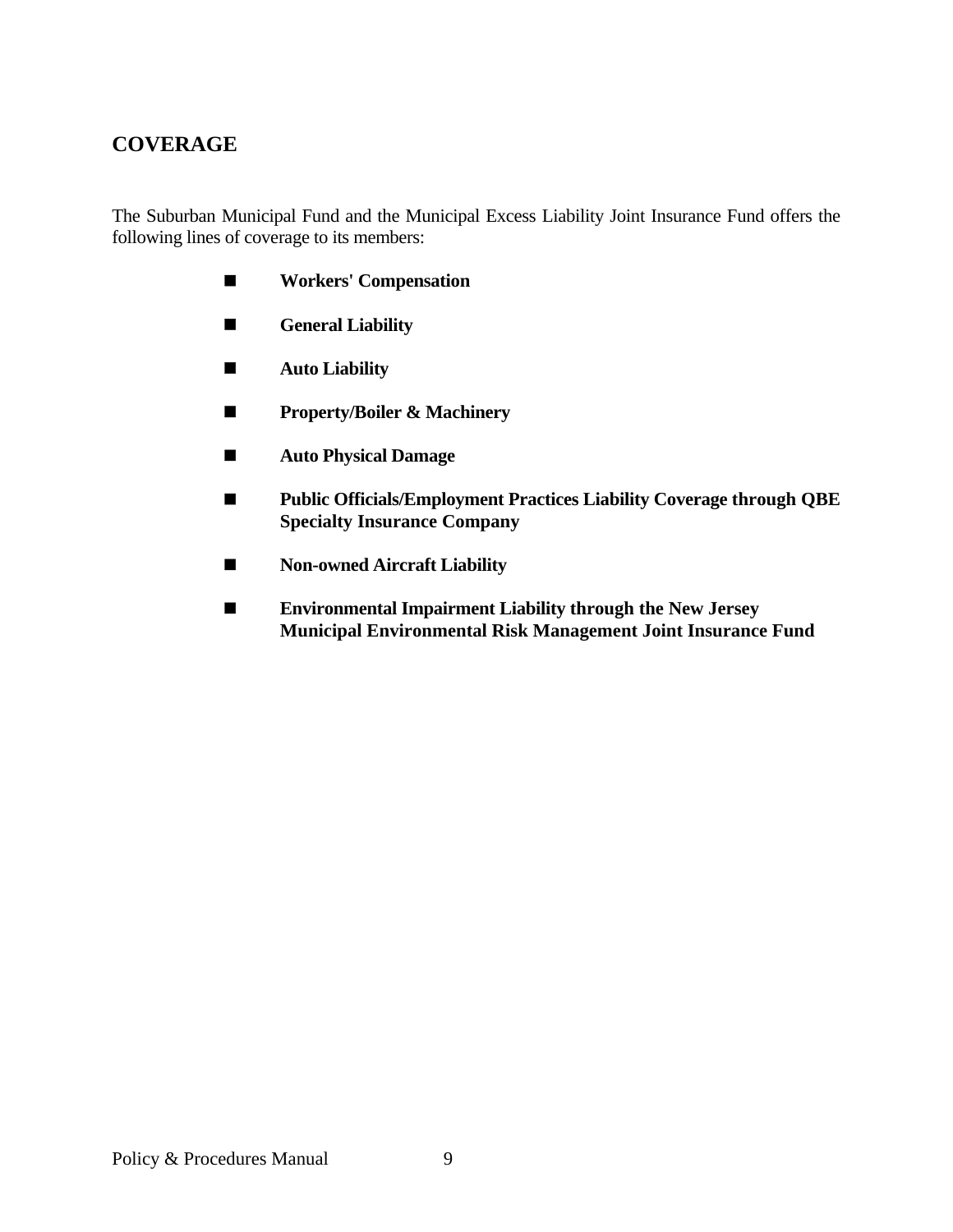# **UNDERWRITING/OPERATIONS**

# **New Municipalities**

 Any municipality seeking membership into the Fund shall submit an application for membership along with the necessary resolution and copies of current policies, five year historical claim information, latest budget, latest auditor's report, and an application fee of \$1,000. Candidates should meet the following criteria:

- (a) Be located in Union, Somerset counties, or close proximity.
- (b) Be homogeneous in size and operation to existing members of the Fund.
- (c) Show a favorable loss history for at least five years.
- (d) Has shown a proven dedication to loss prevention/control.
- (e) Show a willingness to participate in Fund activities and development.
- (f) Agree to comply with the state regulations which govern the Fund, the Fund Bylaws, and Policies promulgated by the Fund.
- (g) Not to exceed a population of 35,000

 The Executive Director/Administrator reviews applications for completeness, accuracy and compliance with established underwriting guidelines. The Executive Director/Administrator then forwards the necessary underwriting information to the Fund's actuary who will develop annualized loss projections by line of coverage based on the applicant's loss experience and exposures. In addition, the Executive Director/Administrator simultaneously requests the Fund's safety director to undertake a comprehensive physical inspection of the applicant's locations.

 Once the process is completed, the Executive Director/Administrator presents the new applicants to the Fund Commissioners for approval consideration. The Commissioners will review such items as:

- $\blacksquare$  New member data summary
- **Compatibility studies**
- **Loss information**
- **Safety Inspection Reports**
- **Proposed Annual Assessments**

The application requires a two-third vote of the Executive Committee.

### **Fire Districts**

Revisions made to N.J.S.A. 40A:10-36 allow fire districts to join a joint insurance fund. The Fund has adopted the following membership criteria for fire districts: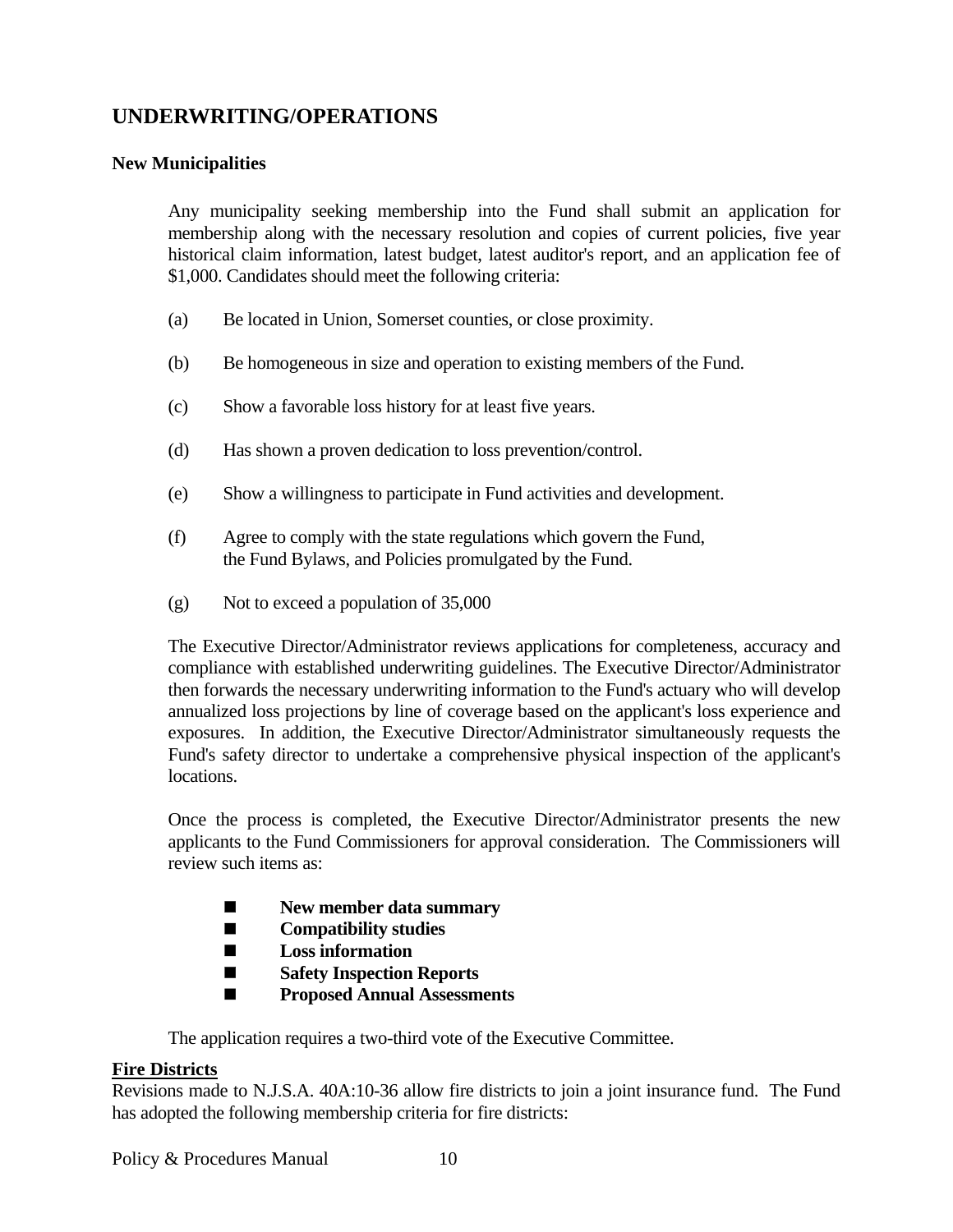- (a.) *Sponsorship*: Only fire districts sponsored by a member municipality will be considered.
- (b.) *Financial Responsibility*: The sponsoring member municipality must accept all financial responsibility arising from participation of the fire district including assessments, supplemental contributions, additional assessments and return dividends.
- c.) *Billing & Vouchering*: The Executive Director/Administrator will bill each fire district separately from that of the member municipality.
- (d.) *Representation*: The fire district will be represented solely by the Fund Commissioner of the sponsoring member municipality.
- (e.) *Risk Management Consultant*: The fire district will be served by the risk management consultant of the sponsoring member municipality.
- (f.) *Underwriting Guidelines*: Fire districts will be underwritten as if they were applying as a new member. This process includes completion of a full application, actuarial review and safety inspection.
- (g.) *Acceptance of a Fire District*: Fire districts may only be admitted by a majority vote of the Fund Commissioners following membership review. The criteria for admission will be the compatibility of the fire district to other fire service exposure currently insured by the Fund.
- (h.) *Termination of Coverage*: A fire district may be terminated by the Fund Commissioner from coverage for failure to follow safety and loss control guidelines set forth by the safety director. Termination of a fire district will not effect membership of sponsoring member municipality. However, the fire district's membership will be concurrently terminated if the sponsoring member municipality terminates its membership for any reason.
- (i.) *Legal Requirement*: As a condition to membership by the fire district, a resolution must be received from the sponsoring member municipality evidencing its agreement with the Suburban Municipal Fund as respects its financial responsibility for the fire district. Likewise, a resolution by the fire district must be executed evidencing representation by the sponsoring member municipality and compliance to safety directives.

### **Renewal Process**

 N.J.A.C. 11:15-2:15(c) requires that the Fund certify each member's annual assessment no later than December 1 of the coming fiscal year. Therefore, the Fund begins its renewal process in June.

#### **Guidelines for Assessing Members**

 The Fund seeks to equitably distribute to its members a proportionate share of the overall annual cost of the Fund. Accordingly the following guidelines are offered for consideration.

The Fund will uniformly measure exposure units of all members. This includes: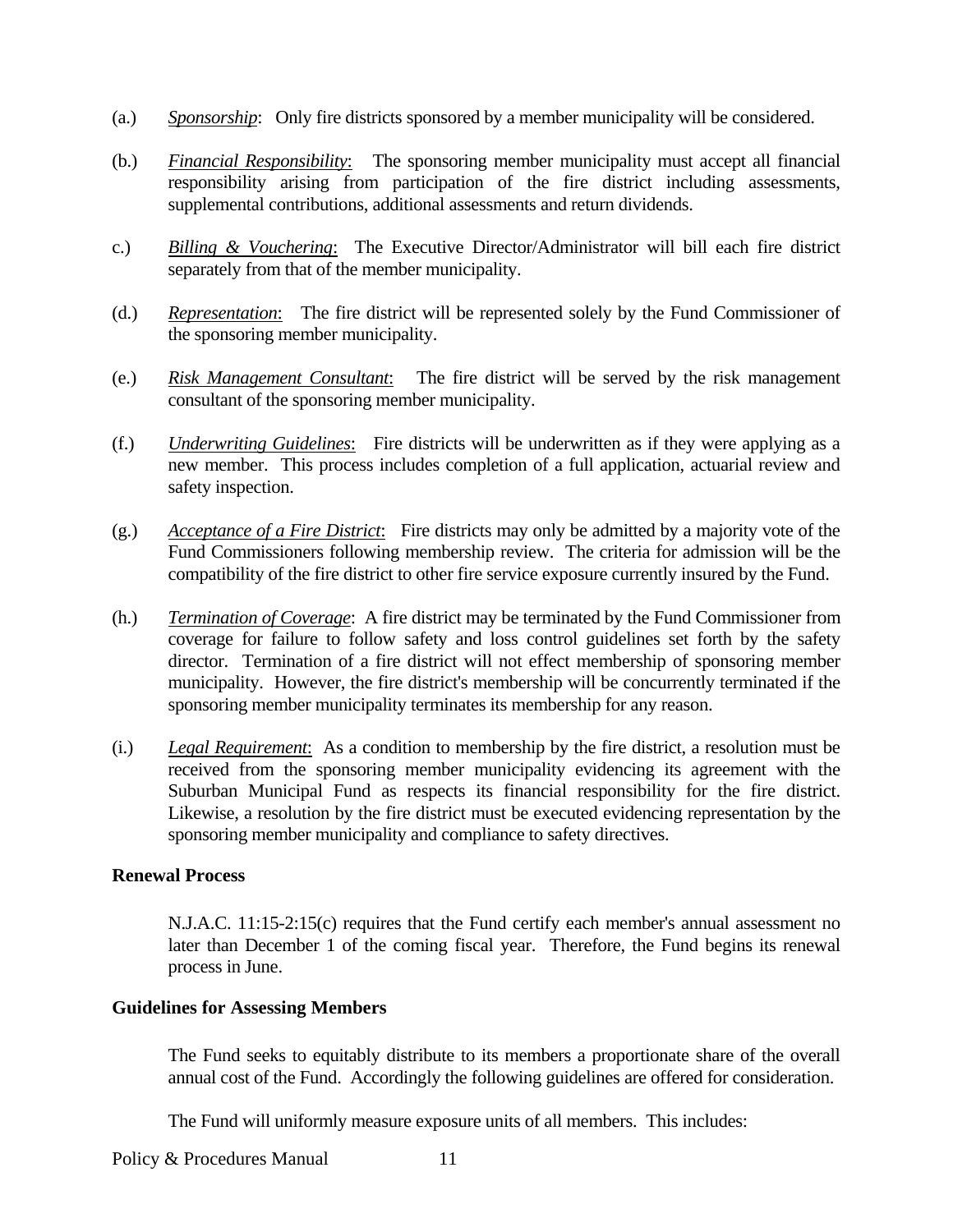- (a.) i. Payroll by classification
	- ii. Property values by class
	- iii. Number of police
	- iv. Vehicles by classification
	- v. Number of full time employees
- (b.) Using uniform rates associated with the exposure units, a manual premium will be developed for each member.
- (c.) Based upon the last three years of losses excluding the current year, and limited to the first \$25,000 of loss, each member will receive an experience modification factor for general and auto liability. The formula for this calculation will be promulgated by the Fund Actuary. New members will be eligible only after completing three years.
- (d.) Based upon the loss experience as recorded by the Workers' Compensation the loss experience of the Fund, all members will receive an experience modification factor. The formula for this factor will be that in current use by the New Jersey Workers' Compensation Rating Bureau.
- (e.) The manual premium for each member will be modified by the applicable experience rating factor to develop a modified manual premium.

### **Schedule(s) of Value**

### (a.) **Real and Personal Property**

 All known locations must be declared in advance. A statement of values must be prepared at 100% of replacement value.

### (b.) **Other Equipment**

 All known portable equipment must be scheduled in advance. This would include but not be limited to, items such as mobile equipment, contractors equipment, communications equipment, data processing equipment, etc. Small items under \$5,000 may be grouped into single value amount.

### (c.) **Special Items**

All known fine arts, such as artwork, antiques and collectibles, must be scheduled in advance. Any individual displayed art work, antique and collectibles valued less than \$25,000 will be covered at an "agreed upon value". Any individual displayed artwork, antique and collectible valued in excess of \$25,000 requires an independent professional appraisal to be filed with the municipal clerk or some other authorized and responsible party. Individual items over \$50,000 require an independent professional appraisal and approval by the Executive Committee or the Underwriting Manger. An independent professional appraisal cannot come from the owner of the item and must be from a company or individual with expertise in this area. Coverage is subject to a \$2,500 deductible per occurrence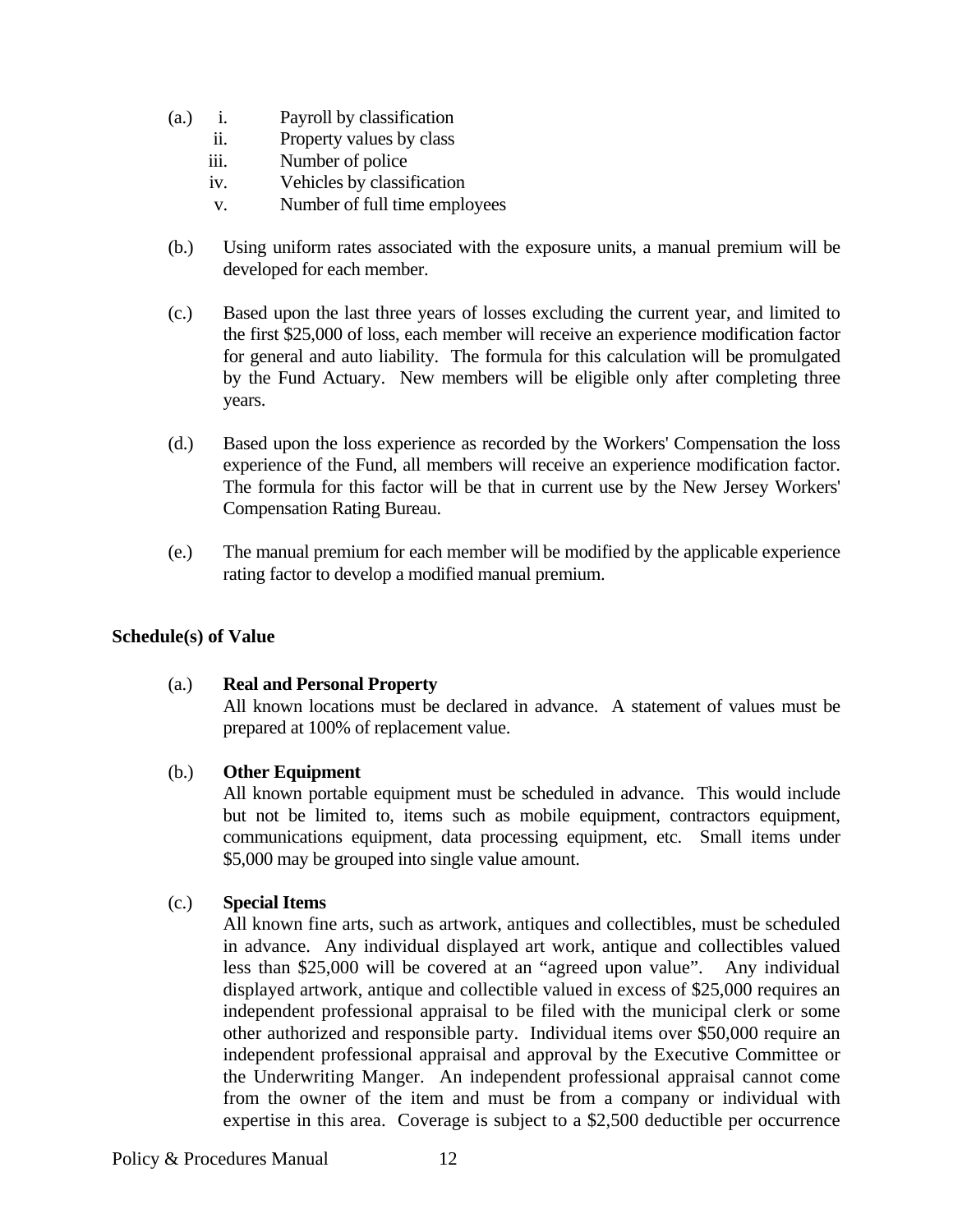and \$750,000 limit per occurrence for all items on display. Aggregate totals for any artwork display that exceeds \$250,000 will require approval by the Executive Committee.

Additional requirements for non-owned artwork are as follows:

- o The owner or party displaying the item should be encouraged to carry insurance on their items. The JIF's coverage will be excess of any other valid or collectible insurance. The owner or party displaying the item should be made aware of terms and conditions of the member town's coverage.
- o The independent professional appraisal requirement for items valued in excess of \$25,000 will be waived in lieu of evidence of insurance form the owner of or party displaying that particular item.
- o Items valued at \$25,000 or less will be covered up to the agreed upon value between the member town and the owner of or party displaying the item(s). This value must be shown on the schedule submitted to the Joint Insurance Fund.
- o The member may be asked to provide security measures, ie. Security Guard,
- o burglar alarms.

# (d.) **Automobiles**

 All owned and leased vehicles must be scheduled. Vehicles are grouped into five classifications based on value "new".

- **Under \$50,000**
- **\$50,000 \$100,000 plus all emergency vehicles**
- Fire Trucks over 15 years old or vehicles exceeding \$100,000 in **value**
- **Fire Trucks 15 years old or less**
- **E** Buses

The Suburban Fund provides for deductible reimbursement coverage to "Title 34 Volunteers" for collision and comprehensive damages resulting from motor vehicle accident while volunteering services to the town not to exceed \$2,500 or the deductible on the volunteers' auto policy whichever is less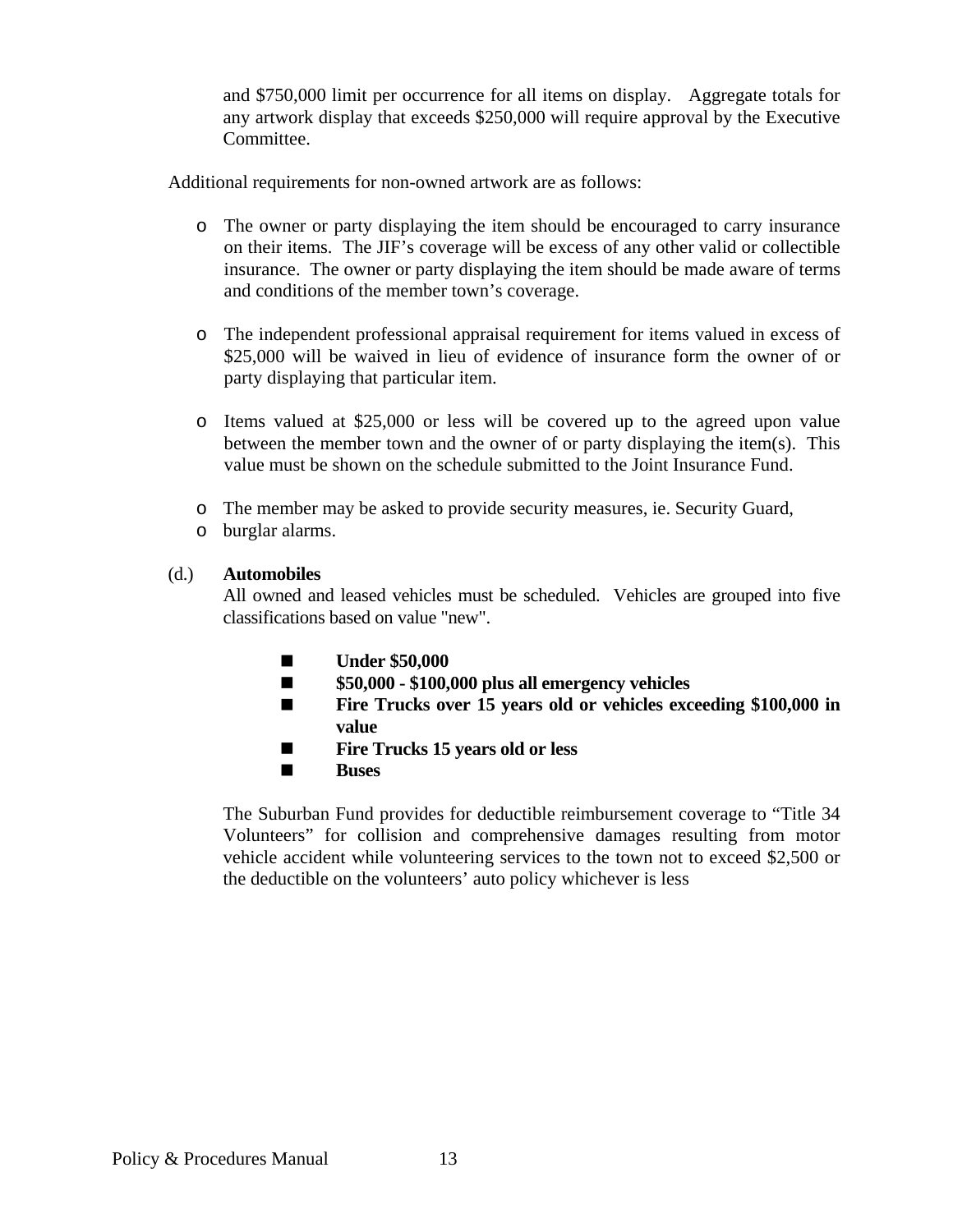#### "**Fire Truck**" Definition - Coverage:

 Any Fire Truck 15 years of age and under is covered on a Replacement Value basis. If truck is beyond 15-year period, substantially refurbished/restored and satisfactory proof of such restoration is submitted, municipality may apply to the Fund Commissioners for Replacement Coverage. In such case, the Fund Commissioners may establish a maximum value that would apply to that apparatus.

 **Refurbishment/Restoration is defined as a "significant investment in the emergency vehicle with the intent of maintaining the vehicle in service for an additional 10 years". The approval to grant is subject to receipt of the governing body's resolution testifying to its intent**

#### (e.) **Employee Payroll/by Department**

 The actual annual payroll reported should be the most current years certified payroll based on the following classifications.

### **Code Classification**

- 5509 Street Maintenance
- 7520 Water Department
- 7539 Electric Department
- 7580 Sewer
- 8810 Police Dispatch
- 7720 Police
- 7711 Paid Fire
- 7715 Paid First Aid
- 8810 Clerical
- 8838 Library
- 9015 Building, NOC
- 9102 Parks
- 9402 Street Cleaning
- 9403 Garbage Removal
- 9410 Municipal Employees NOC

 **Firemen** and **First Aid Volunteer** payrolls derived by taking the number of volunteers x \$1,300 subject to a maximum based on pieces of apparatus. In addition, each member is required to calculate the number of full time and part time employees based on these classifications.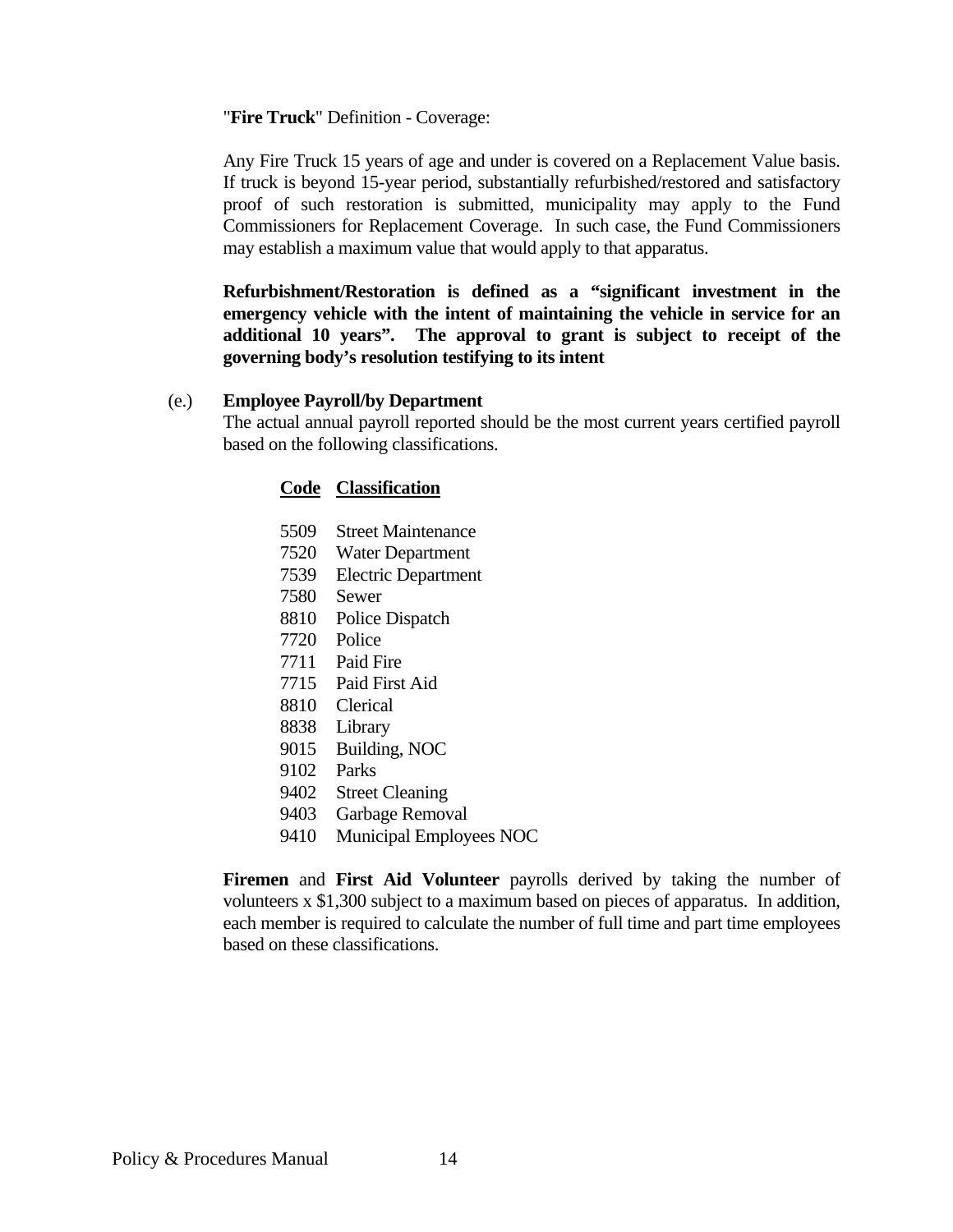# (f.) **Appropriations**

 The total general appropriations (both in and out of the "CAP") must be declared for the subsequent reporting period. The appropriations should be adjusted net of the following deductions:

- **Debt service**
- **Capital improvement**
- **Judgments**
- **Contracted services such as garbage removal**

### (g.) **Seasonal Exposure**

 Those municipalities, which experience increased population during certain seasons, must report its total payroll by month for the entire year.

# (h.) **Watercraft**

 All owned watercraft must be declared in advance. Liability coverage is limited to 26' length overall, except for watercraft commandeered by a member town for emergency purposes. Each member should provide a schedule that includes:

- $\blacksquare$  Year, make, model
- **Serial Number**

# (i.) **Police Officers**

The Fund requires the following information, which should be declared in advance:

- **Number of officers who are armed and have arrest powers**
- **Number of officers without arrest powers, school crossing guards, meter maids, etc.**
- **Number of personnel who are not officers; clerical**
- **Number of auxiliary police or reserve**
- **Number of police dogs or horses**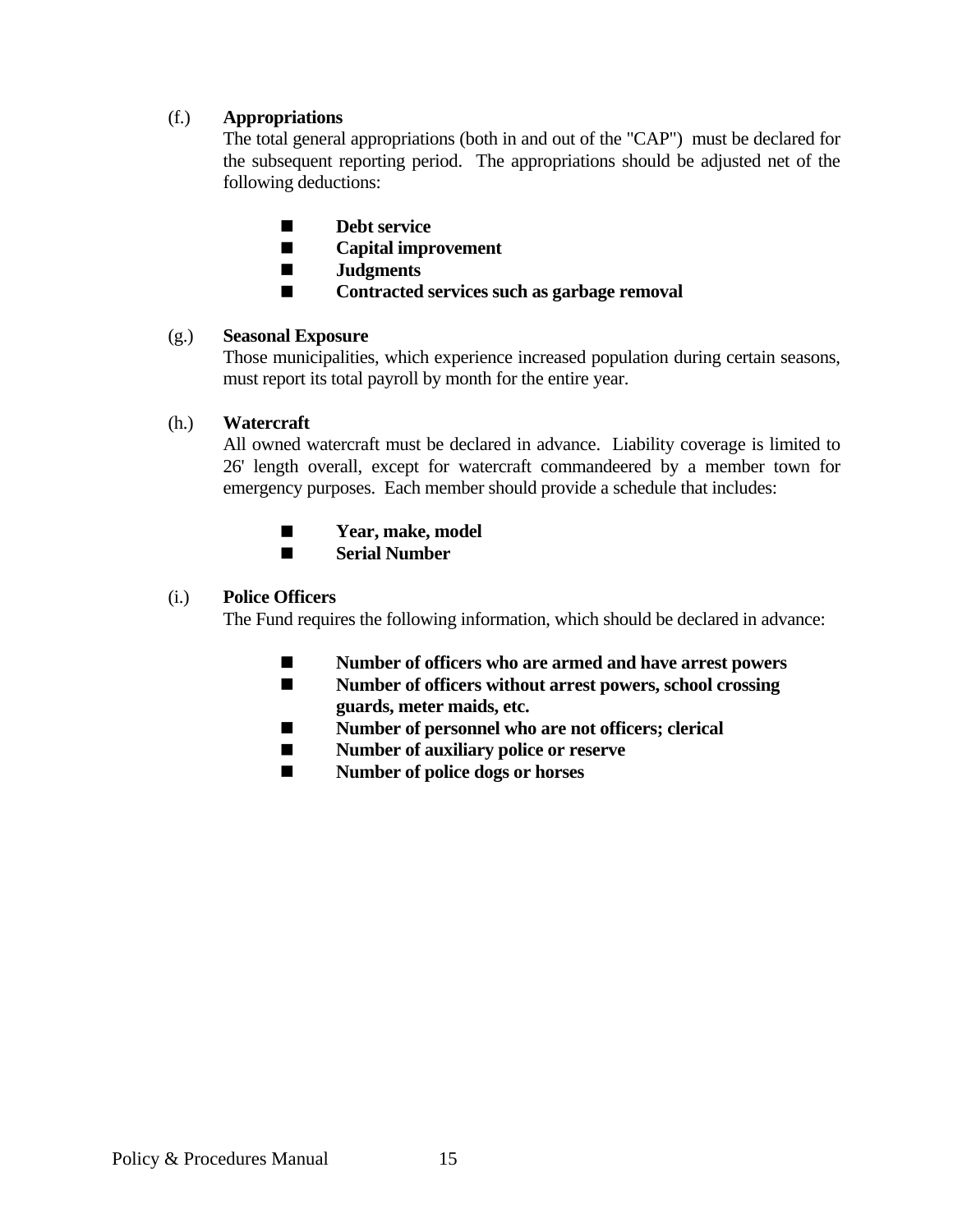# **Questionnaires**

A separate questionnaire is required for the following exposures:

- **Water, Sewer, Electric Utility**
- **Day Care Centers**
- **Waterfront Exposures**
- $\blacksquare$  Dams, levels or dikes
- **Landfill, dump, refuse site**
- **Fire Districts**
- $\blacksquare$  Parking Authority
- **Waterfront Exposures**
- **Garagekeepers Liability Exposure**

# **Reporting Exposures**

 All known exposures must be declared prior to the beginning of the Fund year. Unless otherwise indicated properties not included on the Statement of Values will not be included for coverage. The Fund's Executive Director/Administrator may increase the values shown on the Statement of Values for premium computation purposes after notification. This does not alleviate the responsibility of the member or the Insurance Producers to report proper values.

# **Exposure/Change Instruction**

 Any changes in exposures should be reported in advance to the Fund office. In reporting a change, members should follow these guidelines:

### **(a) Property**

# **PLEASE NOTE THERE ARE DISTINCT REPORTING REQUIRMENTS FOR: Newly Acquired Locations**

- 
- **Vacant/Unoccupied Buildings**
- **Builders' Risk/Rehabilitation**

# **IN REPORTING ANY OF THE ABOVE CHANGES, MEMBERS SHOULD VISIT THE MEL WEBPAGE AT WWW.NJMEL.ORG FOR REPORTING REQUIREMENTS, WHICH ARE INCLUDED IN COVERAGE BULLETINS.**

# **(b) Equipment**

# **To add any new item of purchase that may be categorized under other equipment:**

- Date of acquisition;
- Year, make and model, if applicable;
- Serial number, if applicable;
- Purchase price;
- Serial number, if applicable;
- Department or location assigned;
- Description and use; and
- Loss payee/additional interest, if any.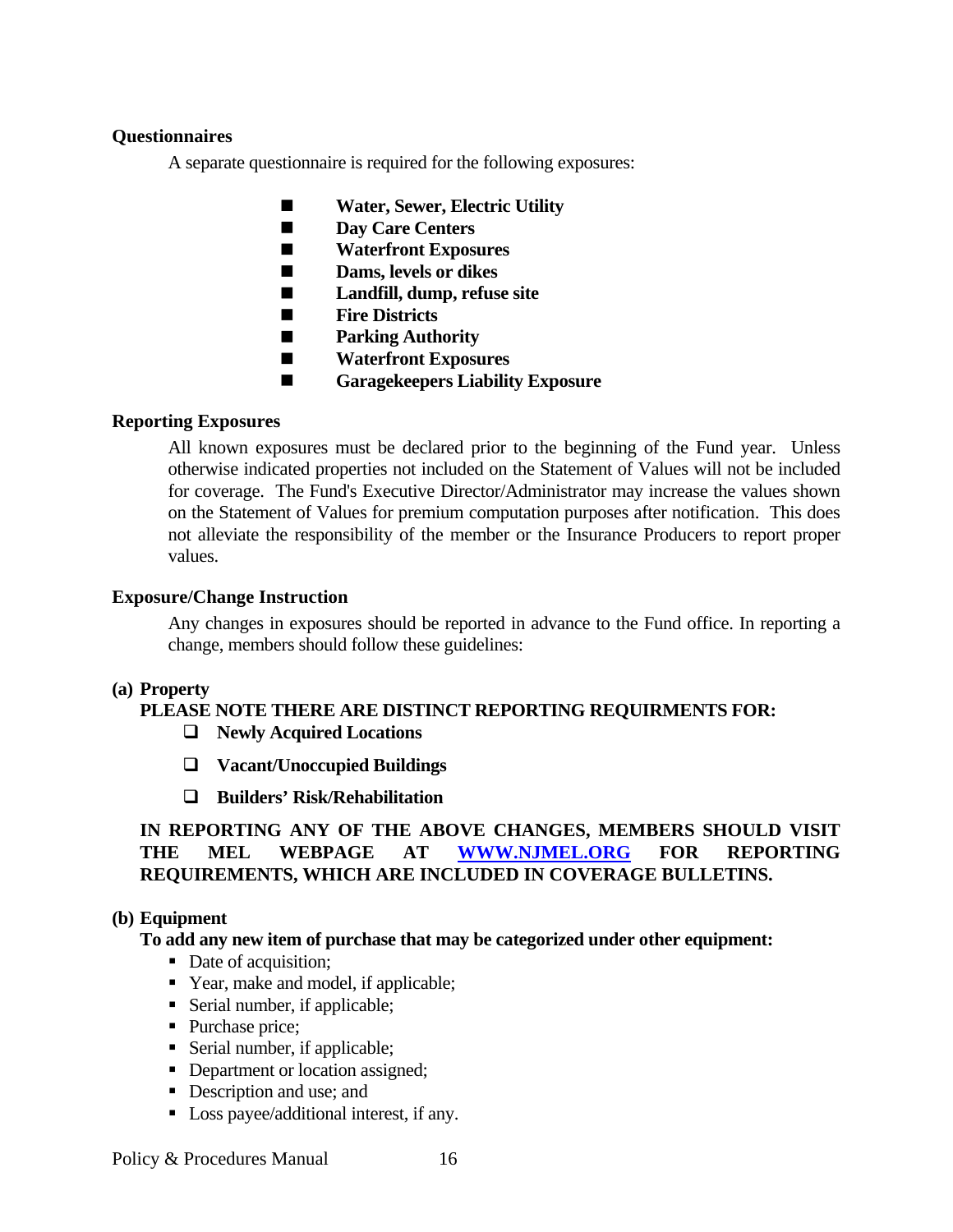### **(c) Vehicles**

# **To add a new vehicle:**

- Date of acquisition;
- Year, make and model, if applicable;
- Serial number, if applicable;
- Purchase price;
- Gross vehicle weight (trucks);
- Department or location assigned;
- Description and use; and
- Loss payee/additional interest, if any.

### **Additional Assessments for New Exposures**

 A joint insurance fund's costs are the sum of claims, professional expenses and reinsurance/excess premiums. Each member pays its pro-rata share of this cost based on its exposure and historical claims experience. Therefore, if a member adds an exposure, the only impact to the Fund during that year is the increased claims expectancy. A participating member will ultimately pay for this increase claim expectancy through increased assessments in future years through the experience modification system. Therefore it is not necessary to charge a participant for an additional assessment unless one of the following criteria are met:

- (a.) Additional assessments should not be charged for vehicles valued less than \$25,000 unless the vehicles enter the fleet as a part of the acquisition of a new operation.
- (b.) Additional assessments for all other vehicles should be charged if the additional assessment is at least \$2,500 and the new vehicle(s) represent a material expansion of operations.
- (c.) Additional assessments for all other exposures should be charged if the new exposure generates an additional general liability and/or workers' compensation assessment of \$2,500 or greater.
	- Note: Builders Risk will always generate an additional assessment.

### **Excluded Exposures**

The Fund excludes the following exposures from its program:

- **Airports**
- **Amusement Parks**
- $\blacksquare$  Blasting operations
- **Gas Utilities**
- **Housing Authorities**
- **Hospitals & Clinics\***
- **Marina Operator's Legal Liability**
- **Mechanical Amusements Devices/Carnivals\***
- **Nursing Homes & Aids Treatment Centers**
- **Penal Institutions/Jails\***
- **Racetracks**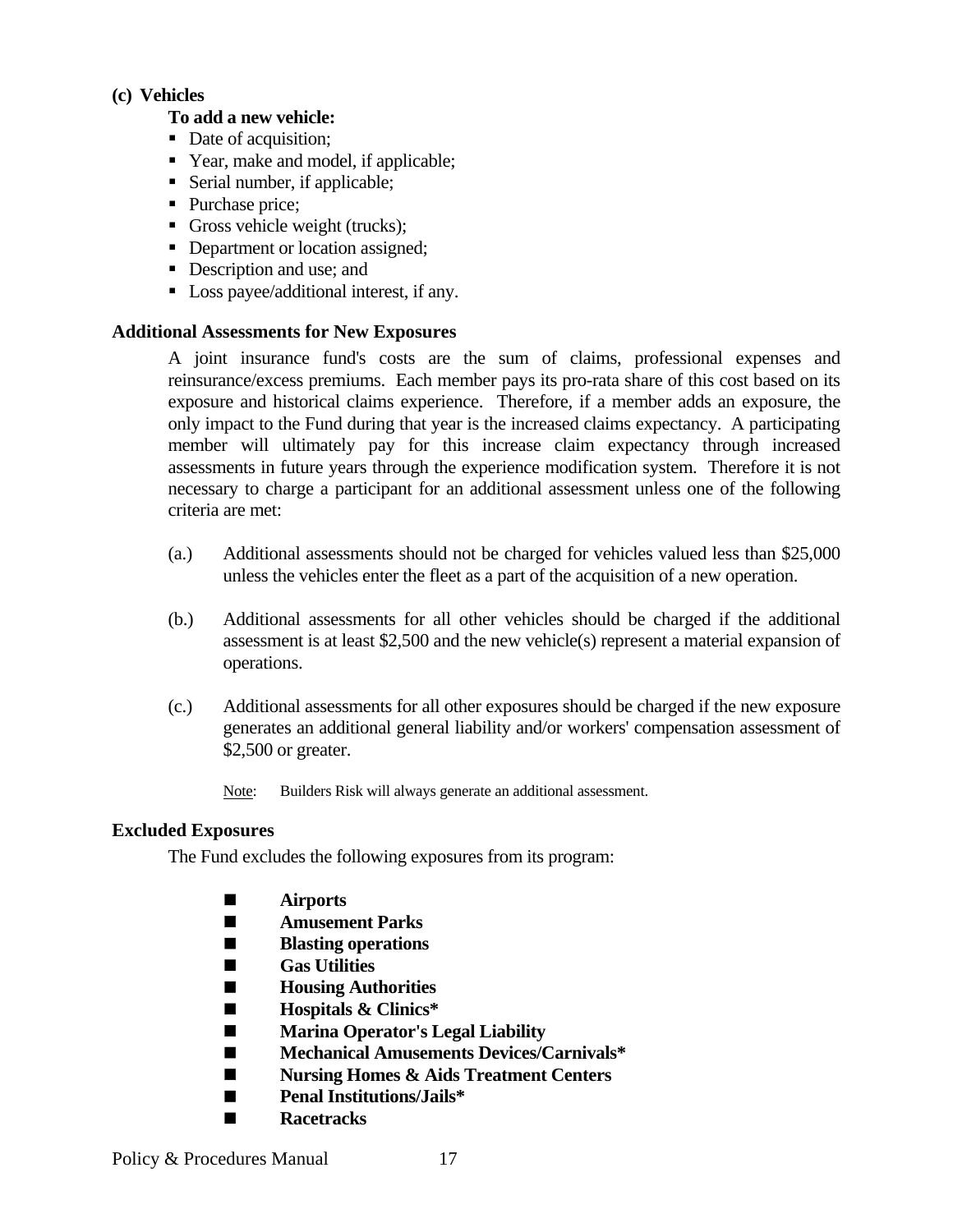- **Schools and Colleges**
- Skateboard Facilities (Coverage by Endorsement Only)
- **Ski Facilities**
- $\blacksquare$  **Zoos**
- **\*Note:** Normal Board of Health operations including incidental malpractice are covered by the Fund. Coverage for holding cells is provided.

 The Fund's liability coverage includes the sponsorship of street fairs, fair days, Founders Day, and other similar activities. However, the Fund does not extend coverage to participants, vendors, contractors, etc.

### **Fire Works Displays**

 The Suburban Municipal JIF follows the same procedure for fireworks displays as the MEL. Please refer to MEL webpage www.njmel.org for the Fire Works Displays/Amusement Rides Bulletin.

### **Coverage Inquiries**

 Participants should submit all coverage inquiries to their Insurance Producer for response. If the Insurance Producer is unable to answer, he/she will forward inquiry in writing to Executive Director/Administrator for review and response by JIF Underwriting Manager if deemed appropriate by the Executive Director/Administrator. Written replies go directly to member with copy to the Insurance Producer.

### **Binding Authority**

Executive Director/Administrator authorized to bind if:

- **EXECUTE:** Request for coverage is in writing.
- If, in his judgment, the request is within the policies and/or guidelines.
- Receipt of same is acknowledged and a written binder issued.

Additional assessment is subject to certification by the Fund's Commissioners.

#### **Quasi-Municipal and Athletic Groups**

 The Fund's participant's insurance program includes all of the member's entities which are under the member's control (either directly or indirectly through the appointment of the board members) and are a part of the member's budget.

 The Fund does extend coverage to athletic and quasi-municipal groups if it complies with **one** of the following conditions:

 (a.) The organization is a sub-agency of the municipality subject to the provisions of the Local Public Contracts Law; or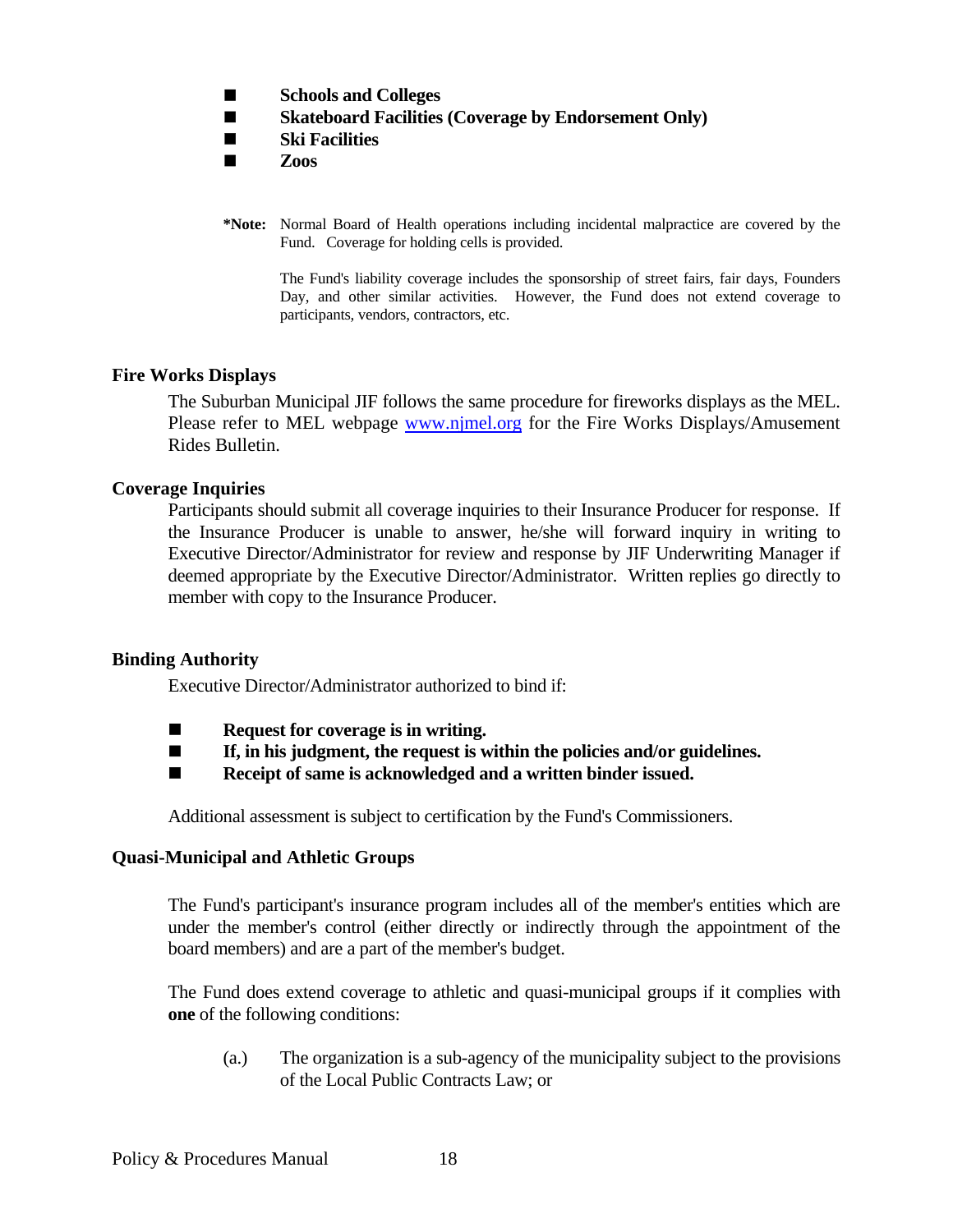- (b.) The agency was created by an act of the governing body of the member municipality; or
- (c.) The organization is subject to the provisions of the Local Budget Law, Local Fiscal Affairs Law and any full time paid employees of the agency are eligible for membership in the Public Employees Retirement system.

 If the group does not meet one of the above criteria, the Fund has established a separate underwriting review process for consideration of coverage with coverage restrictions. The municipality must pass a resolution designating the group as one it wishes covered as an additional insured. Any request to add an athletic or quasi municipal group requires approval by the Fund Commissioners.

 For those JIFs which insure quasi entities via their member towns, please be advised that coverage for Class III (All Other Non-Athletic Organizations) and Class IV (Athletic Organizations) quasi entities was amended effective 1/1/94. These entities will be subject to an extensive underwriting process to determine if coverage can continue for the respective entities. The purpose of this review process is to afford coverage only to those quasi entities who provide a municipal service in lieu of the municipality. The coverage limitation effective 1/1/94 will be as follows:

- i) The limit of liability is reduced to \$5 million.
- ii) The coverage for these entities is restricted to general liability and auto nonownership. The local JIF and MEL will be excess on auto non-ownership.

In order for coverage to be considered, these entities must provide the following information:

- i) A completed Joint Insurance Fund Quasi Entity General Application, including necessary attachments (Class III and IV).
- ii) A completed Joint Insurance Fund Quasi Application including necessary attachments (Class IV only).
- iii) A resolution from the governing body of the applicable member town adding the entity as an "additional named insured" to its coverage document (Class III and Class IV). Please note that this does not constitute acceptance of coverage for that entity.
- iv) Proof that an accidental medical insurance program is in place for sport participants (Class IV only).

 The local JIF will review each application against standards for admission applicable to the insured activity. The local JIF's Executive Board will be the sole decision maker on admission or rejection. If admitted for coverage, there will be an additional minimum assessment of \$500 for Class III and Class IV. The JIF's loss control program will also extend to the quasis on an as needed basis. For example, any large festival affairs of a bicentennial committee would be reviewed by the JIF's Safety Consultant prior to the event.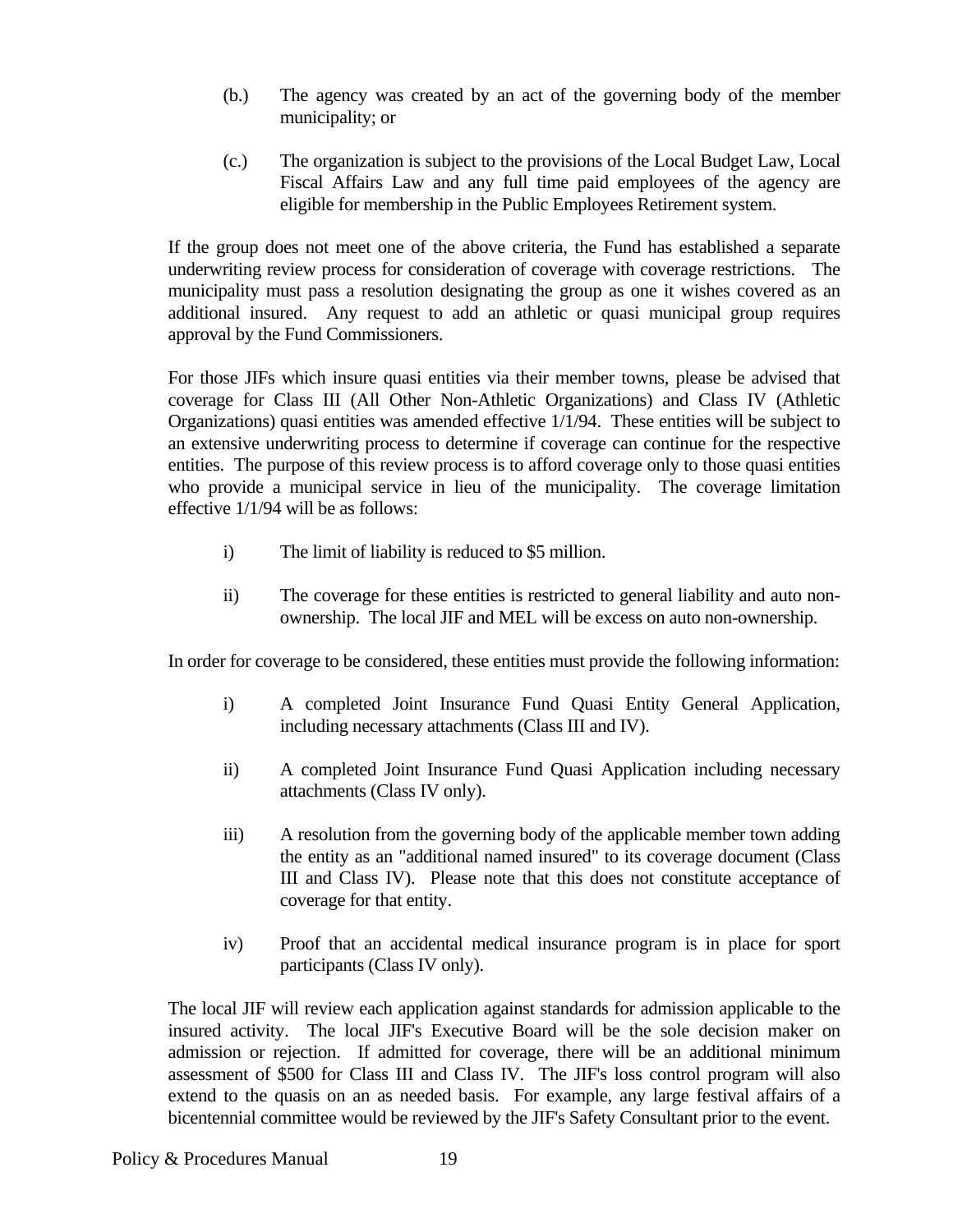If rejected, the entity must purchase coverage elsewhere.

 The original completed applications, resolution and statement on accidental medical insurance, if applicable, should be mailed to the MEL's Executive Director.

A copy of this information should also be mailed to the MEL's Underwriting Manager.

 Please note that Class I (Public Safety Associations & Auxiliaries) and Class II (Volunteer Ambulance Corps and Fire Districts) quasi entities are not subject to the coverage restrictions or the underwriting review process. Class I and II quasis will continue for coverage up to the limits purchased by the respective member town.

### **Annual Audit Certification**

The Division of Local Government Services has indicated that Joint Insurance Funds must adhere to the requirements of N.J.A.C. 5:30-6.5. This regulation requires that the Executive Committee pass a resolution certifying to the State of New Jersey Local Finance Board that all members of the Executive Committee have reviewed, at a minimum, the sections of the annual audit entitled "General Comments and Recommendations". In addition, the Executive Committee must also execute a group affidavit indicating that they have done so.

#### **Boiler & Machinery Inspection Certificates**

This will serve as a clarification for boiler inspections on objects which require inspection per New Jersey State Law.

# **In addition to the below information, please refer to the MEL website www.njmel.org for the annual bulletin issued on Property & Boiler Claims Reporting for information on Object Inspections, Object Certificate Issuance, Loss Prevention Checklists**

The State of New Jersey requires a number of heating and cooling objects to be inspected and given a certificate of safe operation by a representative of the State. Some of the common objects you may find in your facilities include Low and High Pressure Boilers, Storage Water Heaters (fired and electric), Steam Cookers and Refrigeration Systems. The Law requires that all steam or hot water boilers, hot water heaters or similar equipment potentially capable of generating steam shall be inspected at least once each year at 12 month intervals. The inspection shall be an internal and external as construction conditions

The Law also specifies requirements for air conditioning/refrigeration system inspections and certifications. For example, all refrigeration systems using flammable or toxic refrigerants having 36 driving horsepower must be inspected and certified annually by an insurance company commissioned inspector or a State of New Jersey inspector.

will permit.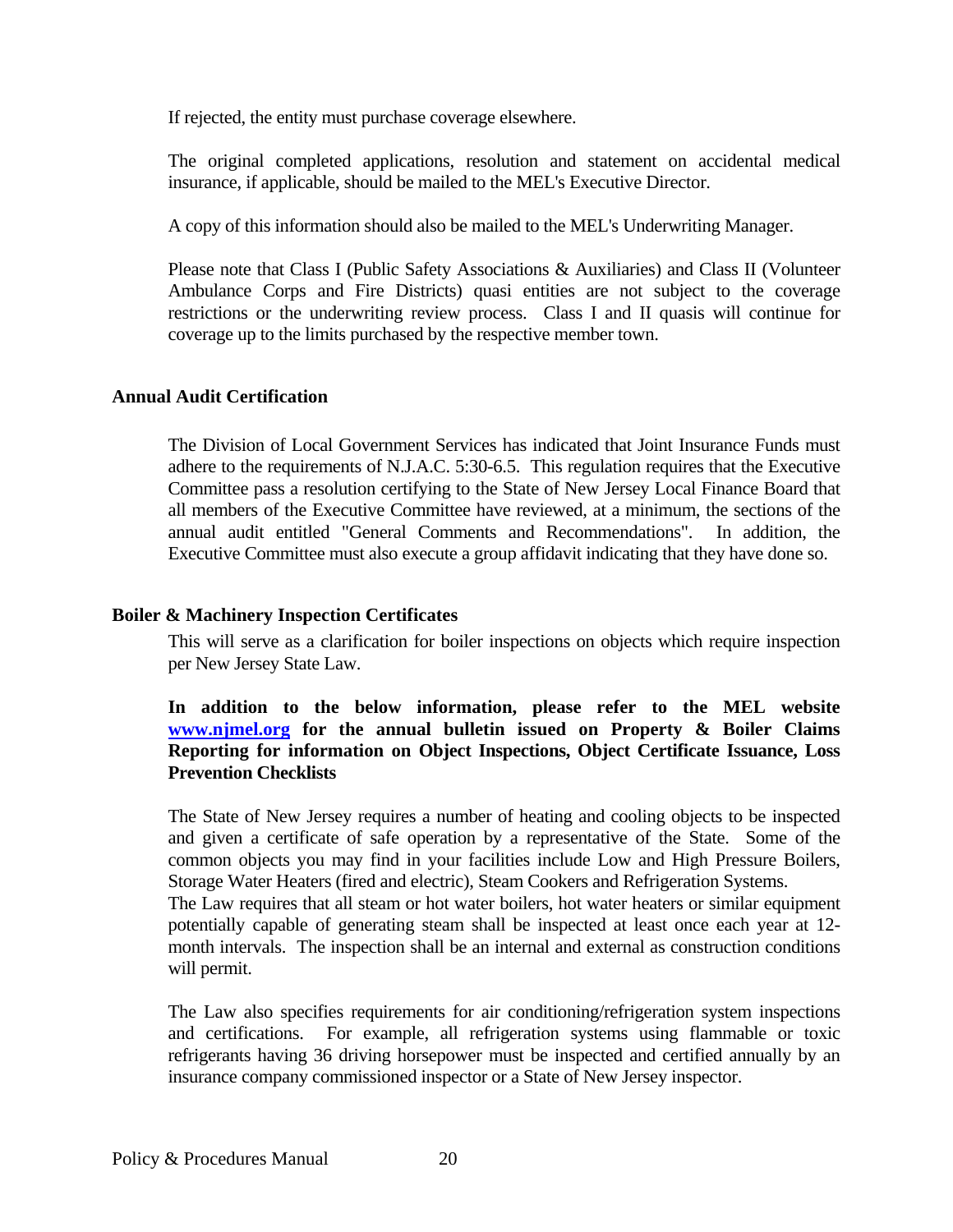As noted above, the State now also requires that "unfired pressure vessels" be inspected every three years (3).

Along with the above, the State of New Jersey has been put into effect as of October 6, 2008 the enforcement of the registration and inspection of pressure vessels and it reads as follows:

" The State of New Jersey Bureau of Boiler and Pressure Compliance (BB&PVC) has mandated that owners of pressure vessels have their vessels inspected. This inspection is mandatory and must be done when the current boiler and refrigeration inspections are performed. After the initial inspection of the pressure vessel is completed thereafter, it must be inspected every three years. Inspection of pressure vessels is conducted by State and Insurance company inspectors certified by the BB&PVC. Boiler and refrigeration plants will continue to be inspected once per year."

Zurich will provide the registration, inspection and the New Jersey Certificate object number, this will keep you in compliance with the in force unfired pressure vessel Code.

The State will issue fines for all objects that do not have the certificate up to date. N.J.S.A. 34:7-26 Penalties; Recovery states that the first offense can carry a penalty of *\$500* to *\$10,000* per object. The second offense can carry a penalty as much as *\$25,000*  per object. The fines will come directly from the State of New Jersey. The law requires the inspection to be internal and external as construction and conditions permit. In order for the Boiler to be ready for an inspection, *New Jersey Code 12:90-4.10(f)* requires the boiler to be "open, clean, cool and ready for the inspector."

Zurich has licensed inspectors who will perform the state inspections for these objects.

# **Off Site Storage**

 Since mid-1992, the property and casualty Funds have had an established off-site storage program. By way of background, although the Funds operate as public entities, many of the files maintained at the Fund office differ considerably than those maintained by municipalities. Therefore, with the assistance of Joseph L. Falca, Records Analyst with the Division of Archives and Records Management with the State of New Jersey, PERMA developed a Records Retention and Disposition Schedule. Using this schedule, all Fund files are reviewed, inactive files identified and inventories entered into the computed by Fund, box number and destruction date.

 Climate control, as well as protection from theft, fire, accidental loss and weather damage are crucial in records retention program. After contacting various storage vendors, Allstate Archives in Paterson, New Jersey was selected as a facility which would provide superior protection for the Funds' records. This facility charges \$.22 per month per box for storage as well as some minimal handling charges if we need to retrieve inactive files. All records are maintained in a climate controlled environment with a state of the art burglary system and limited security access. This type of storage is much less expensive than using a self-storage facility which average about \$110 a month for a 10' x 10' space. The Funds have been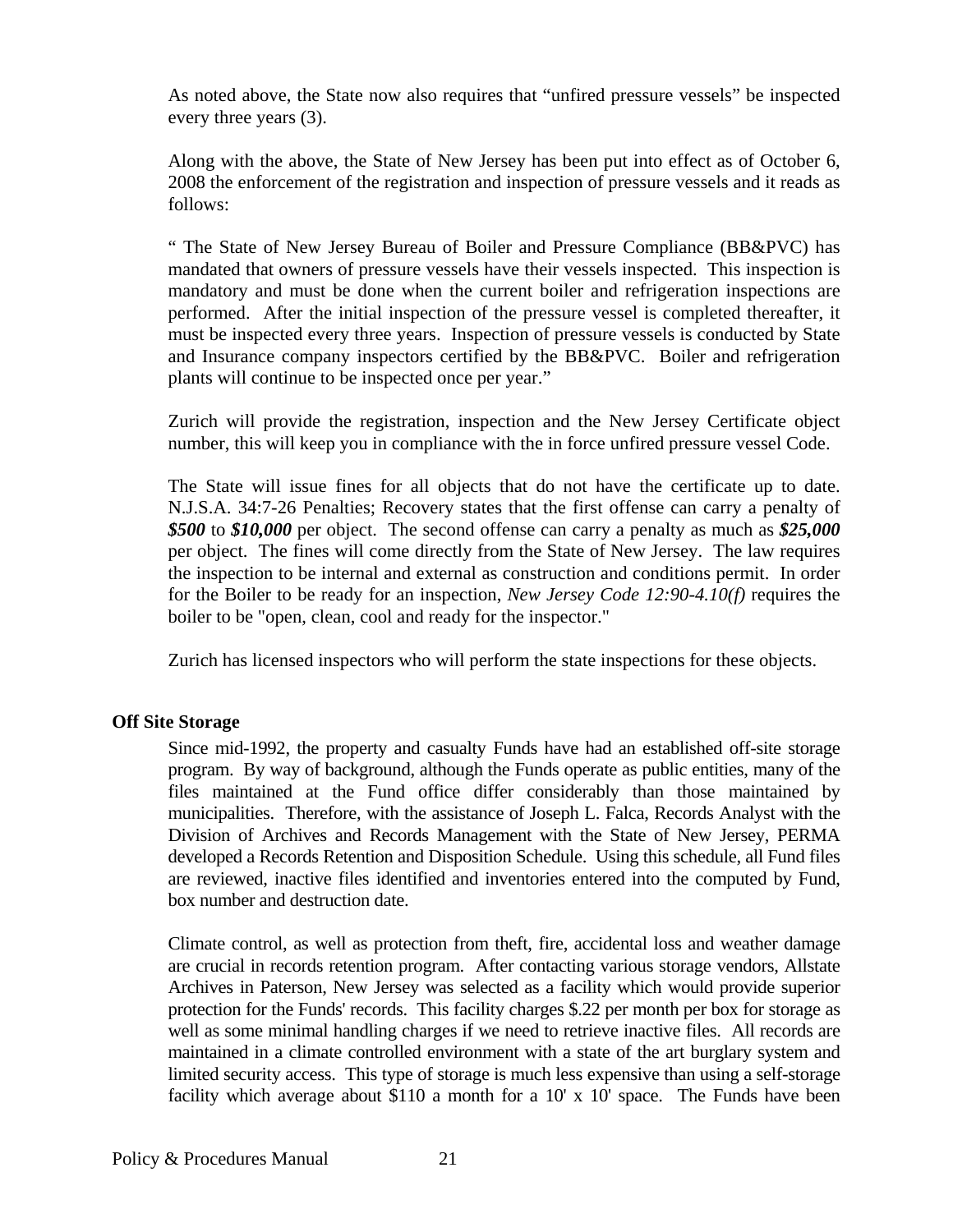storing files at Allstate Archives for several years now, and have had no problems with file retrieval or experienced any breeches in security.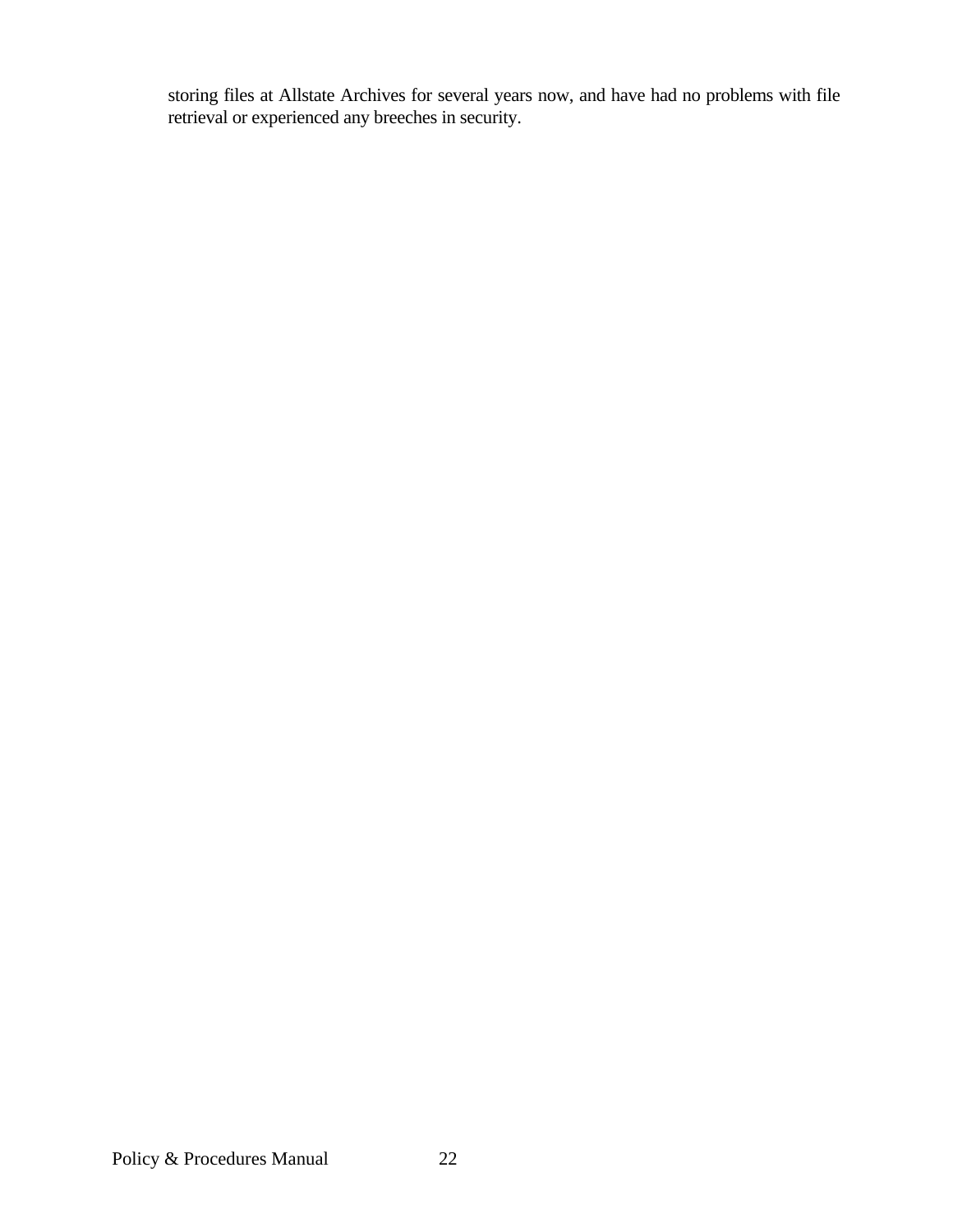# **INSURANCE REQUIREMENT**

#### **Use of Member's Facility by Outside Organization**

 Outside organizations which include those groups, committees, associations, clubs, individuals or organizations whose functions or activities are **NOT** sponsored, controlled or regulated by the Borough/Town are **NOT** covered by the municipality's insurance and each municipality should take the following procedures when an outside organization requests use of the member's facilities as per the following guidelines:

#### **Governmental units which are a part of the town.**

 Definition: Entities subject to the Public Contracts Law, which are under the town's control.

Requirements: None. These entities are a part of the town's insurance program.

### **Governmental units which are affiliated with the town but are autonomous.**

 Definition: Entities subject to the Public contracts Law, but are independent of the town's control - (for example, an independent authority or a "fire district").

 Requirements: The town may apply to the Fund to include these entities into the town's insurance program. Otherwise, these entities are treated as unaffiliated nonprofit organizations for purposes of indemnification and insurance requirements.

#### **Governmental units which are not affiliated with the town.**

 Definition: Entities subject to the Public Contracts Law, but are not affiliated with the town (for example, another municipality or the county).

 Requirements: These entities are treated as unaffiliated, non-profit organizations provided, however, that a member town shall not require another member town to provide an insurance certificate. revised July 14, 1994

#### **Non-Profit Entities (Quasi Municipal)**

 Definition: Entities which (a) are not subject to the Public Contracts Law, but perform functions which otherwise could be performed by the municipality **and** (b) have been included in the town's insurance program.

 Requirements: To be included in the town's insurance program, the town must adopt a resolution requesting coverage from the Fund, which will be considered by the Fund's Executive Committee in accordance with the policy described earlier.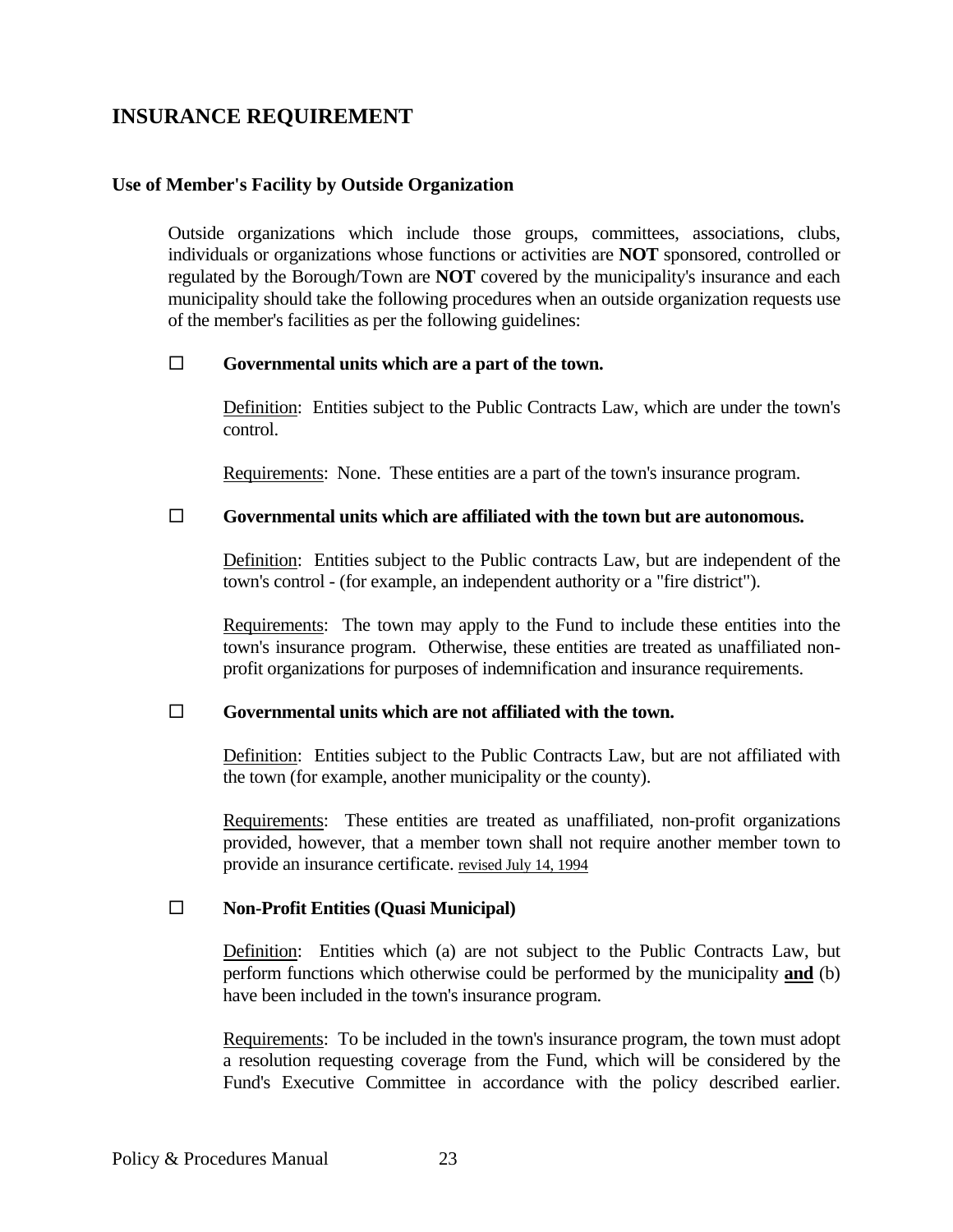Otherwise, these organizations will be treated as unaffiliated, non-profit entities for purposes of indemnification and insurance requirements.

### **Non-Profit Entities (Unaffiliated)**

 Definition: Entities which (a) are not subject to the Public Contracts Law **and** (b) have not been included in the town's insurance program pursuant to the attached quasi municipal procedure.

Requirements: \$1 million coverage, and full indemnification and hold harmless.

# **Non- Profit Entities (Unaffiliated Individuals)**

Definitions: An individual who is holding a function at a municipal or quasimunicipal facility and such function is not sponsored for the benefit of an organization including governmental units, non-profit entities or for profit entities.

Requirement: \$300,000 in liability coverage, and full indemnification and hold harmless.

 Exceptions: The governing body of a member municipality may exempt a non-profit organization from these requirements or may reduce the requirements upon a finding that the organization is small enough that it would not normally carry insurance, provided, however that the governing body may not grant such exceptions if:

- 1. The organization is charging a fee to perform a service which is regularly supplied by for-profit organizations. For example, a day care center must have insurance and cannot be granted an exception.
- 2. The organization is conducting a regular ongoing sports program. For example, a little league program could not be granted an exception.
- 3. The organization is charging a fee for a function which includes alcohol. For example, a dinner where alcohol is being served cannot be granted an exception. However, an exception could be granted for a small organization holding an open house where a small amount of wine or beer is available. revised July 14, 1994 & March 13, 1997

### **For Profit**

 Definition: Any organization other than a governmental entity or a non-profit as defined above.

Requirements: \$1 million coverage and full indemnification and hold harmless.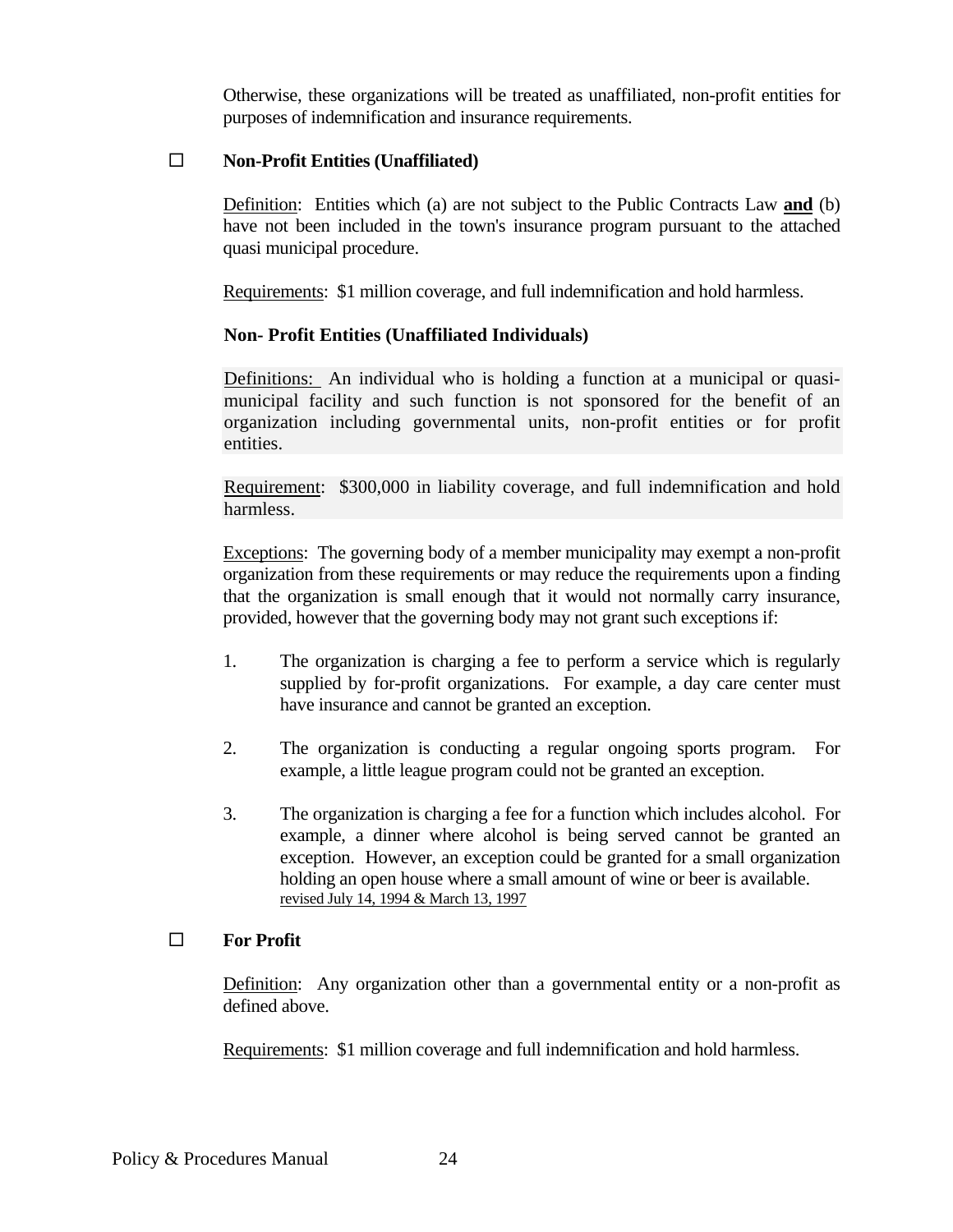- (a.) A Certificate of Insurance must show minimum limits of \$1,000,000 per loss for general liability. This certificate should name the member as an additional insured and must be received prior to granting use of the facilities. Please note, any event where liquor will be served, you should obtain a hold harmless agreement and a certificate of insurance naming the fund as an additional insured with minimum limits of \$3 million from an insurance company rated no lower than "A-". If you have any question, please contact the Fund's Underwriting Manager. In addition, at the very least, local citizen community groups such as garden clubs, etc., must provide the Fund with a Hold Harmless Agreement.
- (b.) "Hold Harmless" Agreement must be signed which protects the municipality from any liability which may occur during the time the facilities are being used.

 Fund approved hold harmless agreements can be found following this section for use in those situations specified previously. Also, the Fund encourages that these agreements be memorialized by resolution at your council meeting.

 Groups to whom the municipality grants formal approval under a Special Events permit (\*See Note Below) are required to sign a Hold Harmless Agreement, holding harmless the municipality from any and all liability which may occur during the time they are using the facility. In addition, they are required to provide a minimum of \$1 million per loss liability insurance, naming the town as additional insured.

 The Fund may require coverage limits excess of the minimum amount shown above if, in its judgment, the special event warrants higher coverage.

 Organizations who lease or otherwise use a fire house facility for social use must complete a hold harmless agreement indemnifying the municipality and submit proof of insurance in an amount equal to a minimum of \$1,000,000 or \$3,000,000 if alcoholic beverages are served with a company rated no less than "A-" or AM Best.

revised July 14, 1994 & March 13, 1997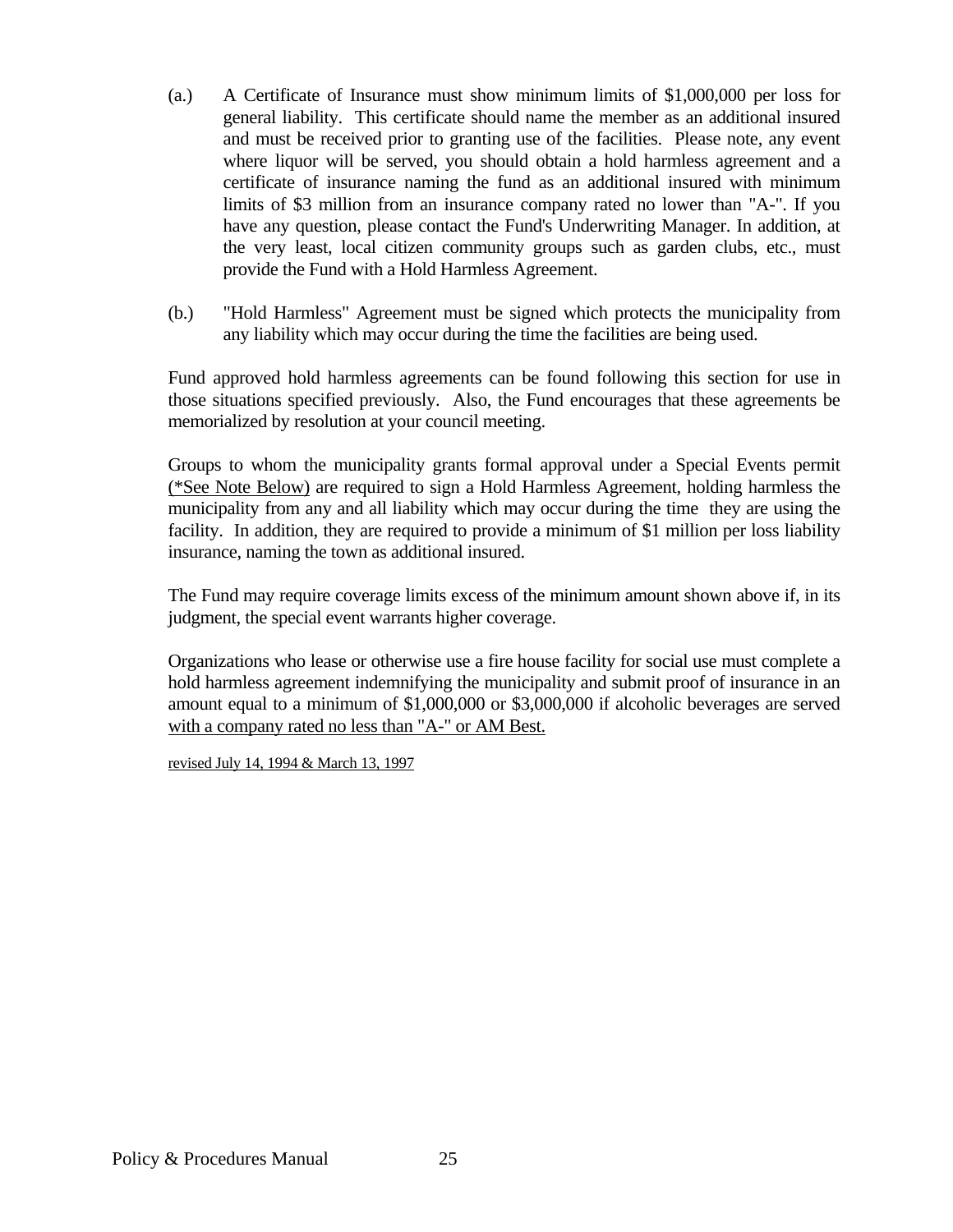#### HOLD-HARMLESS

| $\mathbf{1}$ . | "I/we me/my" shall mean one of the following:                                                                                                                                                                                  |  |
|----------------|--------------------------------------------------------------------------------------------------------------------------------------------------------------------------------------------------------------------------------|--|
|                | AN INDIVIDUAL: Name: 1988 and 2008 and 2008 and 2008 and 2008 and 2008 and 2008 and 2008 and 2008 and 2008 and 2008 and 2008 and 2008 and 2008 and 2008 and 2008 and 2008 and 2008 and 2008 and 2008 and 2008 and 2008 and 200 |  |
|                | or                                                                                                                                                                                                                             |  |
|                | or                                                                                                                                                                                                                             |  |
| 2.             | "You/Your" shall mean the municipal corporation known as the Borough/Town/Township of                                                                                                                                          |  |
| 3.             | <b>GENERAL INFORMATION</b>                                                                                                                                                                                                     |  |
|                |                                                                                                                                                                                                                                |  |
|                |                                                                                                                                                                                                                                |  |
|                |                                                                                                                                                                                                                                |  |
|                | ACTIVITY TO BE HELD (describe in detail)                                                                                                                                                                                       |  |
|                |                                                                                                                                                                                                                                |  |
|                |                                                                                                                                                                                                                                |  |
|                |                                                                                                                                                                                                                                |  |

4. I sign this Hold - Harmless as my voluntary act and by this act agree to hold you harmless and indemnify you from any claims, suits, or other actions arising from, caused by, or which are the alleged result of any act or omission of any organization, corporation, guest, invitee, licensee, visitor or other person present on the premises listed above in order to participate in, organize, assist, enjoy, supervise or in any other way further the activity to be held (as described above) on the dates listed above.

5. I state that the activity listed above will not include the consumption of alcoholic beverages but should any person described in paragraph 4 consume alcohol or allow or permit others to consume alcohol then I agree to be bound by the terms of paragraph 6 below.

6. I state that the activity listed above will include the consumption of alcoholic beverages and that because of such consumption I have the following additional duties to You related to the use of the site listed above:

 a) that I am solely responsible for the dispensing and consumption of alcohol, including the prudent and' responsible dispensing and consumption of alcohol by all persons involved in the activity described above, including but not limited to those persons described in paragraph 4 above;

 b) to acknowledge by the signing of this Hold-Harm1ess that You have no authority, control, or participation in the dispensation or consumption of alcohol on the site and date listed above and that I Will take no step, action, or measure to convey the idea that You in any way have promoted, assisted, or participated in the dispensing and consumption of alcoholic beverages on the site and date listed above;

 c) that I will not allow persons under the age of 21 to dispense or consume alcohol at the site during the activity to be held on Your property:

 d) to comply with all municipal Ordinances relating to the consumption of alcoholic beverages, including but not limited to obtaining any necessary permits.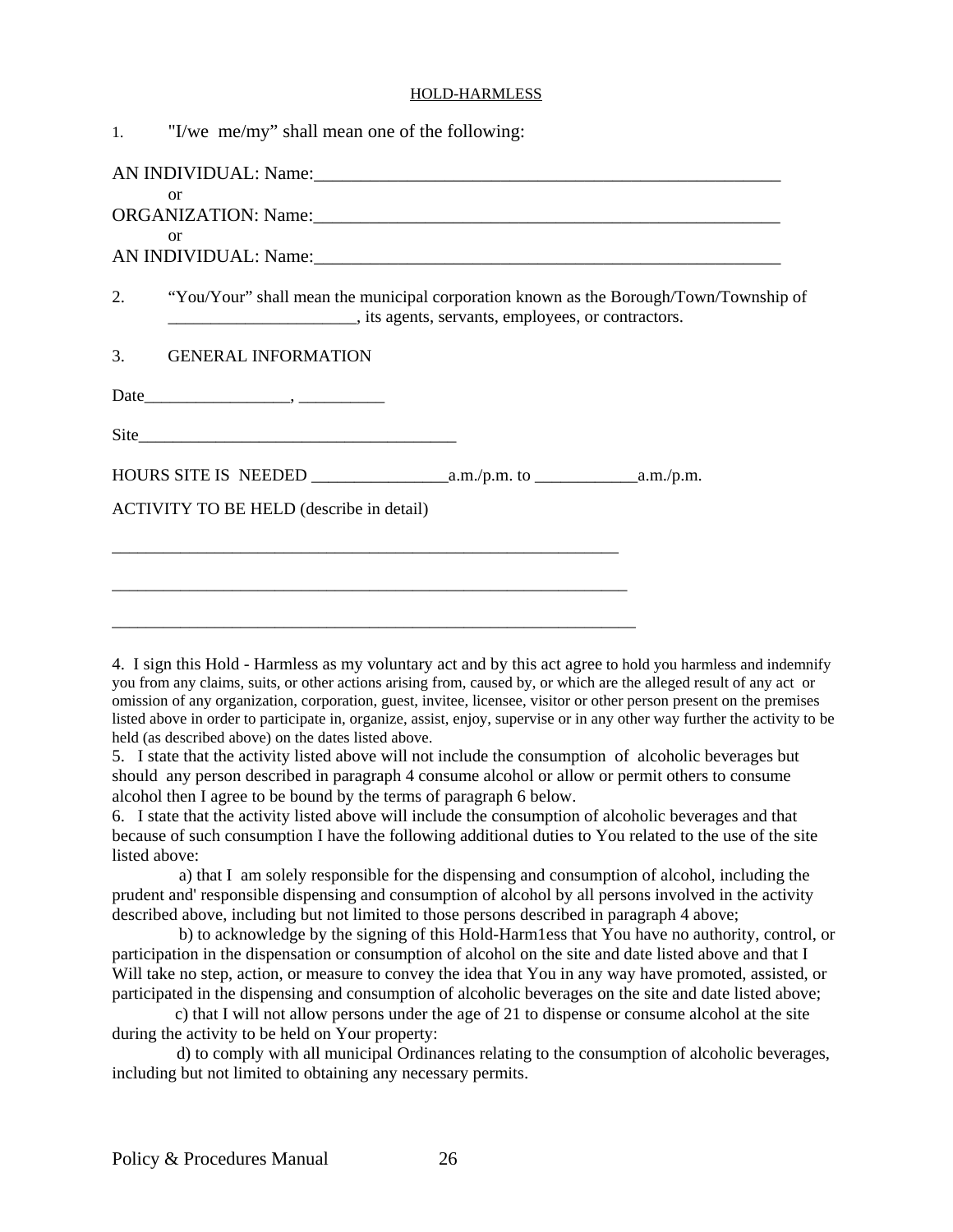7. I also agree that where the municipal officer signing this Hold - Harmless on your behalf feels I should provide to You a "Certificate of Insurance" and proof of "Special Events Insurance" that I shall provide same to that municipal officer as soon as practicable and not less than five (5) business days before the date of the planned activity. The appropriate municipal officer will check below if this paragraph is applicable to the activity listed above. Said Insurance shall be written with a company maintaining a rating of at least "A-", according to A.M. Bests. Said policy shall be in an amount of not less than one million dollars (\$1,000,000) per occurrence (\$3,000,000 per occurrence if liquor is being served). It is understood You will be listed as an additional insured on the policy and Certificate of Insurance.

Applicable \_\_\_\_\_\_\_\_\_\_\_\_\_\_ Not Applicable \_\_\_\_\_\_\_\_\_\_\_\_\_\_

#### **In the event said certificate of insurance is not provided as set forth above, I recognize the event must be canceled and not be held as scheduled.**

8. (Applicable to Corporations Only) I also agree that I am obligated to reimburse You for all reasonable attorney's fees incurred by You to enforce the terms of this Hold-Harmless or to defend Yourself against any claim, suit, demand for subrogation, or other action which a court of competent jurisdiction later determines by final order or judgment should have been defended by Me at My sole cost and expense pursuant to this Hold-Harmless.

#### 9. **LEGAL SIGNATURE**

|    | (a) |                                                                       |         |
|----|-----|-----------------------------------------------------------------------|---------|
| or | (b) |                                                                       |         |
|    |     | Of $\overline{\phantom{a} \phantom{a} \phantom{a}}$<br>(organization) |         |
| or | (c) |                                                                       |         |
|    |     |                                                                       |         |
|    |     | Address of Individual, Organization or Corporation:                   |         |
|    |     |                                                                       |         |
|    | And | Signature of Person on behalf of the Municipality:                    |         |
|    |     | (signature)                                                           | (title) |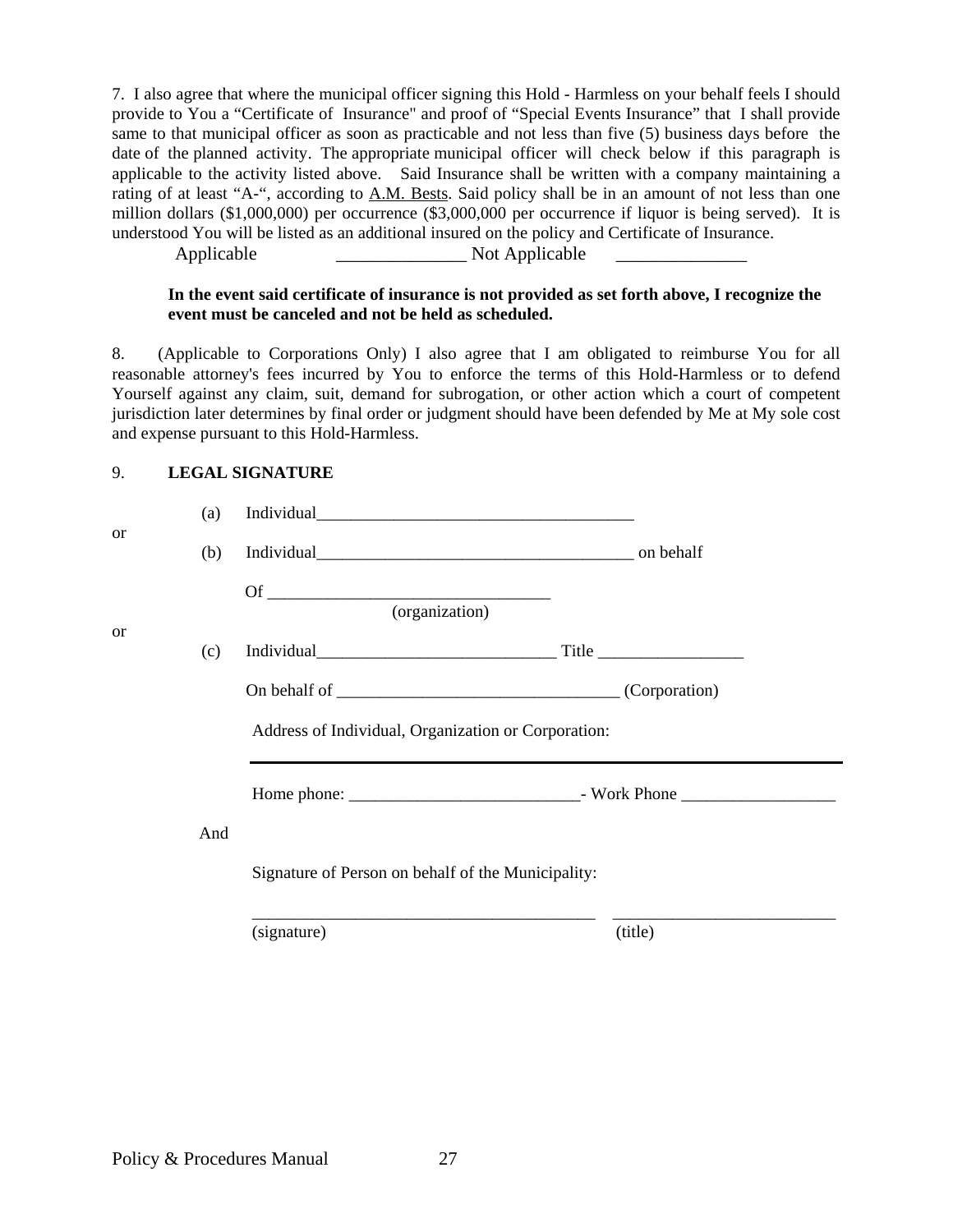FOR USE WITH CORPORATIONS ONLY Hold-Harmless Agreement

\_\_\_\_\_\_\_\_\_\_\_\_\_\_\_\_\_\_\_\_\_\_\_\_\_\_\_\_\_\_\_\_\_\_\_\_\_\_\_

|               |                                 | STATE OF NEW JERSEY, COUNTY OF | CORPORATE ACKNOWLEDGMENT |                                                                                                                                                                                                                                      | SS:                                                                                          |
|---------------|---------------------------------|--------------------------------|--------------------------|--------------------------------------------------------------------------------------------------------------------------------------------------------------------------------------------------------------------------------------|----------------------------------------------------------------------------------------------|
|               |                                 |                                |                          |                                                                                                                                                                                                                                      | personally came before me and this person acknowledged under                                 |
|               | oath, to my satisfaction, that: |                                |                          |                                                                                                                                                                                                                                      |                                                                                              |
| a)            |                                 |                                |                          | this person is the <u>example and the contract of the set of the set of the set of the set of the set of the set of the set of the set of the set of the set of the set of the set of the set of the set of the set of the set o</u> | of                                                                                           |
|               |                                 |                                |                          |                                                                                                                                                                                                                                      | the corporation named                                                                        |
|               | in the attached document;       |                                |                          |                                                                                                                                                                                                                                      |                                                                                              |
|               | b)                              |                                |                          |                                                                                                                                                                                                                                      | this person is the attesting witness to the signing of this document by the proper corporate |
|               |                                 |                                |                          |                                                                                                                                                                                                                                      |                                                                                              |
|               | c)                              |                                |                          | authorized by a proper resolution of its Board of Directors;                                                                                                                                                                         | this document was signed and delivered by the corporation as its voluntary act duly          |
|               | d)                              | document; and                  |                          |                                                                                                                                                                                                                                      | this person knows the proper seal of the corporation which was affixed to this               |
|               | e)                              |                                |                          | this person signed this proof to attest to the truth of these facts.                                                                                                                                                                 |                                                                                              |
|               |                                 | Signed and sworn to before me  |                          |                                                                                                                                                                                                                                      |                                                                                              |
| <sub>on</sub> |                                 |                                | , 200                    |                                                                                                                                                                                                                                      |                                                                                              |
|               |                                 |                                |                          |                                                                                                                                                                                                                                      |                                                                                              |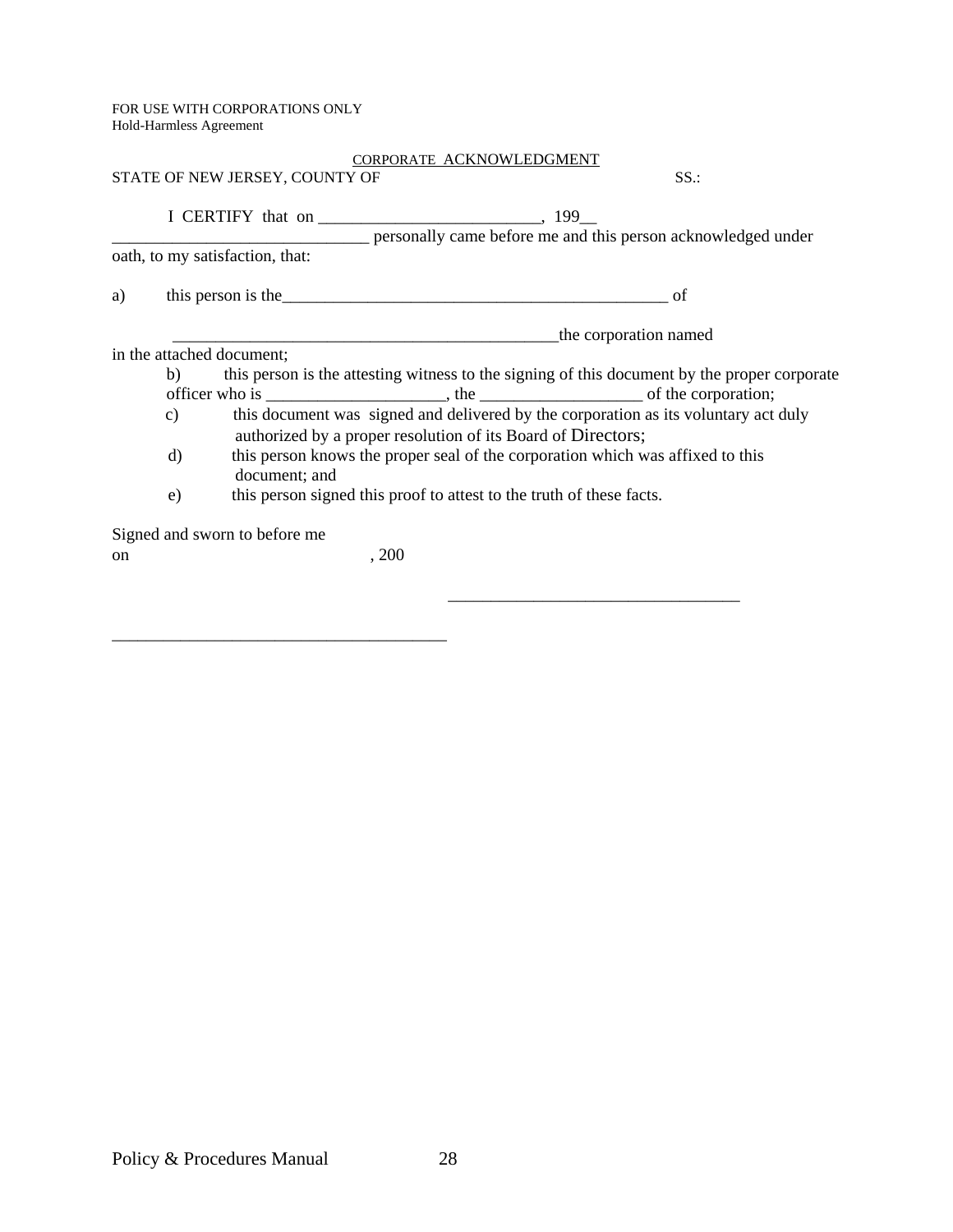#### **\*Note:** Outside organizations include:

- i. Profit-making organizations
- ii. Non-profit organizations of such size or structure as would normally carry its own insurance, or any organization that does, in fact, carry its own insurance.
- iii. Events which present a special exposure (fireworks display, concerts, etc.-\$1 million coverage and Hold Harmless Agreement).

### USE OF RECREATION FACILITY CHECKLIST

- 1) Hold harmless signed and dated in favor of the member town.
- 2) Evidence of general liability insurance (certificate of insurance).
- 3) The certificate of insurance should be checked for the following items:
	- The "Insured" should read the same as the "Applicant".
	- The "Insurance Company" should be shown in the *"Company* Affording Coverage" section.
	- Under the "General Liability" section of the certificate the following items should be checked  $(X)$ :
		- Comprehensive Form or Premises/Operations
		- Contractual Liability
		- Host Liquor Liability (if liquor is being served)
	- The general liability policy number should be shown on the certificate.
	- The policy "effective" and "expiration" dates should be shown.

The "event" date must fall within the policy "effective" and "expiration" dates; otherwise, the insurance will expire before the event.

- The minimum limits of liability to be shown on the certificate is \$500,000 combined single limit for bodily injury and property damage per occurrence and in the aggregate.

-For profit making organizations and larger non-profit corporations/associations the preferred limit is \$1,000,000 combined single limit for bodily injury and property damage per occurrence and \$2,000,000 in the aggregate.

For individuals, evidence of insurance is preferred but not required.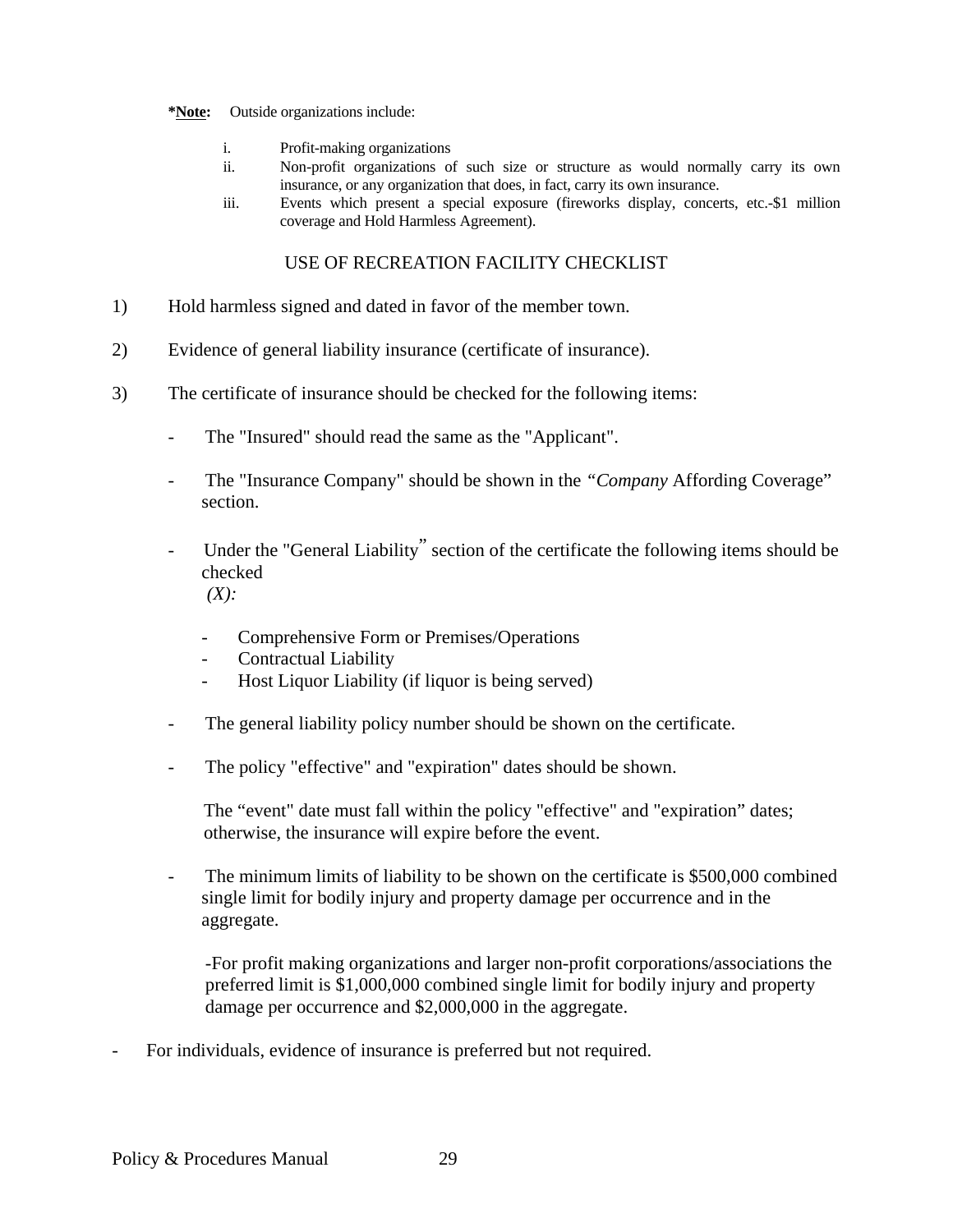- In the "Description of Operations" section, the Township should be named as "Additional" Insured" as respects to use of our facility.
- The "Certificate Holder" section should show the full name of the township and the township's address.
- The "Cancellation" section should indicate at least a fifteen (15) day notice of cancellation.
- The certificate must be signed by an "authorized representative" from the renter/user's insurance company.

# **Contractors**

Prior to beginning the work assignment --

 When the municipality lets work to a contractor, it is expected and required that the contractor provide the municipality with the following minimum amounts of insurance.

- General Liability, including Products/Completed Operations Limit \$1,000,000 CSL. Authority to be named as additional insured.
- Auto Liability: Limit \$1,000,000 CSL Coverage to include "Non-Owned and Hired Automobiles"
- Workers' Compensation Insurance statutory limits
- **Note:** No work shall be allowed to begin without proper Insurance Certificates on file with the member municipality and approved by the Insurance Producer. Also, refer back to Item #10 in the underwriting section of the Policies & Procedures Manual for insurance requirements for pyrotechnic contractors.

# **Request for a Waiver of Insurance Requirements**

 The Fund has established an Appeals Committee comprised of three members (Fund's Underwriting Manager, and two Risk Managers) for any member who would like to appeal the requirements for use of a members facility by an outside organization. This committee will be the first level of appeal and has been designated the authority by the Fund's Executive Committee to grant a waiver of the hold harmless and certificate of insurance requirements. Final appeals would go the Executive Committee.

revised July 14, 1994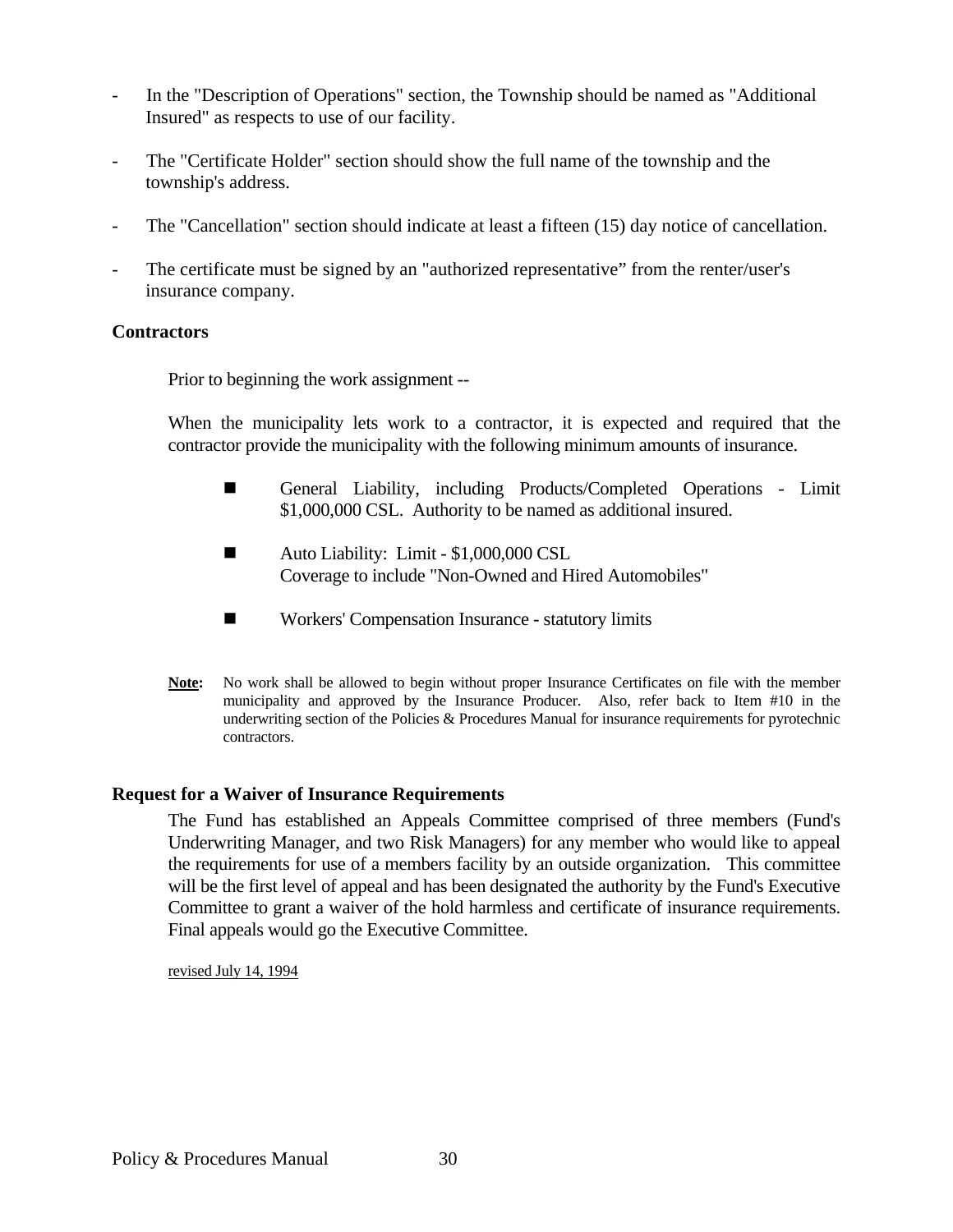### **Recreational Bus Usage**

 Use of recreational and municipally owned buses is limited to within a fifty (50) mile radius of the municipality. For trips which are more than 50 miles, an outside transportation company should be hired, such as New Jersey Transit or a private bus company. The outside transportation company should provide the municipality with a certificate of insurance showing evidence of the following coverages and limits:

Minimum Requirements

| <b>Workers Compensation:</b> | <b>Statutory</b> |
|------------------------------|------------------|
| General Liability            | \$1,000,000      |
| <b>Automobile Liability</b>  | \$1,000,000      |
| Umbrella Liability           | \$1,000,000      |
| Preferred                    |                  |
| Umbrella Liability           | \$5,000,000      |

 The municipality should designate a municipal employee to ensure the transportation company provides the proper certificate(s) prior to the trip. All certificates should be reviewed by your Insurance Producer.

### **Police and "Moonlighting"**

 Outside Employer hiring police officer (Moonlighting) must sign agreement, provided by the Fund, to Hold Harmless and Indemnify the municipality. Agreement also outlines coverage requirements to be provided by outside employer. See form section for sample agreement.

Police Officer must have authority from his department to Moonlight.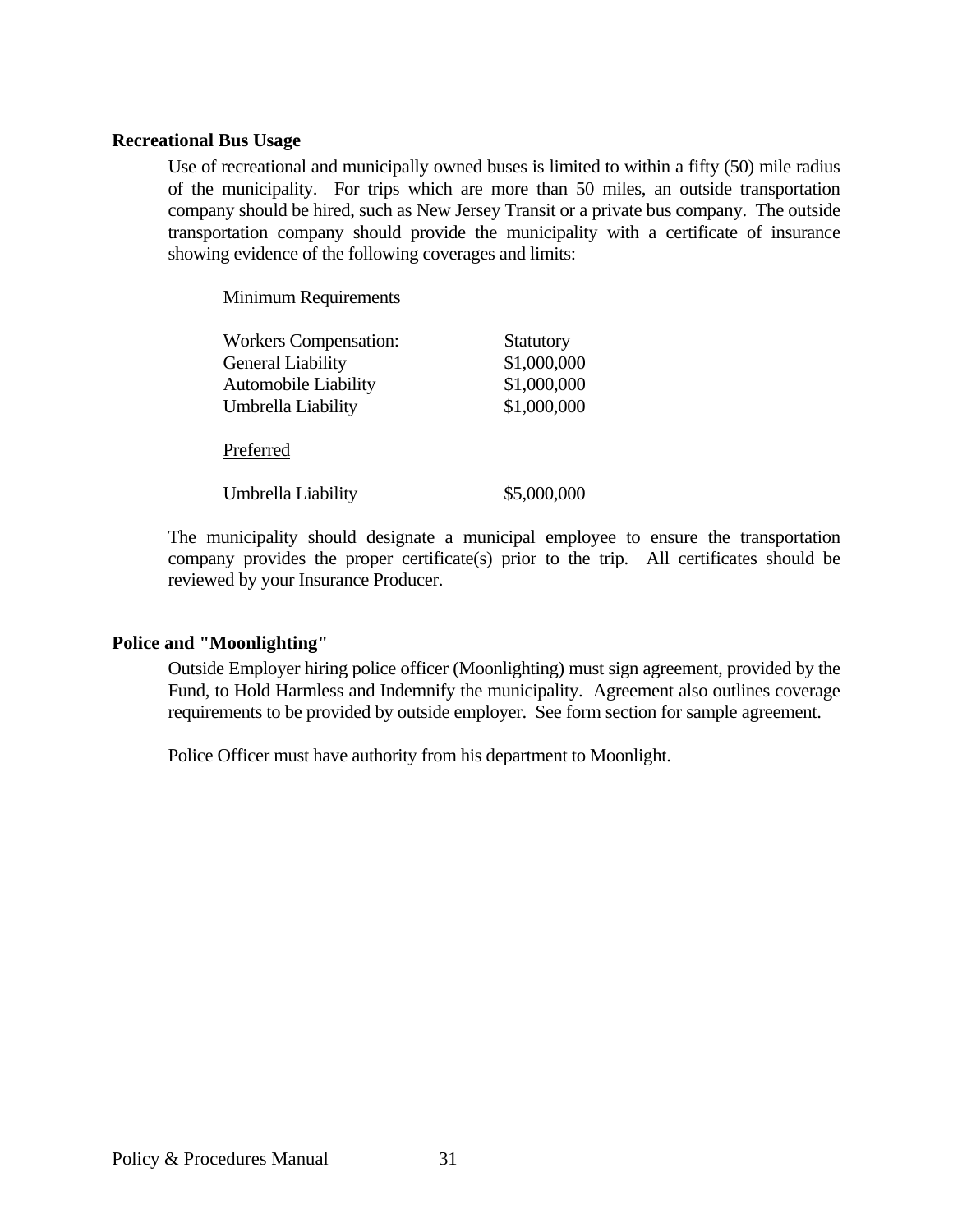#### AGREEMENT

By and Between:

County of a municipal corporation, with offices located at

(hereinafter referred to as the "Municipality")

and

#### (NAME AND ADDRESS OF EMPLOYER)

(hereinafter referred to as "Employer"),

WHEREAS, the Employer herein named desires to hire and retain police officers during their off duty hours, which officers are regularly employed by the Municipality; and

WHEREAS, the Municipality agrees to permit the utilization of these police officers during their of off duty hours.

NOW, THEREFORE, it is mutually agreed by and between the parties hereto for One Dollar (\$1.00) and other good and valuable consideration as follows:

1. The Employer shall pay to the Municipality, or to the police officer if the Municipality elects to have payments made directly to the police officer, the sum of \$\_\_\_\_\_\_\_\_\_\_\_\_ per hour for police officers assigned to the Employer by the Municipality for such services, such as crowd control, etc., but only for such services as approved by the Chief of Police.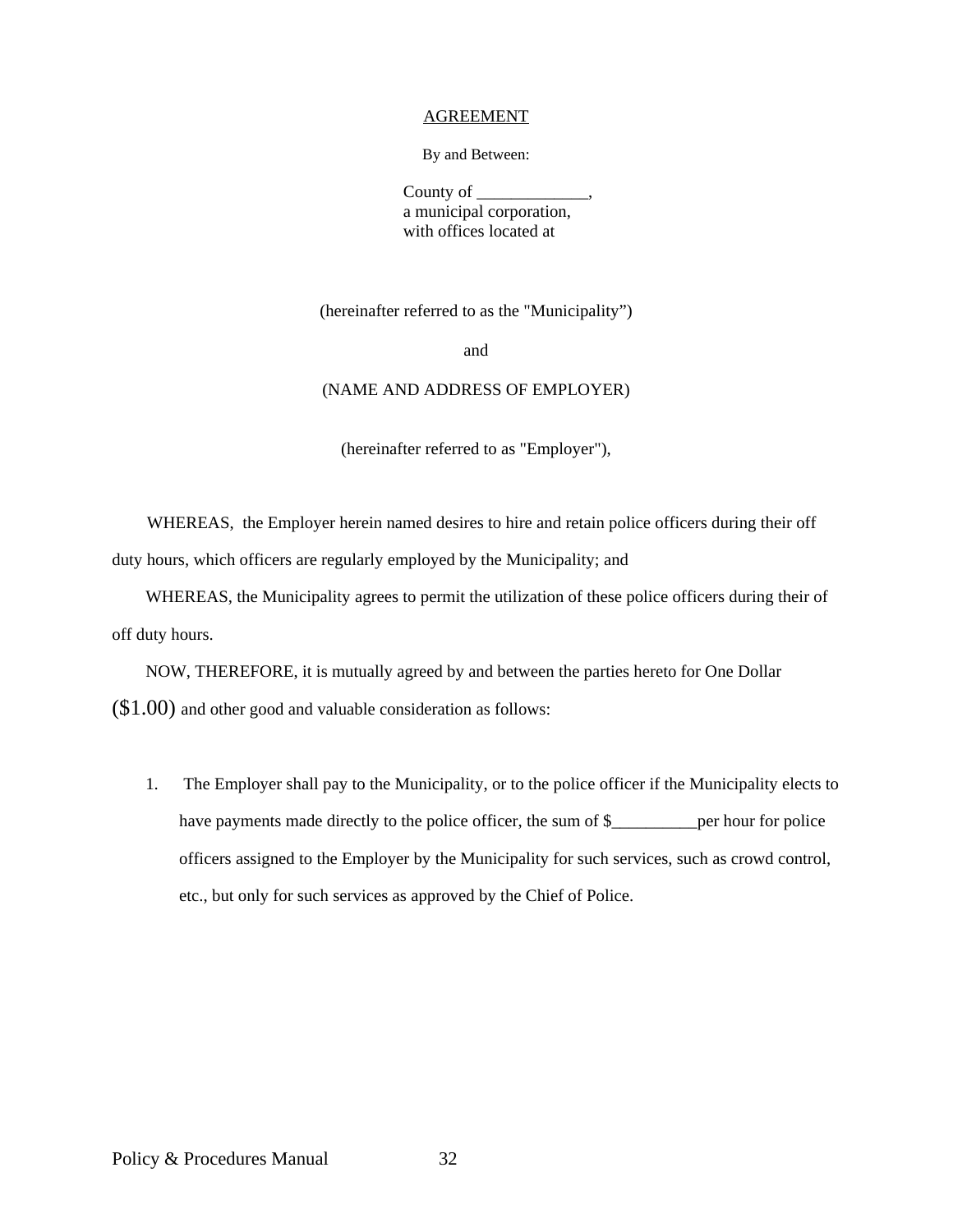- 2. The Employer shall hold the Municipality harmless from any and all claims that may arise as the result of activities or actions of the police officers hired by the Employer, which arise during the course of employment. The Employer shall provide the Municipality, prior to utilization of the Municipality's police officer, with a Certificate of Insurance from an Insurance Company acceptable to the Municipality evidencing Workers' Compensation coverage, and disclosing not less than a minimum of \$1 million in Comprehensive General Liability (including personal injury with exclusion of A  $&$  C deleted), but not less than the employer covers, and \$300,000 in property damage, as well as a "Hold Harmless" agreement inuring to the benefit of the Municipality and shall maintain said coverage at all times that a police officer of the Municipality is employed by the Employer.
- 3. Signed and Sealed this \_\_\_\_\_day of\_\_\_\_\_\_\_\_\_\_\_\_\_\_\_\_\_\_\_\_ by the corporate officers of the Municipality and the Employer.

ATTEST:

| _ _ _<br>$\sim$<br>-- |
|-----------------------|
| ___                   |

 $BY:$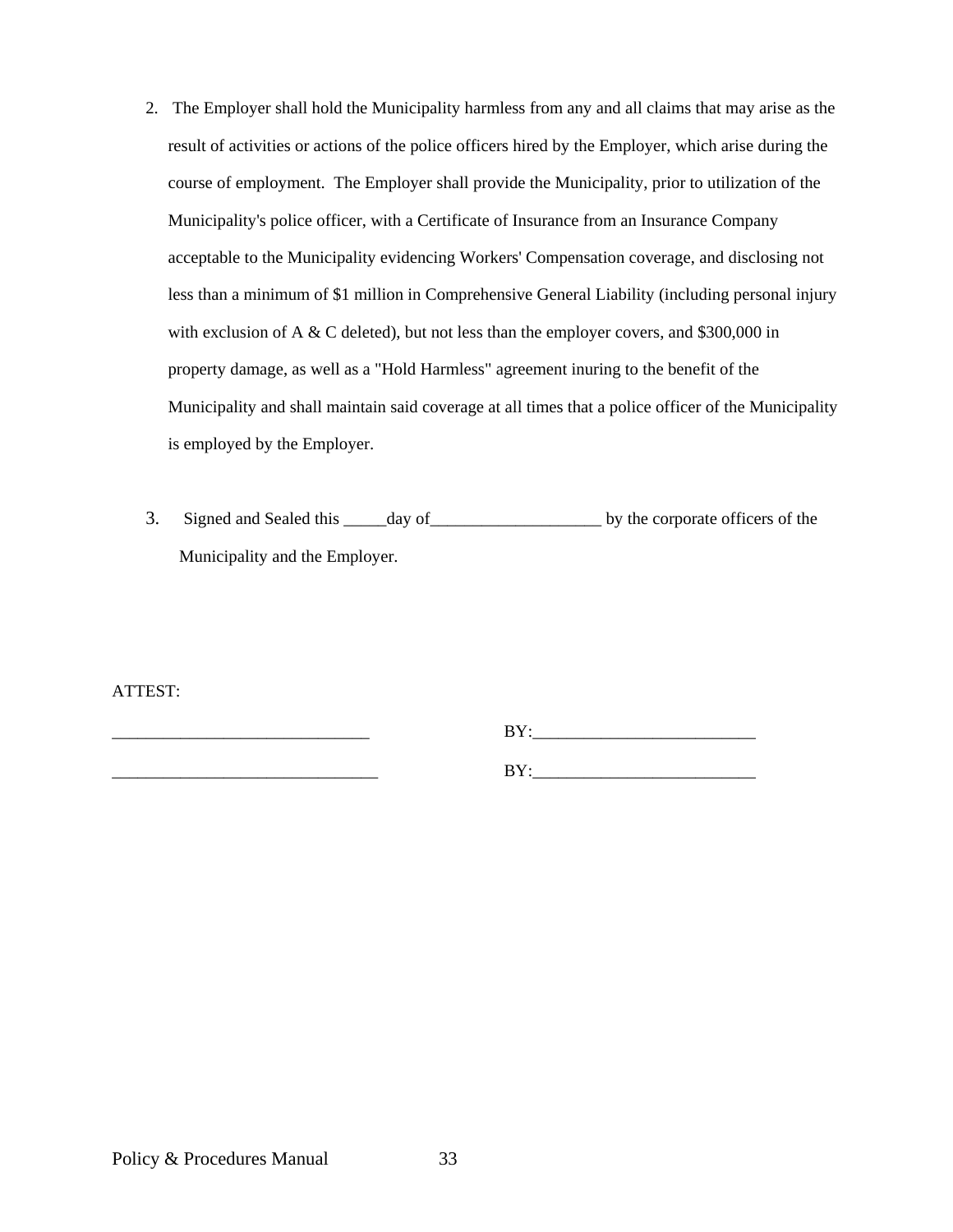### **Professional Liability**

 The Fund's comprehensive general liability policy excludes coverage for the activities of professionals that result in claims for bodily injury or property damage. Therefore, contracted professionals such as architects, engineers, attorneys, doctors, etc. should provide the municipality with a Certificate of Insurance evidencing their professional liability and/or malpractice insurance with a minimum limit of \$1 million. As well as the insurance requirements of a contractor.

#### revised July 14, 1994

 The Fund's public officials liability policy provides coverage for full time engineers employed by the municipality, but only for errors and omissions resulting in monetary damage. Municipally employed code officials who act in their capacity of enforcing the code are covered by the Fund regardless if they are professional engineers. Similarly, if a municipally employed professional engineer acts in a situation not requiring a professional designation, and within the scope of his job duties, this act would fall outside the professional liability exclusion.

# **Participating Member Certification of Coverage (Certificate of Insurance)**

 A member may also be asked to provide evidence of insurance and financial responsibility. The Fund will require the following information:

- Certificate holder's name and address.
- Coverage being requested.
- Description of the event: dates, locations.

 All such requests should be forwarded to the JIF underwriting manager on the certificate request form – please visit the MEL website www.njmel.org for the certificate request bulletin.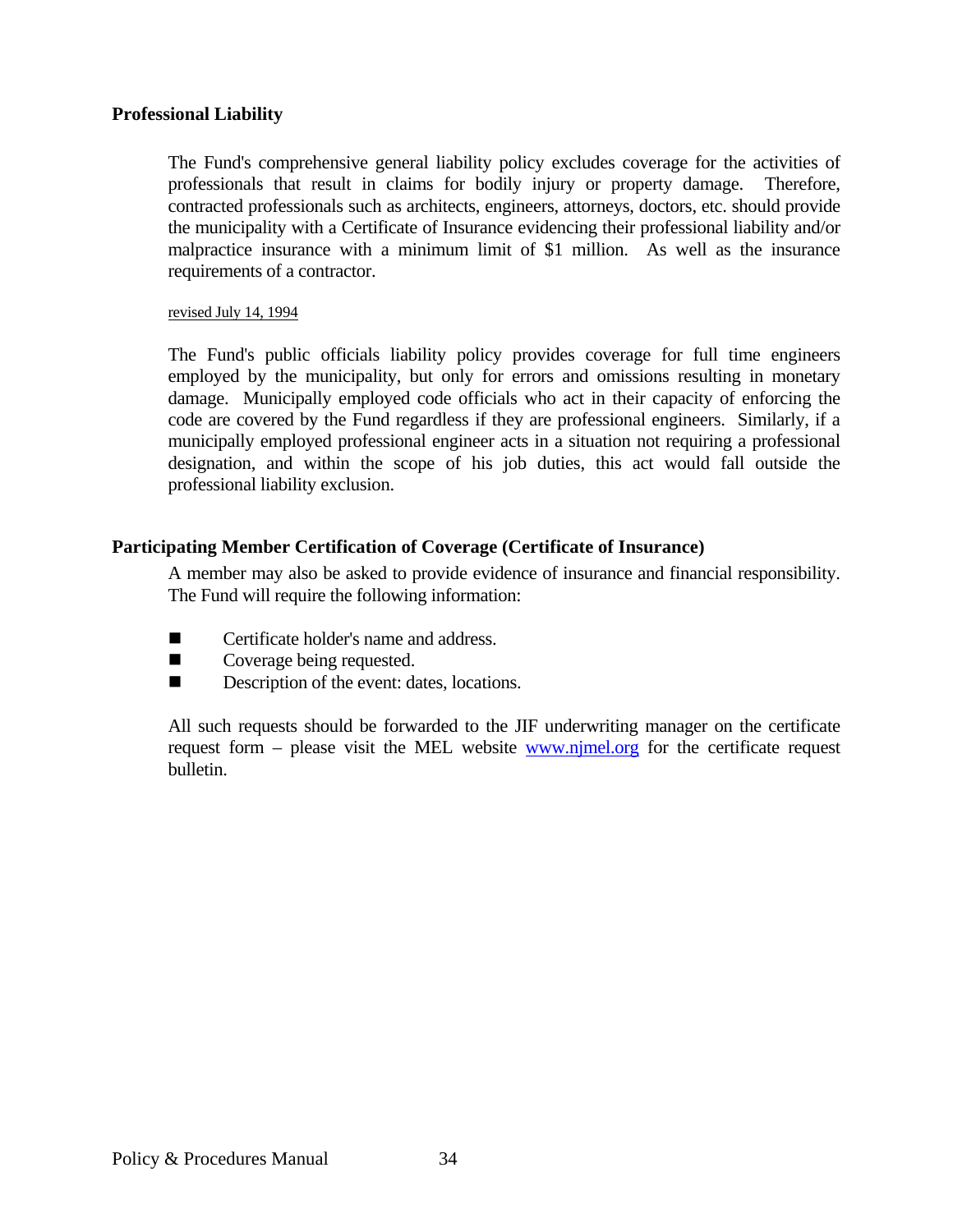# **DEDUCTIBLES/CO-INSURANCE**

Effective January 1, 2011, the Suburban Municipal JIF entered into an agreement with XL Insurance to provide Public Officials/Employment Practices Liability Insurance. XL Insurance (through its Third Party Administrator - Summit Risk Services) will process bills from dollar one. Upon payment of the bills, Summit Risk Services will bill such amounts subject to the deductible and coinsurance to the insured, thus eliminating large bills at the conclusion of litigation, and XL Insurance will expect members to pay such amounts promptly, and

Executive Committee of the Suburban Municipal Joint Insurance Fund adopted a program to offer member authorities the ability to select an option for the Suburban Municipal Joint Insurance Fund to process the payments to XL Insurance for the member's deductible and/or co-payments and to select the term of its repayments to the Fund, subject to the following conditions:

- 1) The member would have to request this option from the local JIF's Executive Committee in writing, on a "per claim" basis.
- 2) The member would have to adopt a resolution acknowledging the debt being incurred as a result of the claim and to select the option that payments be made over the period of one to four years following the year that payment(s) is made.
- 3) If the member leaves the Fund during its repayment period, the balance shall be due and owing to the FUND before the date of membership termination.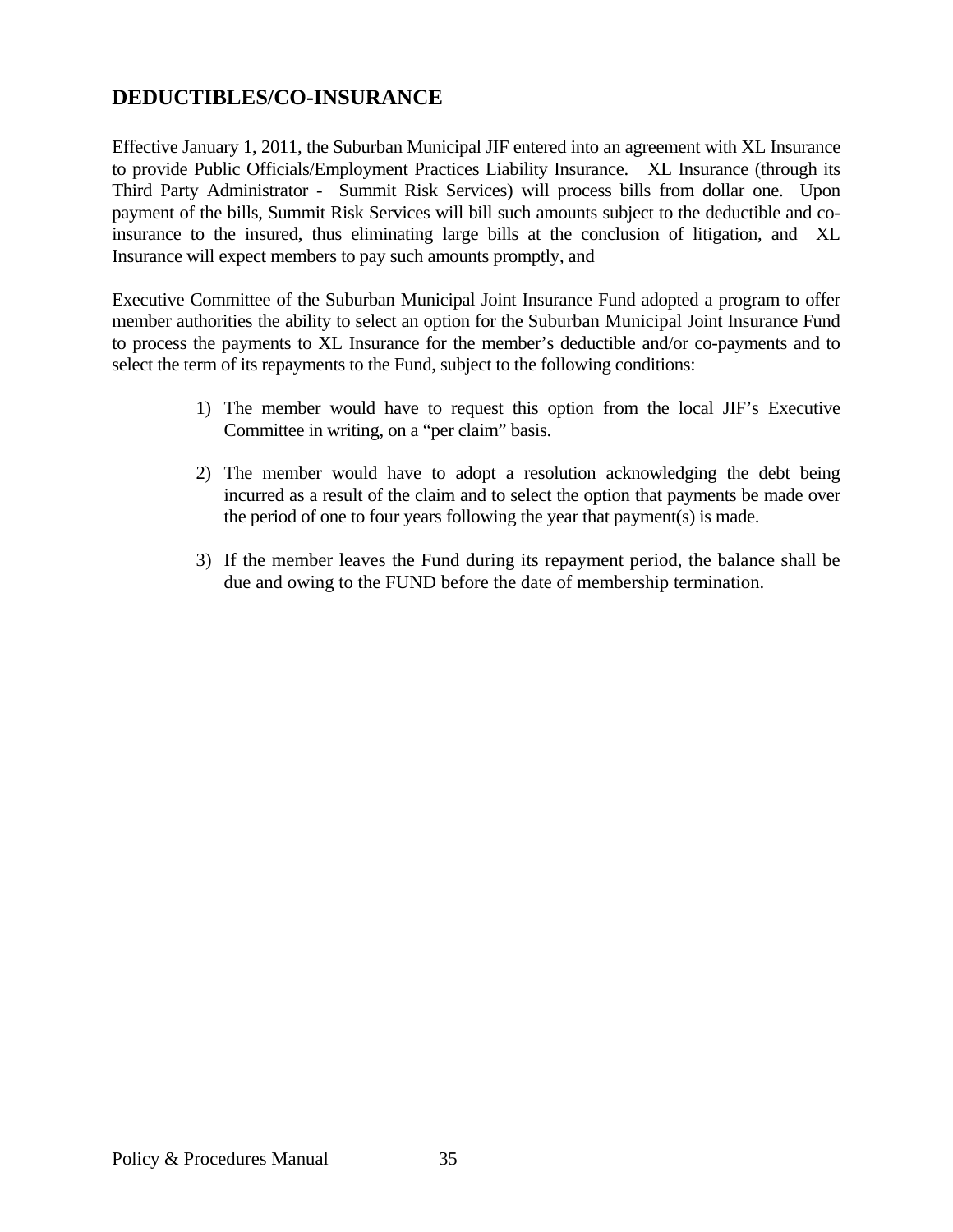# **IX. FUND COMMISSIONERS - EXECUTIVE DECISIONS**

The Fund Commissioners' decisions/discussions have been alphabetized and cross referenced for your convenience from October 1993 through December 31, 2016.

The date and year indicated after the abbreviated version of the discussion refers to the actual meeting that this topic was discussed. Please refer to the actual minutes for any additional information.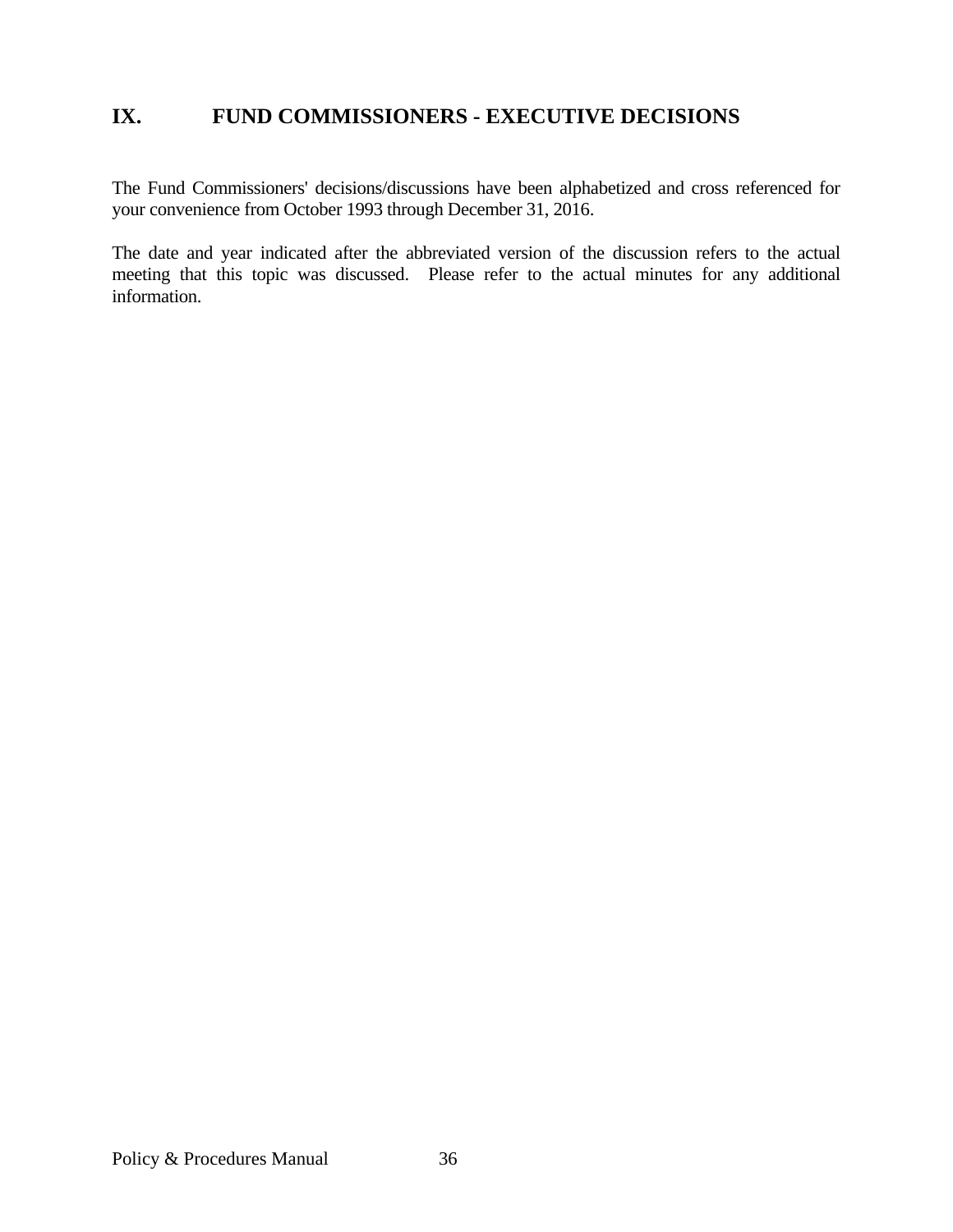### **Decisions (10/93-12/31/16)**

**A**ctuary, **A8 A**dditional Assessment, **A3 A**ggregate Reinsurance, **S2 A**nniversary  $-10^{th}$  **A12 A**pplication Fees, **A4 A**rbitration Forms, **A9 A**ssessment Cap, **A5 A**ssessment Policy 1995, **A2 A**ssessments Quarterly (Premium Payment Plan), **A7 A**ssessments, **A6 A**sset Manager, **A1 A**ttorney Fees, **A10 A**ttorney - Ethics Training, **A13**  Manager/Supervisor Training, **A13 A**ttorney - State Filing, **C7 A**udit Report – MEL/EJIF/RCF Shares **A11 A**uto Coverage – Volunteers **C13**

**B**anking, **B15 B**edminster, **B3 B**edminster Library, **B3 B**edminster/Far Hills 1<sup>st</sup> Aid, **B9 B**edminster/Far Hills Fire Co **B10 B**edminster Pottersville Fire Co **B13 B**edminster Skateboard, **B7 B**edminster Quasi **B11 B**erkeley Heights, **B8 B**ernards, **B5 B**ernards Quasi**, B12 B**ernardsville Quasi, **B6 B**udget, **B2 B**usiness/Special Improvement Districts, **B4 B**ylaws, **B1** 

**C**harter Member, **C1 C**ash Management Plan, **C3 C**hatham, **C11 C**laims Administrator, **C8 C**laim Payment Authorization, **C14 C**laims Service, **C4 C**linton Township, **C16 C**oaches Certification, **C12** 

**C**ocuzzio vs. Addario, **C17 C**ranford, **C10 C**ustodian of Fund Records, **R1 C**overage (Cyber), **C20 C**overage (Excess Prop), **C9 C**overage Crime Policy & WC endorsement, **C19 C**overage Documents, **C15 C**overage Review, Independent, **C17 C**ontracts – Political Contributions, **C18** 

**D**efense Panel **– D3 D**efense Attorney – defense of **D4 D**esignation of Authorized Signatures, **D1 D**ickerson, Bruce **D5 D**ividend, **D2** 

**E**-JIF Representative, **E3 E-**JIF Bylaws, **E4 E**mployee Benefits, **E1 E**mployee, Full-Time Definition, **E5 E**mployment Practice Training Seminars, **E6 E**ngineer-Part time, **E8 E**nvironmental JIF, **E2 E**xamination, DOBI, **E7 E**xcess Property, **C6** 

**F**aithful Performance Bond, **F2 F**anwood Quasi, **F1 F**anwood **F3 F**ar Hills **F4 F**ar Hills – Replacement Cost Coverage, **F4 F**ifty Year Old Buildings **F5 F**idelity Bonds, **C5 F**iscal Management Plan, **F7 F**ox, Robert L. **F8 F**und Commissioner – Orientation **F6** 

**G**arwood, **G1** 

**H**arding **H4 H**urley, James **H3 H**old Harmless Agreements, **H1**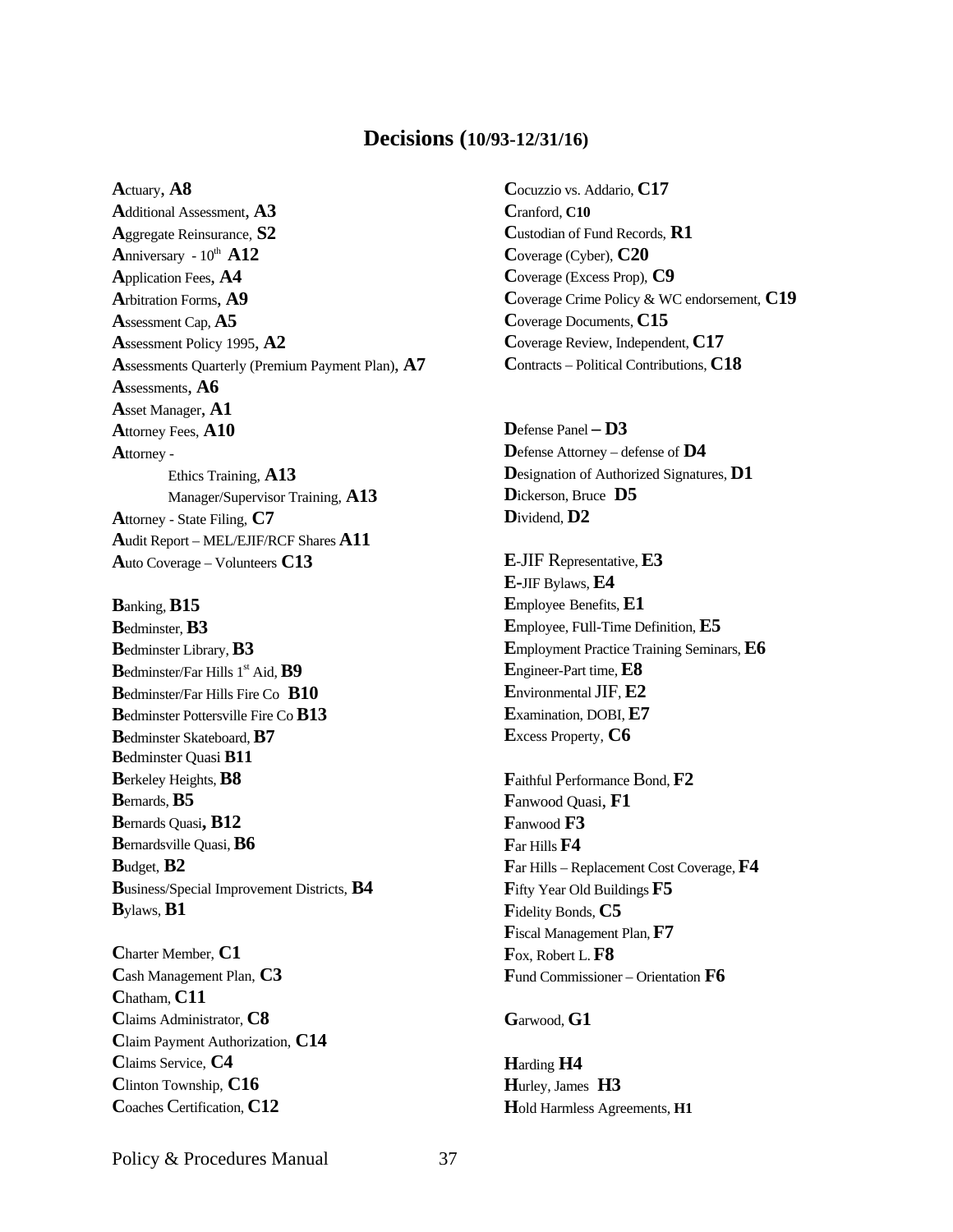**H**illsborough Skateboard Facility, **H2** 

**I**nternal Auditor, **I1**

#### **K**enilworth, **K1**

**L**etterhead & Report Covers, **L2 L**iability (Excess) Limits Increased, **L1** 

**M**anaged Care, **M5 M**aple Shade Class Action Suit, **M10 M**edicare Secondary Payer, **M12 M**eeting Dates, **M2 M**EL, **M1 M**EL Representative, **M4 M**EL Bylaws**, M6 M**EL Learning Management System, **S13 M**EL Legislative Initiatives, **M13 M**elchionda vs. Watchung **M11 M**embership**,** Bound Brook **B14 M**embership**,** Hillsborough **M7 M**emorial Resolution, **M14 M**unicipal Facilities, see Hold Harmless, **H1 M**ountainside PAL, **M8 M**ountainside Library, **M9** 

**N**ew Members, **M3** 

**N**ew Providence, **N1 N**on-owned Artwork **N2**

**O**fficers of the Fund, **O1 O**fficial Newspaper, **O2 O**fficial Depository, **03 O**PRA, **05 O**PRA Litigation, **04** 

**P**eapack-Gladstone, **P10 P**ERMA Acquisition **P12 P**rofessional Appointments, **P1 P**rofessional Services Agreements, **P2 P**olicy & Procedures Manual, **P3 P**remium Payment Plan, **A7 P**RIMA Expenses, **P8 P**roperty Appraisals **P13 P**roperty Policy-Excess, **P4 P**roperty Program, **P9 P**ublic Officials Seminars, **P5** 

**P**ublic Officials/Employment Practices - Attorney Fee Cap, **P11 P**ublic Officials/Employment Practices, **P6 P**ublic Officials/Employment Practices- Deductible Payment Plans, **P14** 

**P**olice Accreditation – Discount, **P7 P**olice Accreditation – Advance Funding, **P15** 

**Q**uasi-Municipals, **Q1 R**ecords Destruction, **R10 R**ecords Retention, **R2 R**egional Training, **R11 R**eturn to Work Policy **R8 R**esidual Claims Fund, **R5 R**esidual Claims Fund Bylaws, **R6 R**esidual Claims Fund Representative, **R7 R**ight to Know Law, **R9 R**isk Management Plan, **C2 R**isk Managers Meetings, **R4 R**oll Call Votes, **R3** 

**S**afety Executive Committee Chair **S22 S**afety Director Contract, **S9 S**afety Director – firm name **S9 S**afety Calendar, **S8 S**afety Grant Application, **S7 S**afety Institute, **S13 S**afety Training-Mgmt of Aggressive Behavior, **S11 S**cibal/QualCare merger, **S20 S**cotch Plains – SID/BID, **S21 S**enate Bills, **S10 S**ervice of Process, **S1 S**ignatory Resolution **S19 S**kateboard Facility Coverage, **S12 S**pringfield, **S16 S**tanding Committees, **S4 S**tate Exam, **S14 S**tate Filing See Attorney **S**tationery, **S3 S**tatutory Position Bonds, **S18 S**ummit Quasi, **S6 S**ummit First Aid Squad, **S15 S**ummit Fine Arts, **S17** 

**T**ransfer Approval, **T2 T**ransfer - 1994 Safety Incentive Program, **T1 T**reasurer's Computer System, **T3**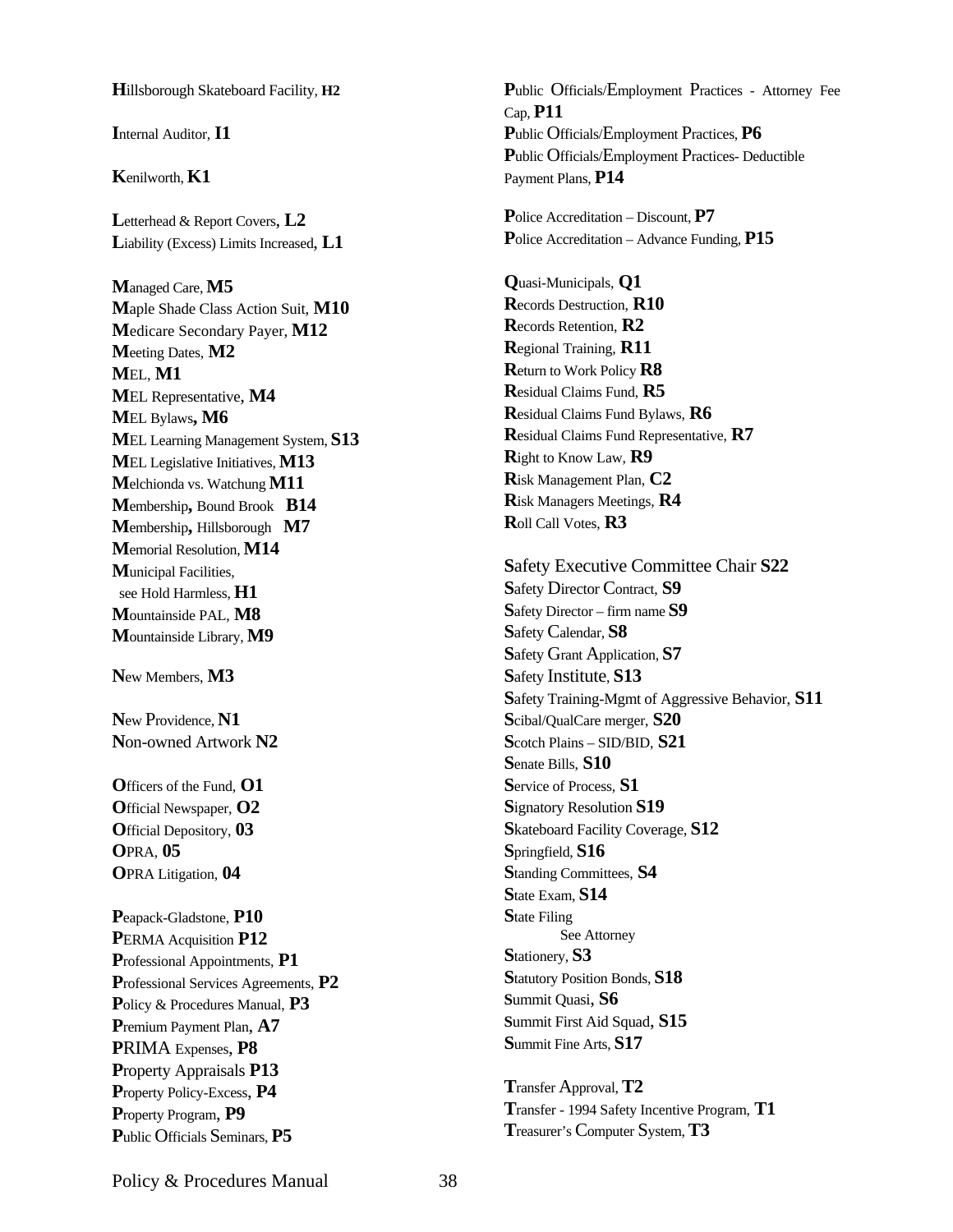**T**ropical Storm Sandy Claims Payments, **T4** 

**W**arren Township, **W4 W**atchung Quasi, **W2 W**atchung Rescue Squad, **W1 W**ebsite, **W6 W**estfield Quasi, **W3 W**estfield Downtown Corp, **W5 W**hitman**,** Janet, **W7** 

**V**ehicle - Classifications **V1**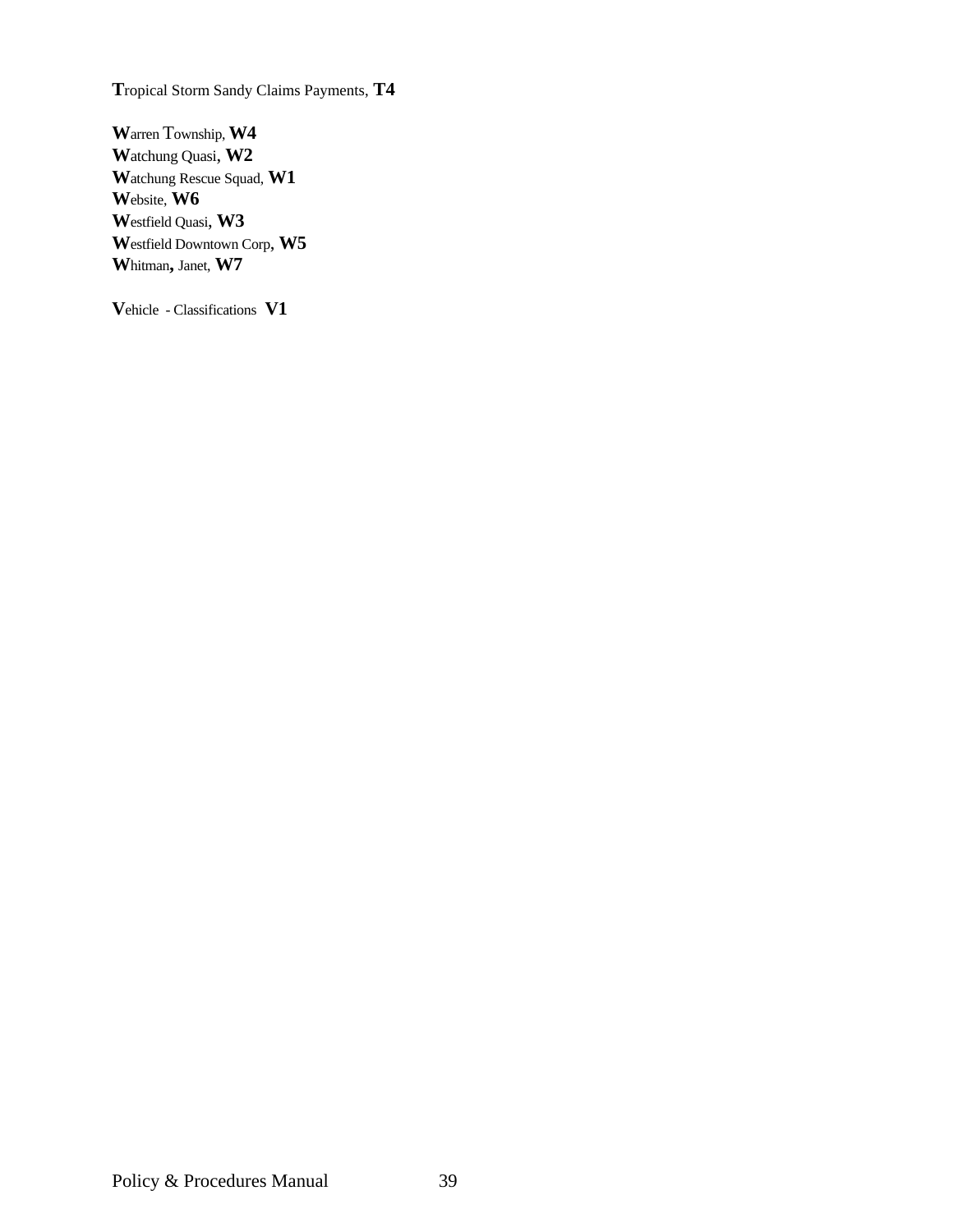# **SUBURBAN MUNICIPAL DECISIONS**  *(10/93 - 12/31/16)*

- **A1**. United Jersey Bank appointed as Asset Manager. (5/94) Resolution adopted amending professional service agreement to reflect name change to Fleet Bank. (7/01) Asset Manager contract awarded to Commerce Bank, effective April 1, 2003. (1/03) Transition delayed to May 1, 2003 (3/03). Resolution adopted appointing Commerce Bank as Asset Manager effective June 1, 2003 (5/03). Reappointed (204). Announcement that Commerce Bank is to be acquired by TD Banknorth. (10/07).
- **A2.** Commissioners vote to hold individual 1995 increases to a maximum of 5%. (10/94)
- **A3.** Additional assessment approved of \$3,956.64 for Builder' s Risk coverage of Echobrook School conversion to municipal facility. (1/95) Additional assessment approved of \$165.26 for Builder' s Risk coverage for 10 Mountain Boulevard, effective June 8, 1995 (6/95). Additional Assessments for the Township of Bernards, reflecting the addition of a golf course, approved. (6/96) Additional Assessments for builders risk for Borough of Bernardsville, Borough of Watchung and Township of Bernards. (4/97). Additional assessment for the Township of Bernards for Basking Ridge Fire & Rescue and Liberty Corner First Aid Squad. (4/97) ). Additional Assessment for the Township of Bernards for Liberty Corner Fire Company. (6/97) Additional assessment certified for Bernardsville Library builders risk. (6/98) Additional assessment for Bernardsville Builder's Risk for Knox House approved (11/02).
- **A4.** Executive Committee upholds/ratifies Coverage Committee denial of Roselle Park 's Request to waive \$1,000 Application Fee
- **A5.** 1997 Assessments increases capped at 5%. (10/96) 1998 Assessment increases capped at 5%. (10/97) 2003 Assessments capped at 5% over the overall budget increase (11/02). Board agreed to cap 2008 assessments at 4.5% (10/07). Board agreed to cap assessments as 4.5% (10/08).
- **A6.** Assessments due date for 1998 second installment delayed to August. (4/98) Board voted to reduce JIF assessment to reflect the MEL reduction. (6/98)
- **A7.** Board voted to adopt quarterly Premium Payment Plan. (6/98)
- **A8.** Resolution adopted appointing The Actuarial Advantage as Fund Actuary. (6/01)
- **A9.** Board approves the joining and use of Arbitration Forms. (10/01) Participation in Arbitration Forums, Inc. expanded to include property (6/03).
- **A10.** Board approved increase in the Not to Exceed amount for the Fund Attorney for Fund Years 2002 & 2003. (9/03) (10/03) Board approved increase in not to exceed amount for 2006 contract, reflecting overages resulting from EPL training. (2/07).
- **A11.** Audit Report Audit Report to include reporting of MEL, EJIF and RCF assets and deficits. (5/05)
- **A12**. Anniversary Dinner scheduled to follow a JIF meeting April 14, 2005. (2/05)
- **A13**. Board authorized Fund Attorney to conduct Ethics Training Seminars. (3/11) Board authorized Fund Attorney to conduct the Manager/Supervisor trainings for the 2013/2104 EPL Cycle (10/13).
- **B1**. Draft bylaws adopted to be filed with Department of Insurance. (10/93) Public Hearing Scheduled for Revisions to Bylaws. Bylaw Revisions Adopted by Board and distributed to member towns for ratification. (11/97) 75% of membership approved bylaw amendments. (3/98) Bylaw amendments approved by the Department of Banking & Insurance. (5/98)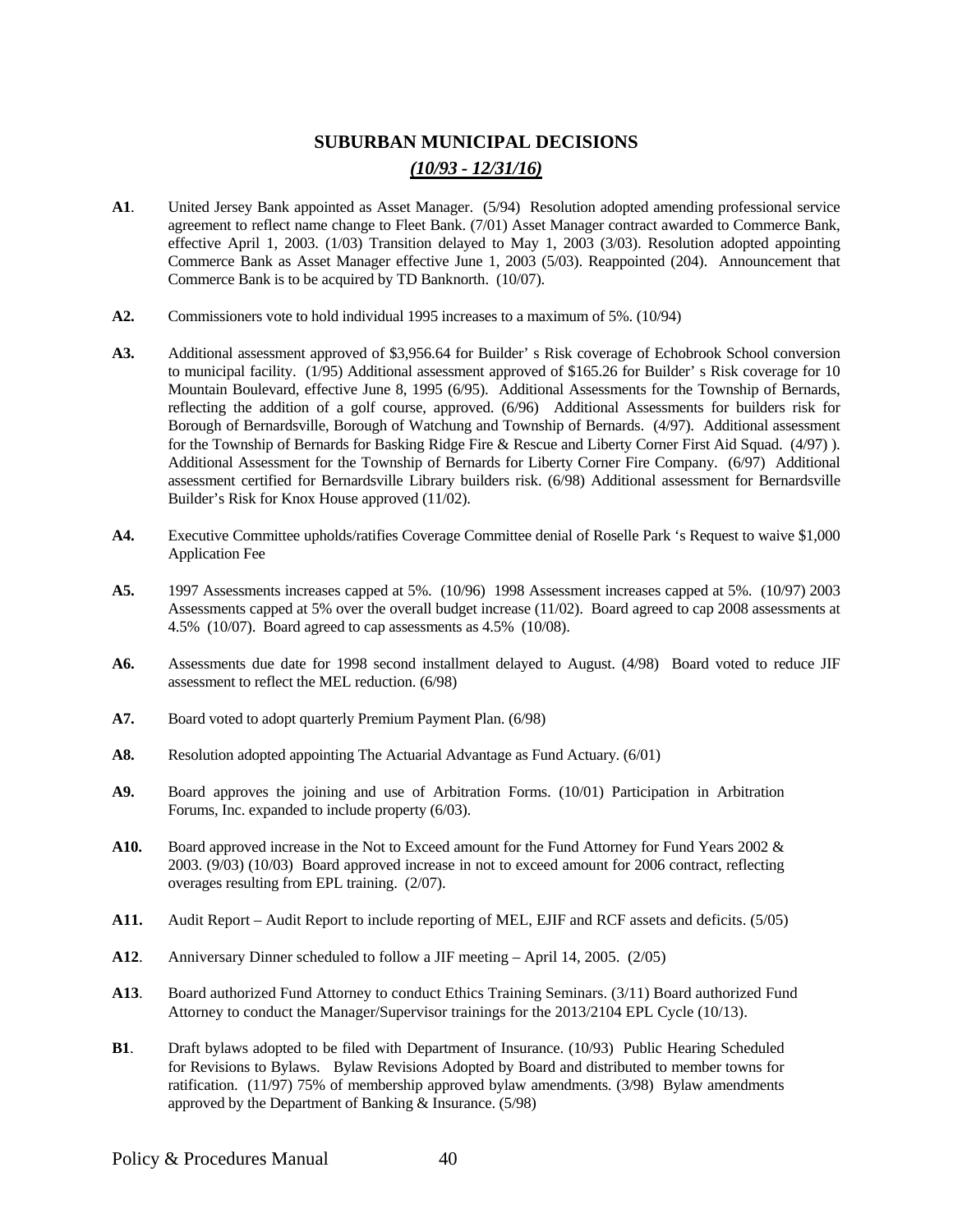- **B2.** Public Hearing set for 11/11/93 to introduce 1994 Budget (10/93) 1994 budget approved \$1,851,902 based on six members. (11/93) Bylaws amended to allow Fund Attorney be involved with the defense of certain matters where the nature of the matter deems it more expeditious. Subject to approval by the Executive Committee (1/94) 1994 budget including Township of Bernardsville adopted. (1/94) 1998 Budget introduced – Loss Fund Contingency added. (10/97) 2001 Budget introduced. (10/00) 2001 Budget adopted. (11/00) 2002 Budget introduced. (10/01) 2001 Budget adopted. (11/01) 2010 Budget amended to include the addition of Harding Township's membership effective January 1, 2010. (11/09)
- **B3.** Township of Bedminster approved. (12/93) Additional assessment certified to Bedminster Township to add the Bedminster Library subject to review and approval by XL Insurance (5/12).
- **B4.** Business/Special Improvement districts approved for coverage, subject to underwriting criteria established by the MEL. (10/98)
- **B5.** Board approves one year coverage for substandard property known as Geir and Post under the Township of Bernards. (10/01)
- **B6.** Bernardsville Library Association approved for Class III quasi coverage (1/03). Name of organization revised to Friends of the Library. (2/07) Bernardsville Library Foundation approved as a Class III quasi group for coverage (5/11).
- **B7.** Coverage for Bedminster Skateboard facility approved subject to completion of items required by the Underwriting Manager (11/03).
- **B8.** Berkeley Heights approved for membership (12/03). Town elected not to join (1/04).
- **B9.** Township of Bedminster added the Far Hills/Bedminster First Aid Squad to its coverages effective August 31, 2004 (9/04). Board approved additional assessment of \$6,967.42 for coverages pro-rated to effective date of coverage. The squad is already covered for workers' compensation. (4/09)
- **B10.** Additional assessment approved for the addition of the Far Hills/Bedminster/Union Hook & Ladder Fire Company to Bedminster's coverages (9/06). Far Hills Bedminster Fire Company included for coverages effective 5/1/08. (4/08)
- **B11**. Somerset Municipal Alliance approved as Quasi-Municipal Class III Quasi of Bedminster. (4/07).
- **B12.** Project Graduation approved as Quasi-Municipal Class III for Bernards Township. (4/08). Bernards Township Friends of the Library approved as Quasi Municipal Class III (3/11).
- **B13.** Board approved additional assessment not to exceed \$18,000 for the addition of the Pottersville Fire Company to Bedminster. (3/09)
- **B14.** Board declined membership offer to Bound Brook. (11/09)
- **B15.** A 30-day cancellation clause will be issued to TD Bank and motion to appoint Investors Bank for banking services and Wilmington Trust for investment services. (01/16) Board adopts Resolution appointing Investors Bank for Banking Services and Wilmington Trust for Asset Manager Services for the Suburban Municipal Joint Insurance Fund (02/16) Motion to authorize the change to the fund's standard contract for Asset Management Services in reference to the order of Exhibit A and B (05/16) Motion to adopt the contract addendum and Wilmington Investment Management Account Agreement And authorize the chairman to execute (7/16).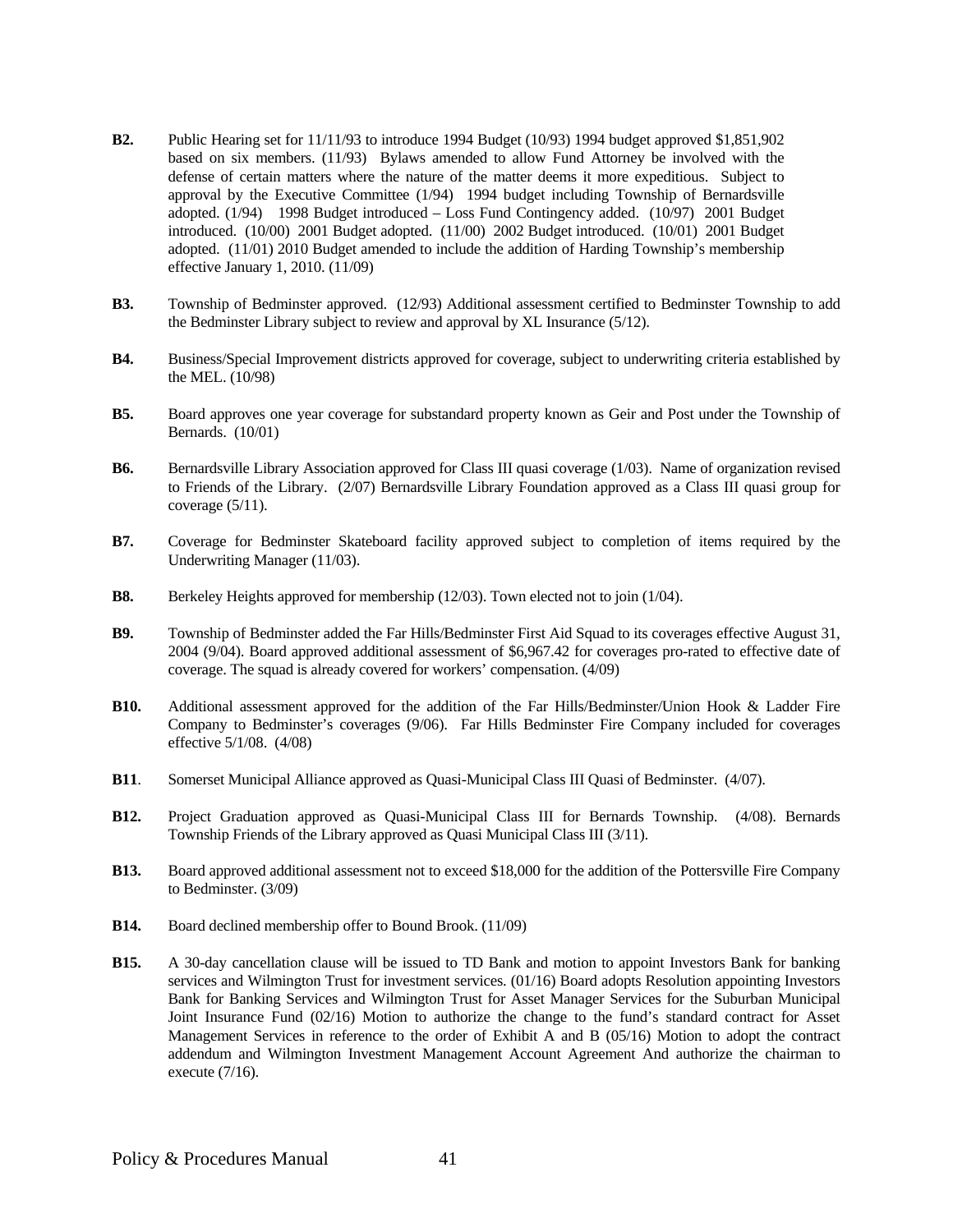- **C1.** Original 8 members in feasibility study who pass Indemnity and Trust Agreements and Resolution to Join by December 31, 1993 to be Charter Members of the Fund. (10/93)
- **C2.** Draft Risk Management Plan adopted to be filed with Department of Insurance. (10/93) 1994 Risk Management Plan adopted. (1/94) 1995 Risk Management Plan approved (1/95) 1996 Risk Management approved. (1/96) Risk Management Plan revised to reflect the Fund's membership in the E-JIF. (9/96) 1997 Risk Management Plan approved, reflecting the addition of blanket faithful performance coverage. (1/97) 2007 Risk Management Plan amended to remove enhancements including a provision for a "voluntary workers' compensation endorsement. (4/07) 2013 Risk Management Plan amended to correct the flood zones from VB to VE in the clause on buildings on piling (2/13). 2014 Risk Management Plan amended to reflect final property negotiations. (6/14).
- **C3.** Cash Management Plan adopted (10/93) 1994 Cash Management Plan adopted. (1/94) 1996 Cash Management Plan adopted. (1/96) Resolution approved to amend Cash Management Plan to reflect Asset Manager name change to Fleet Bank. (7/01). Resolution approved to reflect changes made in 1999 by the State regarding permissible investments and local government investment pools. (2/15). Board approved proposed changes to Cash Management Plan to develop a new investment plan as allowed by the regulations. (04/16)
- **C4.** Sample RFP to be developed. Contract Review Committee to review response. (10/93)
- **C5.** PERMA authorized to secure bond for Executive Director and Treasurer. (12/93) Claims Administrator added to the Fund's Fidelity Bond. (11/96)
- **C6.** Commissioners rating Joint Purchase or Excess Property Insurance through MEL (1/94)
- **C7**. Department of Insurance has recently changed its position on aggregate excess insurance. Previously DOI has not asked that this insurance be provided. DOI has given Fund one year respite. MEL Long Range Planning Committee working to establish plan for all Funds. (1/94) Annual aggregate coverage restored. (1/07)
- **C8.** Commissioners amend indemnification wording in Scibal's 1995 professional services agreement. (9/94) 1996 Contract with Scibal based on Dedicated Unit. (10/95)
- **C9.** Fund approved purchase of Excess Property Insurance through MEL (1/95).
- **C10.** Township of Cranford approved for membership. (11/96) Township of Cranford considered for coverage, subject to additional information (12/03).
- **C11.** Township of Chatham approved for membership. (12/96)
- **C12.** Volunteer Coaches Certification program for reimbursement of expenses concluded in 1997 budget. (10/96) Certificate compliance to be audited by Internal Auditor (9/97) The Board approves the reimbursement of expenses for coaches certification course materials for Bernards Township in the amount of \$2,100. (3/01) Board approves reimbursement of \$2,625 to Bernards Township (5/03). Board approves reimbursement to Bedminster (11/04). Reimbursement request for Bernardsville coaches certification costs approved (1/05) Reimbursement request for Watchung coaches certification costs approved (2/05) Reimbursement request for Scotch Plains coaches certification costs approved (5/05) Board approves reimbursement to Bedminster (9/06).
- **C13.** Coverage approved for the for reimbursement to "Title 34 Volunteers" for collision and comprehensive damages resulting from motor vehicle accident while volunteering services to the town not to exceed \$2,500 or the deductible on the volunteers' auto policy whichever is less (3/97)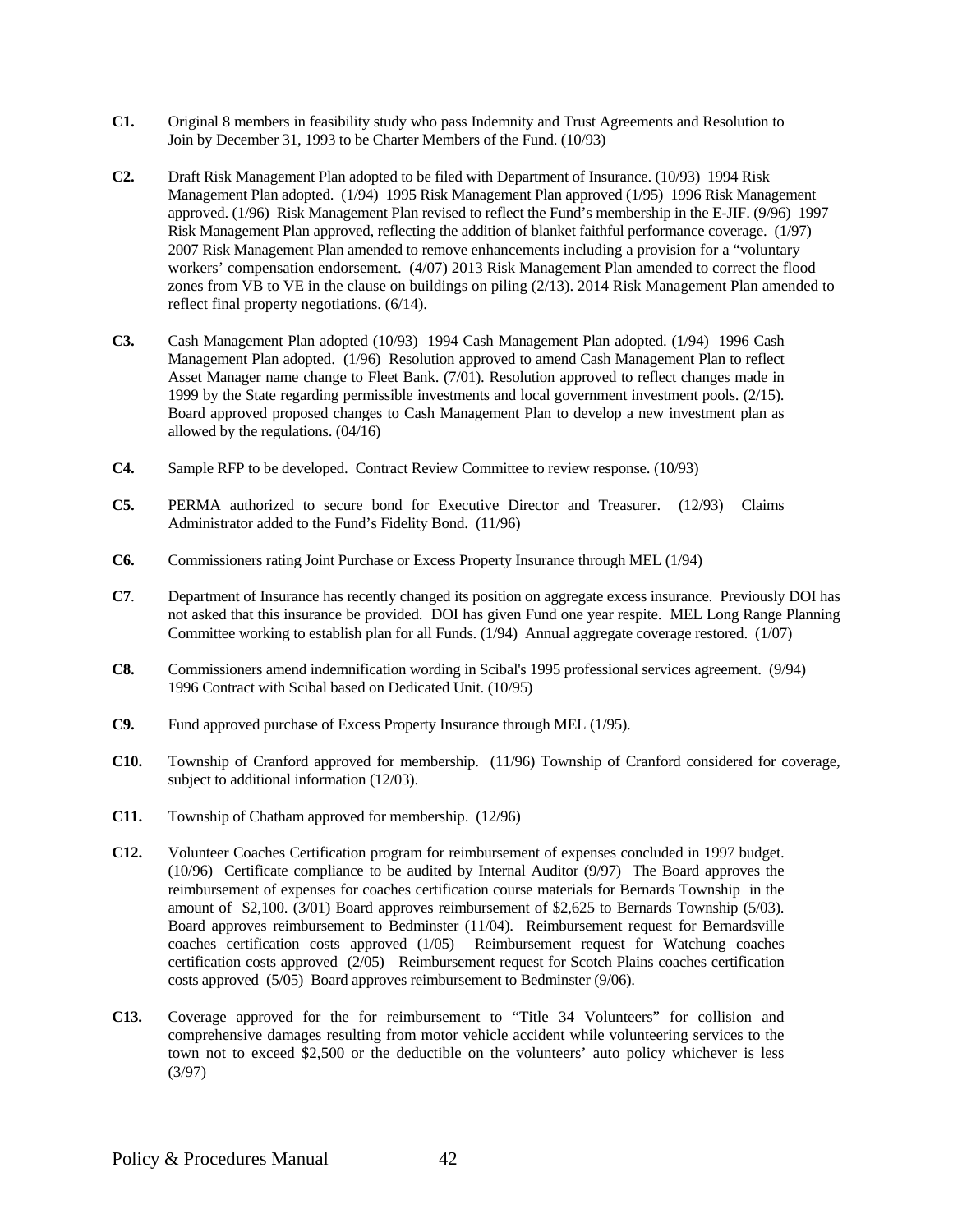- **C14.** Claim Payment Authorization TPA payment authorization increased to \$10,000. Additional provision for "court house steps" authorization established. (6/98)
- **C15.** Revised Casualty and Auto Documents approved (7/02).
- **C16.** Special meeting scheduled to review membership application for Clinton Township (11/02).
- **C17.** Board authorized an independent coverage review in the matter of Cocuzzio vs. Addario (9/04). Defense of Mr. Addario authorized (10/04).
- **C18.** Executive Committee decides to award contracts in accordance with a "fair & open process" Advertisements for Request for Qualifications authorized. (12/05). Executive Committee awards contracts in accordance with a Fair & Open process – for three year terms – Fund year 2007-2008 & 2009. (1/06). Rules & Contracts Committee authorized to review Request for Qualification Forms & authorize the Executive Director to advertise. (9/08) Executive Committee authorizes advertisements and release of Request for Qualifications for all positions for the period of January 1, 2012 through January 1, 2015 (6/11). Sub-Committee formed to review the responses for fund professional for the period of January 1, 2012 through January 1, 2015 (7/11). Executive Committee adopted a motion to not consider CCMSI response with respect to Safety Director position as discussed in Executive Session (7/11). Executive Committee authorizes advertisements and release of Request for Qualifications for all positions for the period of January 1, 2015 through January 1, 2018  $(6/14)$ .
- **C19.** Board approved recommendations made by the MEL Coverage Committee that the local JIFs approve endorsements modifying the crime policy language to match the JIF's coverage intent. Namely, the local JIFs would amend the "Failure to Procure Insurance", "Definition of Depository"; "Limits of Liability"; "Definition of Loss"; "Faithful Performance Coverage" and an "Employer's Liability Endorsement" endorsement to the Workers' Compensation policy. (3/11)
- **C20**. Board approved recommendation made by MEL underwriting Manager to elect option #1 of the Cyber Liability Coverage Proposal - limit of liability of \$3million each claim and \$6 million annual aggregate with a \$10,000 deductible. (1/14) The Board approved the Cyber Liability endorsement to the General Liability Policy (01/16) Board selected Cyber Liability quoted as Option 2 Revised for an additional total premium of \$2,460 (03/16)
- **D1**. Two signatures required except for checks over \$100,000 which require hand signature. (1/94)
- **D2**. The Board voted to release its first dividend from the Closed Years Account in the amount of \$560,132 (including MEL's dividend). (7/99) The Board voted to release a dividend from the Closed Years Account in the amount of \$604,760 (including MEL's dividend). (9/00) The Board voted to release a dividend from the 1997 Fund Year and the Closed Years Account in the amount of \$600,000 (including MEL's dividend). (10/01) The Board voted to release a dividend in the amount of \$350,000 (\$305,787.62 from the Closed Years and the MEL dividend of \$44,212.38) (10/02). Dividend revised. Total remains at \$350,000 with the distribution from the MEL increasing and the JIF decreasing (11/02). Dividend totaling \$325,000 approved (10/03). Dividend totaling \$400,000 approved (10/04). Dividend totaling \$375,000 approved. (10/05) Dividend approved totaling \$325,000. (11/06). Board agreed to release dividend in the amount of \$325,000 – including share of EJIF dividend. (10/07). Board agreed to release dividend in the amount of \$225,000 plus the JIF share of the EJIF dividend. (10/08). Resolution adopted authorizing the release of \$75,000 in dividend, subject to approval of the Department of Banking and Insurance and the Department of Community Affairs. (10/10). Resolution adopted authorizing the release of \$75,000 from Closed Years accounts in dividend, subject to approval of the Department of Banking and Insurance and the Department of Community Affairs. (11/11). Resolution adopted authorizing the release of \$75,000 from Closed Years accounts in dividend, subject to approval of the Department of Banking and Insurance and the Department of Community Affairs. (11/12). Resolution adopted authorizing the release of \$75,000 from Closed Years accounts in dividend, subject to approval of the Department of Banking and Insurance and the Department of Community Affairs. (11/13). Resolution adopted authorizing the release of \$60,000 from Closed Years accounts in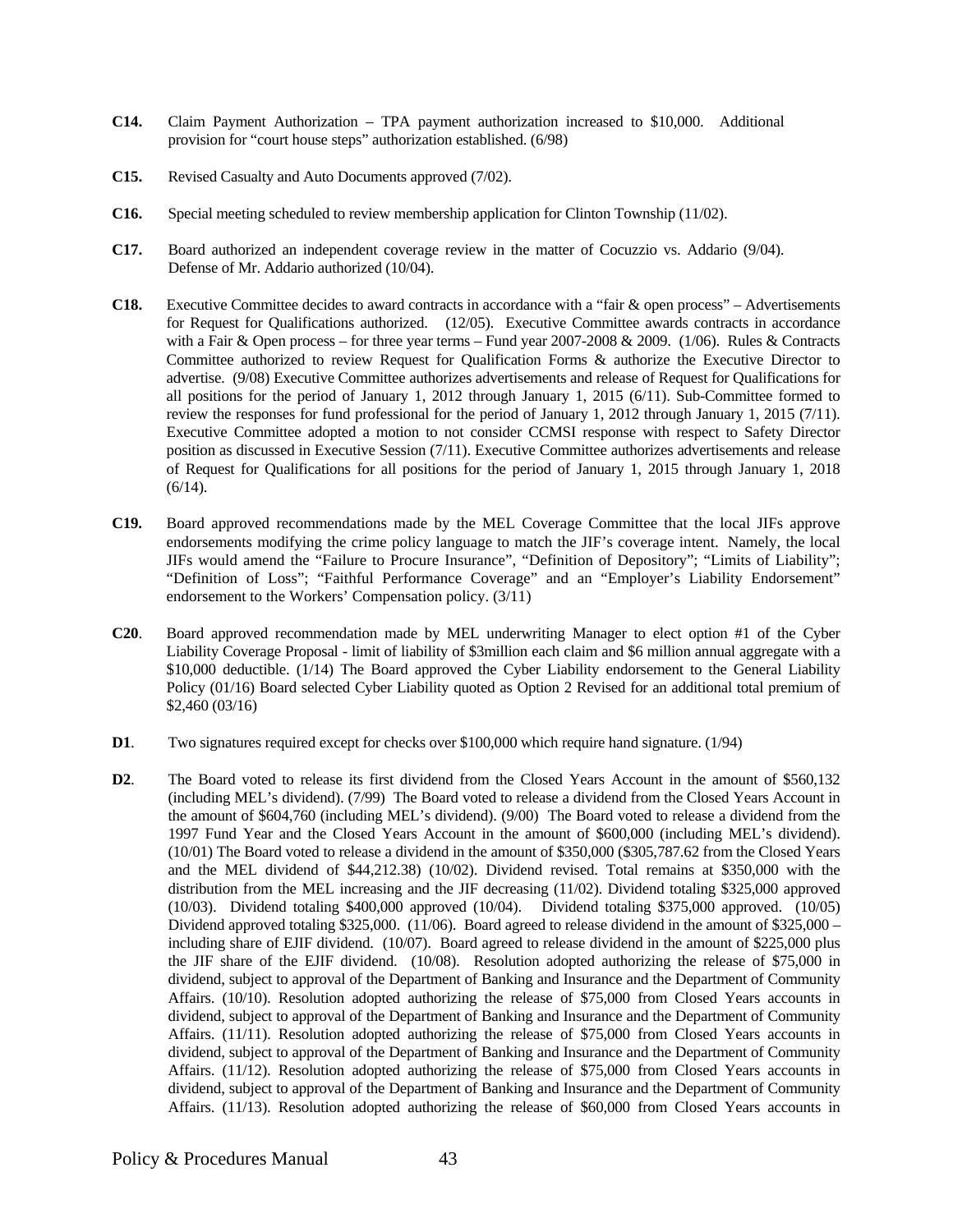dividend, subject to approval of the Department of Banking and Insurance and the Department of Community Affairs. (10/14). Resolution adopted authorizing the release of \$60,000 from Closed Years accounts in dividend, subject to approval of the Department of Banking and Insurance and the Department of Community Affairs. (10/15). Resolution adopted authorizing the release of \$60,000 from Closed Years accounts in dividend, subject to approval of the Department of Banking and Insurance and the Department of Community Affairs. (10/16).

- **D3.** Executive Committee authorized advertisement for Requests for Qualifications for Defense Panel in accordance with the Fair & Open process. (3/06) Responses received. 4/06)
- **D4**. Executive Committee authorized appointment of outside counsel to defend municipal prosecutor and defense attorney in matter arising from defense of claim against member town. Resolution adopted in his honor  $(1/05)$ .
- **D5**. Moment of Silence for the passing of Bruce Dickerson, Risk Manager for Mountainside. (9/06) Resolution adopted in his honor. (10/06)
- **E1.** Employee Benefits Fund Commissioners authorized an expenditure of \$3,600 for a Health Benefits feasibility Study. (8/96) Ad - hoc Committee appointed to review study. (11/96) Ad-hoc Committee appointed to work with Savant Advice to form HIF. (2/97). Presentation made by Chan Coddington, Bollinger/Paul Laracy, PERMA & John Haugh/Pinnacle – on health benefits. (4/06)
- **E2.** Fund voted to join the Environmental JIF effective July 1,1996. (2/96) Indemnity and Trust Agreement for E-JIF executed. (3/96) E-JIF Bylaw Amendment approved. (4/96) Board voted to renew the JIF's membership in the E-JIF for the period of January 1, 1999 through January 2002. (2/99) Resolution approved renewing membership in the Environmental JIF. (2/01) Resolution adopted renewing membership in the E-JIF (11/03). Resolution adopted renewing three year membership in the E-JIF (9/06). Resolution adopted renewing membership in the E-JIF for the period of January 1, 2010 through December 31, 2012. (1/10). Resolution adopted renewing membership in the E-JIF for the period of January 1, 2013 through December 31, 2015. (4/12).
- **E3.** Kathleen Toland elected at the Fund's E-JIF Representative. (7/96) Kathleen Toland reelected as the Fund's representative to the E-JIF for 1997. (11/96) Barbara Pence elected as the E-JIF representative for 1998. (11/97). Barbara Pence re-appointed as the E-JIF representative for 2002. (11/01). (11/02) Ronald Angelo appointed as E-JIF representative. (1/05) (11/05) (1/08) (1/09) (1/10). James Gildea appointed as E-JIF representative. (3/10) (1/11)(11/11)(11/12)(11/13)(11/14)(11/16)
- **E**4. Resolution Adopted supporting E-JIF Bylaw Amendment placing a rated capacity criteria on members operating sewage facilities (2/97).
- **E5.** Definition of full-time employee adopted. (2/98)
- **E6.** Fund approved two training seminars to be held regarding Employment Practices. (5/00) Fund approved two Police Chief training sessions to be held in the Suburban Municipal area as part of the 2011/2012 Employment Practices Program (10/11). Fund approved two Police Chief training sessions to be held in the Suburban Municipal area as part of the 2013/2014 Employment Practices Program (10/13).
- **E7.** Fund approved agreement with the MEL to act as a lead agency with other affiliated funds who participate in the Mel for the purpose of paying for the ordinary costs associated with conducting an examination pursuant to N.J.S.A. 40A: 10-47. (7/00)
- **E8.** Board agreed to refer request to the MEL to consider providing professional liability to Summit's part-time engineer who was formally a full-time employee of the city (9/03).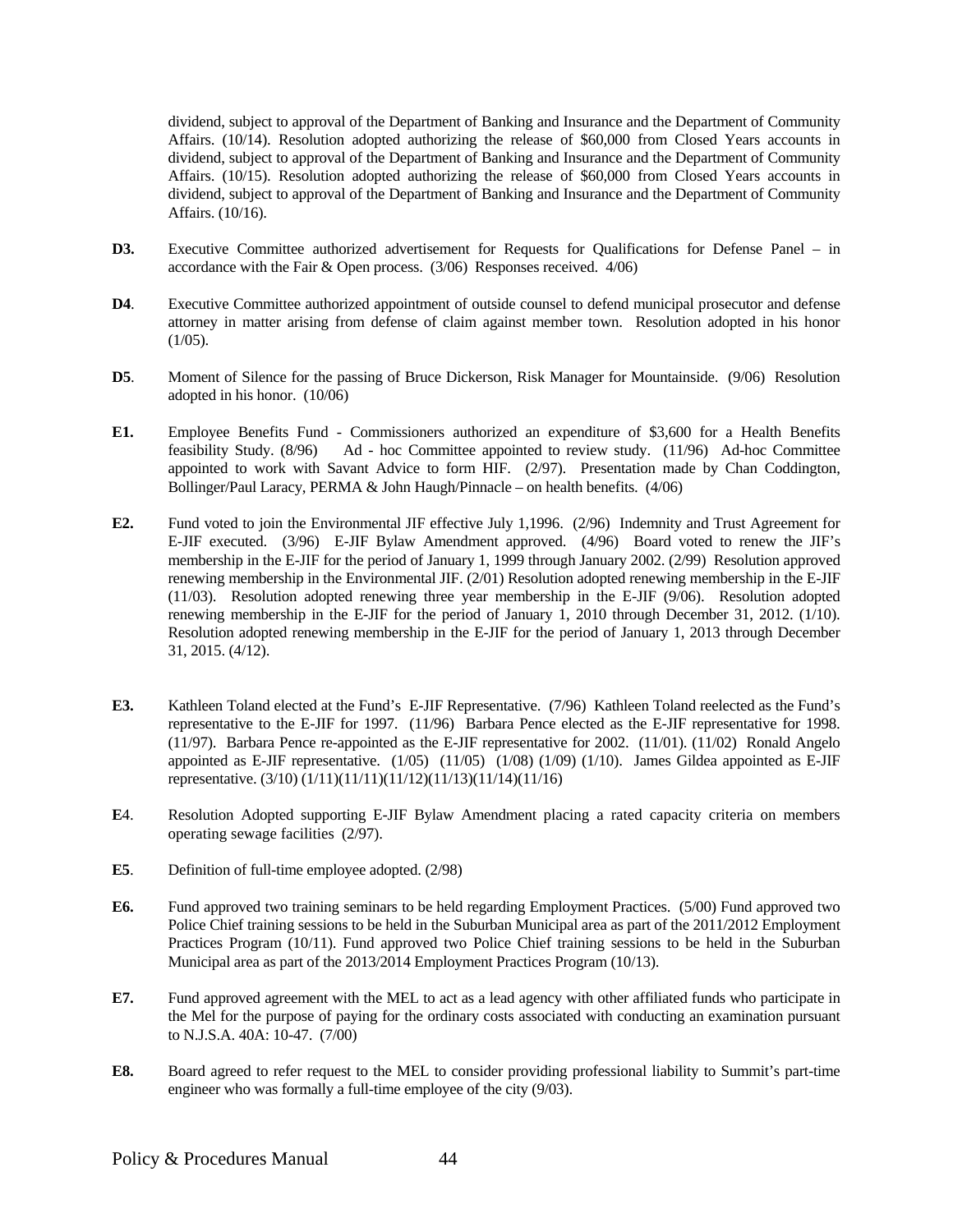- **F1.** Fund approves Fanwood Recycling, Friends of Fanwood Library as class III quasi. (4/94)
- **F2.** Committee authorized the purchase of Faithful Performance Bond for the Township of Bernards. (2/96) Effective January 1,1997 the Fund will retain \$50,000 for Faithful Performance/Employee Dishonesty Bond and will purchase \$1,000,000 excess of the JIF retention from the Hartford Insurance Co. (11/96)
- F3. Fanwood elected to not renew Fund membership, effective 1/1/97. (1/1/97).
- **F4.** Borough of Far Hills approved for membership, effective 1/1/98. (10/97) Executive Committee approved replacement cost coverage for 46 Peapack Road, Far Hills-NJ subject to renovations being completed no later than 6 months from 7/14/11 subject to re-inspection by J.A. Montgomery (7/11).
- **F5.** Replacement Cost Coverage approved for buildings 50 years older or more. (12/97)
- **F6.** Fund Commissioner Orientation Seminar held in Bedminster. (6/05)
- **F7.** Resolution adopted amending the Fund's fiscal management plan. (4/10)
- **F8.** Resolution honoring Robert L. Fox, Qual-Lynx. (11/16)
- **G1.** Borough of Garwood not approved for membership, based on lack of town interest. (12/96) Special meeting scheduled to review application (11/02). Executive Committee granted permission for Garwood to submit an application to another JIF (11/11). Executive Committee granted permission for Garwood to submit an application to another MEL affiliated JIF (11/14).
- **K1.** Borough of Kenilworth not approved for membership. Fund will reconsider based on borough's commitment to loss control. (12/96)
- **H1.** Commissioners discussed procedure requiring non-profit groups to execute hold harmless agreements while using municipal facility. Informal poll of commissioners favored strict policy. (5/94) Commissioners voted to suspend policy pending further review by Coverage Committee and Attorney. (6/94) Commissioners amend policy deleting non-compliance section, also waiver procedure established. (7/94) Due to continuing difficulties, will revisit procedure. (12/94) Commissioners approve draft policy detailing requirements of municipal facilities use by third part non-profit groups (3/95). Coverage Committee deletes "Signatory assumes responsibilities even for negligence of municipality" from Hold Harmless Agreement. (6/95) Revision to the insurance requirements for the "use of member facilities" revised allowing for flexibility to reduce the required limit for homeowners. (3/97)
- **H2.** Fund approved waiver of certificate of insurance from Hot Rails, Inc., for the Borough of Hillsborough's skateboard facility. (7/00)
- **H3**. Moment of Silence for the passing of James Hurley, Risk Manager for several members. (6/06)
- **H4**. Accepted the recommendation of the MEL Underwriting Manager and approve the endorsement for Harding that requires the Township to provide excess automobile liability insurance for all policemen utilizing their own vehicle on police business. (01/15)
- **I1.** McGordy Associates appointed as special auditor for 1994. (4/94) (5/94) Contract amended to include audit of employee counts (5/97) Board accepted proposal to expand services to include audit of Coaches Certification. (9/97)
- **L1.** Excess Liability Limits increased to \$20,000,000 effective 1/1/99. (10/98)
- **L2.** Standardized MEL letterhead and report covers approved (7/02).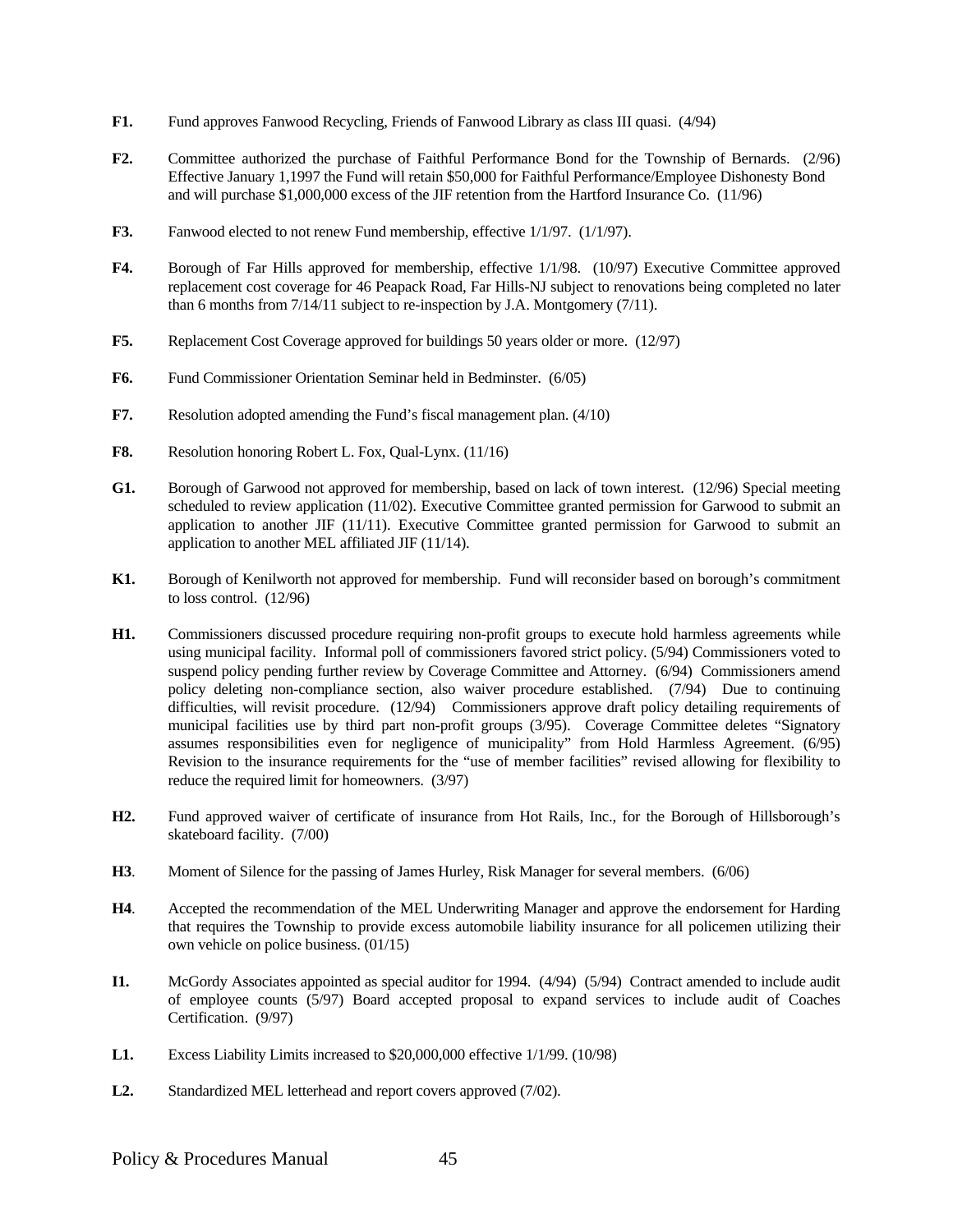- **M1.** Resolution 93-1 adopted authorizing Suburban JIF join MEL. (10/93) Resolution to renew membership adopted by Commissioners. (1/97). Resolution adopted revising membership term for three-years commencing 7/1/98. (4/98) Resolution to renew membership adopted by Commissioners. (7/01). MEL membership renewed for period of 7/1/04 through 7/1/07 (7/04). MEL membership renewed for period of 7/1/07 through 7/1/10 (4/07). MEL membership renewed for period of 7/1/10 through 7/1/13. (6/10). Renewed 7/1/13 through 6/30/16 (5/13). MEL membership renewed for period of 7/1/16 through 6/30/19. (5/16).
- **M2.** Meeting date set for second Thursday of every month, 8 AM, Summit Municipal Building. (10/93) Location changed to Scotch Plains Municipal Building. (12/96)
- **M3.** Coverage Committee charged with reviewing new member applications (11/93). New membership criteria developed by Committee approved. (12/93) Membership application fee of \$1,000 set. (12/93) Application fee waived for fall of 1996. (10/96)
- **M4.** Kathleen Toland named MEL Representative (1/95) Kathleen Toland re-elected as the Fund's MEL representative. (1/96) Kathleen Toland re-elected as the MEL representative for 1997. (11/96) Barbara Pence appointed as MEL Representative (11/97). Barbara Pence re-appointed as MEL Representative (10/98), (10/99), (10/01) (10/02) Ronald Angelo appointed as MEL Representative (1/05) (11/05) (1/08) (1/09) (1/10). Christopher Marion appointed as MEL Representative (3/10) (1/11)(11/11) James Gildea appointed as MEL Representative (5/12)(11/12)(11/13)(11/14) (11/16)
- **M5.** Fund approves joint RFP with Suburban Essex JIF for managed care provider. (7/95) Fund approves MasterCare as managed care provider subject to execution of contract as per 10/12/95 memo. (10/95) Fee structure revised from tiered per type of claim to flat per claim. (4/97) Mastercare announced its intent to not renew its contract with Joint Insurance Funds. Peter Palmer appointed to Joint JIF Ad-hoc Committee for Request for Proposals. (10/97) First Managed Care Option appointed to replace Mastercare. (3/98) FMCO reappointed as Managed Care Provider. (4/99) Fund approves RFP for managed care provider. (1/01) FMCO reappointed as Managed Care Provider. (3/01) FMCO re-appointed as Managed Care Provider (3/02). FMCO re-appointed as Managed Care Provider (3/03). (3/04). (2/05) Executive Committee agreed to advertise Requests for Qualifications for Managed Care Provider. (2/06). In accordance with the Fair & Open Process, FMCO appointed as Managed Care Provider (4/06). FMCO contract awarded at 2.5% increase.  $(5/07)$ .
- **M6.** Resolution approving revisions to MEL Bylaws adopted (12/97). Resolution approving revisions to MEL Bylaws adopted (1/01).
- **M7.** Board voted to accept the Township of Hillsborough. (9/98)
- **M8.** Mountainside Police Athletic League approved as a Class IV Quasi-Municipal Entity (11/02).
- **M9.** Mountainside Library approved for coverage for workers' compensation. (6/05).
- **M10.** Maple Shade class action public intoxication lawsuit named multiple towns around the state. Fund approved joint defense in Obichinetz vs. Maple Shade Matter (1/09)
- **M11.** Claims Administrator and Tim Beck, Esq. authorized to review compromise lien request on behalf of Melchionda vs. Watchung. (1/09)
- **M12.** Congress passed legislation *Medicare and Medicaid and State Children's Health Insurance Program Extension Act of 2007 Section 111 (MMSEA)*, which included reporting requirement that will require the fund to coordinate payments with the Medicare program. Fund authorizes Executive Director to make the necessary filing with the center for Medicare and Medicaid (CMS) designating the fund as a responsible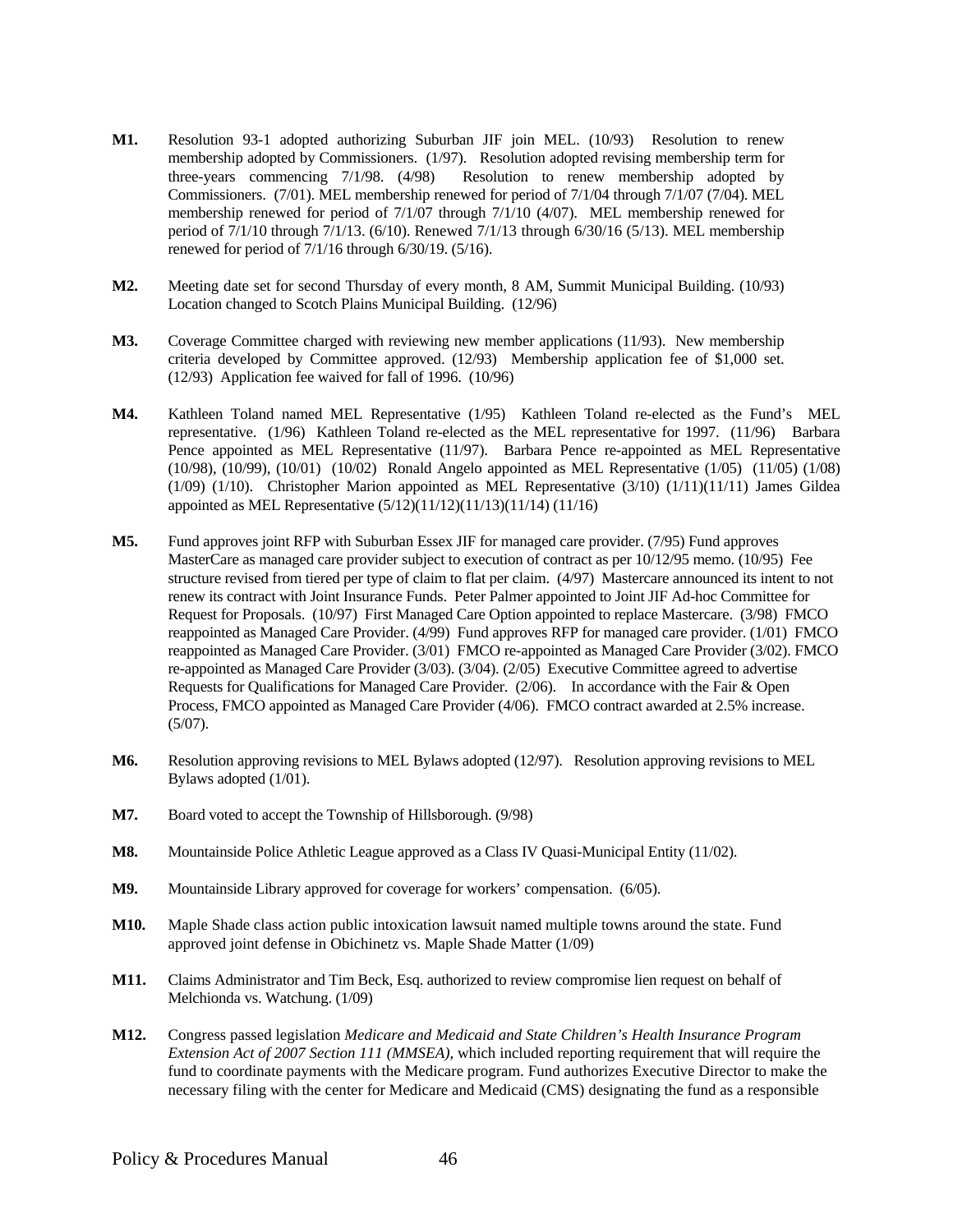reporting entity under Section 111 of the MMSEA and authorizes its third party claims administrator to be its designated representative for actual file submission for reporting purposes with CMS. (5/09)

- **M13.** MEL Board of Commissioners asked local JIFs to support its legislative initiatives on sick leave injury, cap on attorney fee awards in fee shifting cases against public entities, and amending Title 59 to strengthen immunities for sidewalks and weather related accidents. Board adopted Resolutions 6-11 through 10-11  $(1/11)$ .
- **M14.** Board adopted resolution honoring John C. Allsopp. (2/11) Board adopted resolution Harry Yospin (6/13).
- **N1.** Borough of New Providence approved for membership. (11/96) Borough of New Providence approved for membership (12/03). Borough elected not to join (1/04). New Providence approved for membership. (12/05). (12/06)
- **N2.** Board adopted revisions to the Non-Owned Artwork Coverage procedures. (9/07)
- **O1.** John Allsopp elected interim Chairman, Peter Palmer, Interim Secretary. (10/93) Same for 1994. (1/94)
- **O2.** Star Ledger designated as official newspaper. (10/93)
- **O3.** United Jersey Bank designated as official depository. (12/93)
- **O4.** Board agreed to participate in OPRA class action settlement (7/04).
- **O5.** Fund motioned to adopt the revised OPRA form pursuant to OPRA's requirement that actual cost shall be limited to the cost of paper and toner only, specifically excluding the costs of labor and other overhead expenses. (7/10).
- **P1**. Interim appointments made. Executive Director/PERMA, Actuary/Ernst & Young, Safety Director/Joseph J. Reinhart, Underwriting Manager/Pearsall, Maben & Frankenbach. (10/93 Ralph Maresca appointed as Treasurer. (12/93) Scibal Associates as Claims Administrator. (12/93). Harry Yospin as Fund Attorney. (12/93) Suplee appointed as Auditor (1/94)
- **P2.** Draft Professional Services Agreements approved. (10/13) Actual agreement approved. (3/94) Standard Professional Service Agreement form adopted. (1/06). Resolution to amend the Fund's Standard Contract Provisions to track to language in the law on Political Contributions, Affirmative Action and Records. (3/15)
- **P3.** Fund approves 1994 Policy & Procedures Manual. (5/94)
- **P4.** MEL transferred Excess Property Policy from Home Insurance to Zurich . (3/95) Board authorizes Executive Director to modify self-retention to \$50,000 along with the 17 other Joint Insurance Funds. (11/01)
- **P5.** Public Officials Seminars on "Municipal Safety Leadership" scheduled for September 1996. (8/96) Board authorized Fund Attorney to conduct "on-site" managerial & supervisory training on employment practices (11/03). (10/09)
- **P6.** Effective 1/1/97, the Fund's Public Officials/Employment Practices policy will become primary and the policy with CoRegis will be excess. (12/96) Excess POL/EPL quote to purchase terrorism buyback presented but not purchased. (1/03) Board elected not to renew excess coverage (excess of JIF/MEL \$6,000,000). (11/03) Board agreed to distribute the 2007 and 2008 cost to purchase its excess public officials/employment practices liability limits - \$4,000,000 excess of \$6,000,000 in the same ratio as was distributed when limits were purchased outside the JIF. (1/08). Resolution adopted authorizing the purchase of POL/EPL coverage from XL effective January 1, 2011. (11/10). Executive Committee approved a continued 2-year contract with XL Insurance, if presented, to provide primary EPL/POL coverage for Fund Year 2014 (2/13). Resolution was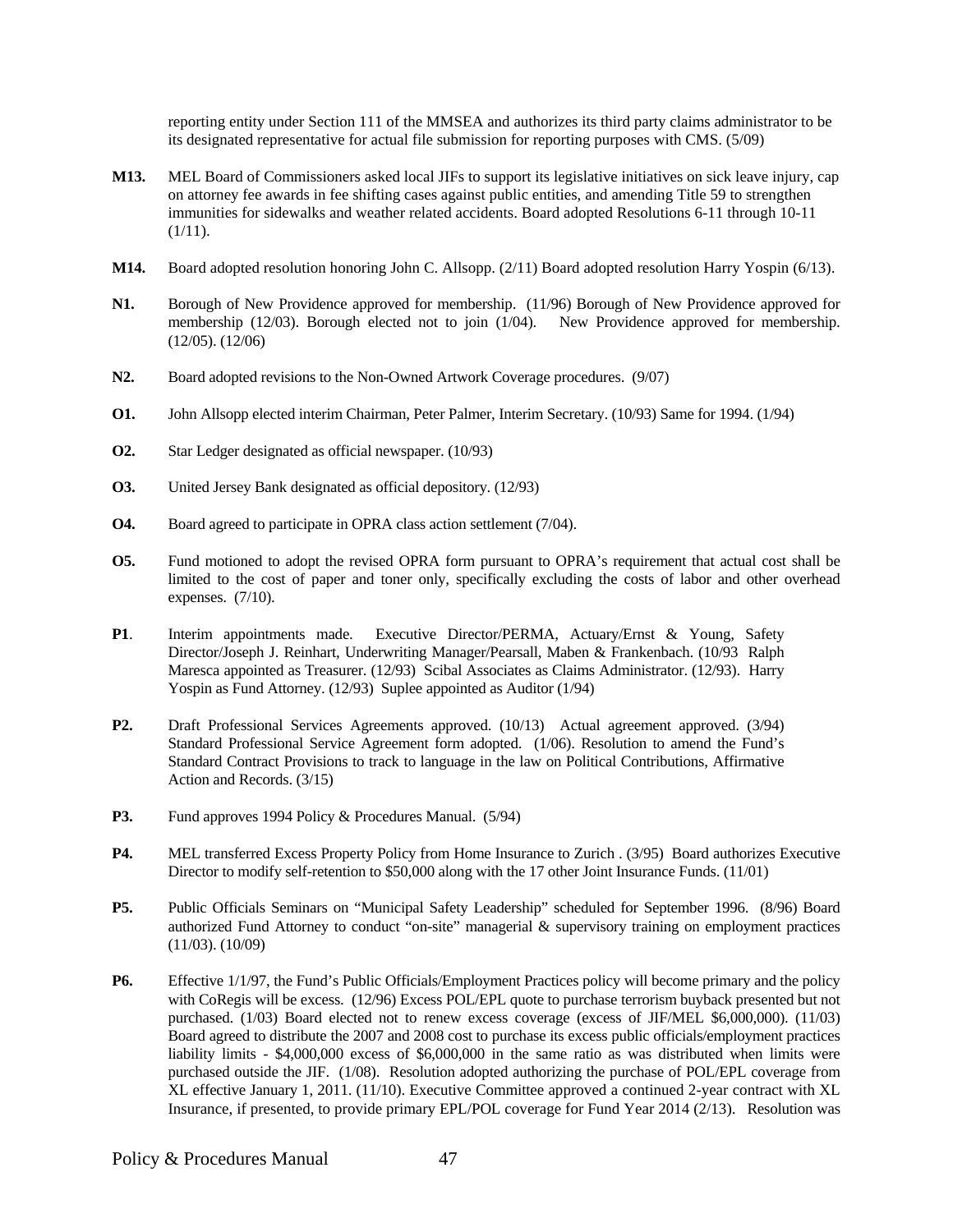adopting acknowledging update to the Public Official/Employment Practices Liability policy to be effective in the 2017 policy year. (12/16).

- **P7.** Policy adopted providing for a 5% liability discount to members' whose police departments have undergone an accreditation process. (7/97) Watchung approved for police accreditation discount. (3/03) Watchung police department recertified (1/05). Summit Police Accreditation discount certified (1/07). Bernards Township Police Accreditation discount certified (7/08).
- **P8.** Expenses approved for Commissioner attendance at PRIMA (Public Risk Management Association) conference. (3/98) (3/99)(3/12)
- **P9.** Effective  $1/1/02$  The MEL began to assume a retention for property. JIF to take \$50,000 retention; MEL to take \$200,000 excess of JIF retention. Commercial policy limit of \$100,000,000. JIF adopted a budget transfer to accommodate change (2/02).
- **P10.** Special meeting scheduled to review membership submission to Peapack-Gladstone (11/02). Town elected not to join JIF. (1/03) Executive Director wrote to Mayor acknowledging the town's interest. (2/03) Peapack-Gladstone approved for membership. (10/05). Town elected not to join JIF (12/05). Peapack-Gladstone denied membership based on fact that existing reported premium appears to be inadequate to support the number of reported claims and general concern over EPL/POL claims (10/11).
- **P11.** The Board adopted a resolution urging the Senate and General Assembly to enact legislation to cap attorneys fees and to end contingency fee enhancements. (9/03)
- **P12**. Executive Committee agreed to assign contract of PERMA. (6/06) DOBI Correspondence indicating that nothing in proposed acquisition of PERMA by Commerce Bank Insurance Services would negatively impact the Joint Insurance Funds. (1/07) Following TD Banknorth's acquisition of Commerce Bank – the insurance division was sold to its management & taken private. Executive Director said company name is now Conner Strong but reported his office will still operate as PERMA. (9/08)
- **P13** Fund Commissioners amended the contract of Conner Risk Control to include property appraisals for a threeyear phase. (1/08) (4/08)
- **P14.** Fund authorizes POL/EPL Deductible Payment Plans where members are given the option that the JIF will pay the deductible as billed by XL Insurance and the JIF will bill the amount with member assessments during the subsequent budget period, but not to exceed four years. (4/11) Executive Committee adopted a motion to authorize the Executive Director to execute the Memo of Understanding with respects to the master Public Officials/Employment Practices Liability policy for the period 1/1/11 through 1/1/13. (10/11) Executive Committee declined the Wages Coverage as offered by XL effective 1/1/12. (11/11)
- **P15.** Fund adopts an advance funding program, in addition to a Model Resolution and Agreement, to assist members that will pursue Police accreditation and/or re-accreditation (7/13).
- **Q1.** Fund extends coverage for any quasi-municipal entity currently included in Members' policies effective January 1, 1994 until Coverage Committee recommends policy. (12/93) Board agreed to provide \$100,000 of Crime coverage for approved quasi-municipal entities (10/02).
- **R1.** Fund Secretary appointed as Custodian of Records; documents to be stored at Fund office. (10/93)
- **R2.** Records Retention Plan adopted. (10/93)
- **R3.** Fund establishes procedure of Roll Call Vote for all member municipalities. (3/94)
- **R4.** Commissioners approve annual expenditure not to exceed \$1,000 for quarterly underwriting meetings. (8/94)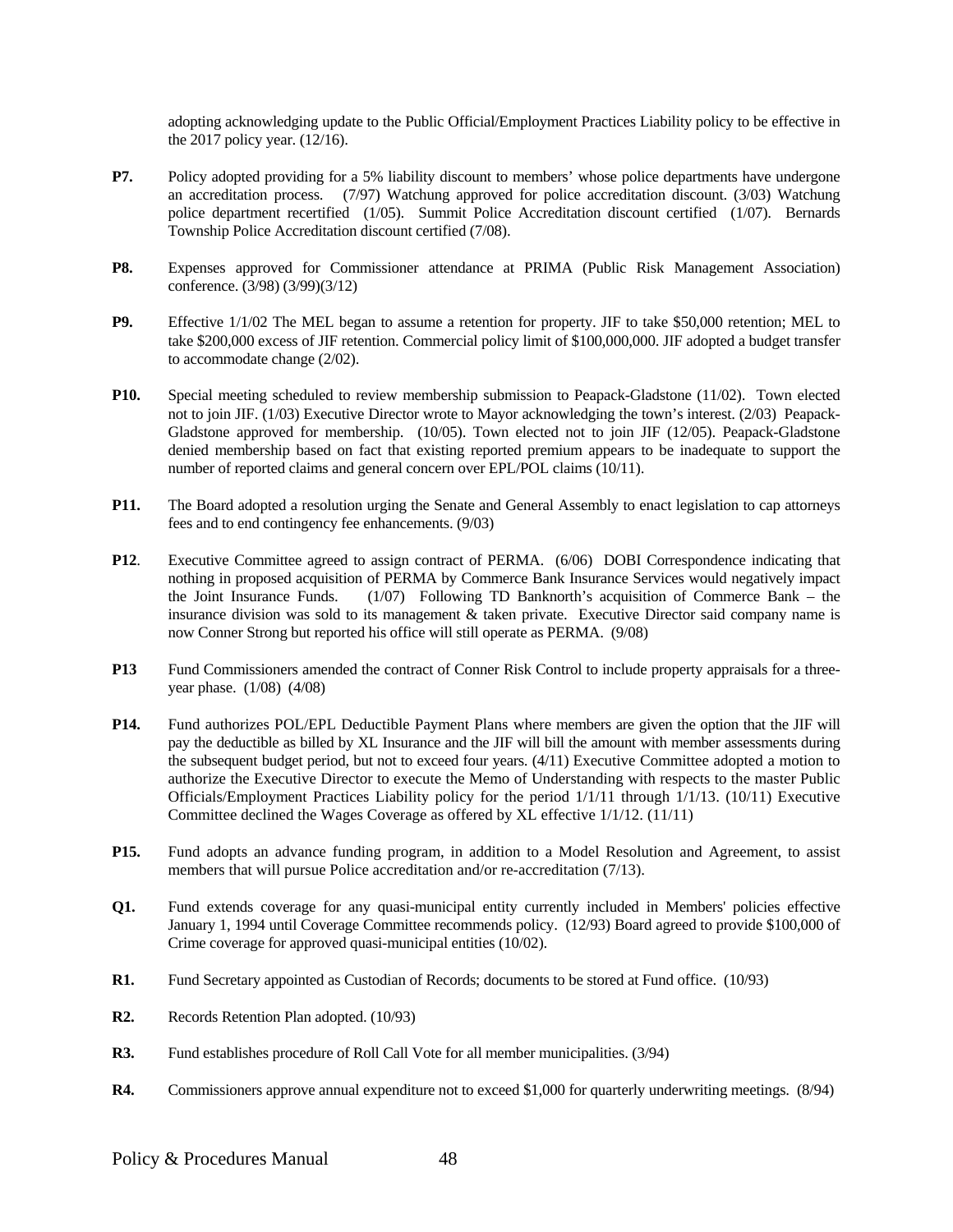- **R5.** Residual Claims Fund Board voted to join the Residual Claims Fund and transfer Fund Year 1994 liabilities to the RCF. (6/98) Board voted to transfer Fund Year 1995 liabilities to the RCF. (6/99) Board voted to transfer Fund Year 1996 liabilities to the RCF. (6/00) Resolution approved renewing membership in the Residual Claims Fund. (2/01) Board voted to transfer Fund Year 1997 liabilities to the RCF. (6/01) Board voted to transfer Fund Year 1998 liabilities to the RCF (7/02). Board voted to transfer Fund Year 1999 liabilities to the RCF. (4/03) Membership renewed for period of 1/1/04 through 1/1/07. (11/03) Board voted to transfer Fund Year 2000 liabilities to the RCF (6/04). Board voted to transfer Fund Year 200 liabilities to the RCF (6/04). Board voted to transfer Fund year 2001 liabilities to RCF. (6/05). Board voted to transfer Fund year 2002 liabilities to RCF. (6/06). Membership renewed for period of 1/1/07 through 1/1/10. (9/06) Board voted to transfer Fund year 2003 liabilities to RCF. (6/07). Board voted to transfer Fund year 2004 liabilities to RCF. (6/08). Board voted to transfer Fund year 2005 liabilities to RCF. (6/09). Membership renewed for period of 1/1/10 through 1/1/13. (1/10). Resolution adopted authorizing the transfer of Fund Year 2006 liabilities to the RCF. (6/10). Resolution adopted authorizing the transfer of Fund Year 2007 liabilities to the RCF (6/11). Membership renewed for period of 1/1/13 through 12/31/15 (4/12). Resolution adopted authorizing the transfer of Fund Year 2008 liabilities to the RCF (6/12). Resolution adopted authorizing the transfer of Fund Year 2009 liabilities to the RCF (6/13). Resolution adopted authorizing the transfer of Fund Year 2010 liabilities to the RCF (6/14). Resolution adopted authorizing the transfer of Fund Year 2011 liabilities to the RCF (6/14). Resolution adopted authorizing the transfer of Fund Year 2012 liabilities to the RCF (6/16).
- **R6.** Residual Claims Fund Bylaw Amendment adopted. (7/98)
- **R7.** Barbara Pence appointed JIF representative to Residual Claims Fund. (9/98) Barbara Pence appointed JIF representative to Residual Claims Fund. (3/01) Ronald Angelo appointed JIF representative to Residual Claims Fund. (11/01) (11/02) (11/03) (11/05) (1/08) (1/09) (1/10). James Gildea appointed JIF representative to Residual Claims Fund (3/10). (1/11)(11/11)(11/12)(11/13)(11/14)(11/15) (11/16)
- **R8.** Board authorizes Perma and First Managed Care Option to draft an early return to work compensation policy for the Fund. (5/01) Board approves an early return to work compensation policy for the Fund. (6/01) Reimbursement for Bernards Township light duty approved. (3/03) (5/03)
- **R9.** The Board approved the "Right to Know" Request Form (9/02).
- **R10.** Board approved Scibal request to dispose of all files covering the period of January 1, 1994 through December 31, 1996. (7/03) Board approved Scibal request to dispose of records cover a time period of January 1, 1997 through November 30, 2000 for closed workers' compensation claims and a time period of January 1, 1997 through November 30, 1999 for closed liability claims. (1/07).
- **R11.** The Suburban Municipal and Central Joint Insurance Funds co-hosted a regional training on October 23, 2013 on Active Shooter in the Workplace Regional Training. Executive Committee approved costs of presenter and catering at an amount not to exceed \$1,000 to be shared with the Central JIF (10/13).
- **S1.** PERMA designated as agent for Service of Process. (10/93)
- **S2.** Donald Parisi authorized to prepare State Filing at a sum not to exceed \$7,500 (10/93)
- **S3.** Expenditure of \$500 authorized for Fund stationery. (10/93)
- **S4.** Tom Atkins to chair Contract/Finance Committee, Peter Palmer to chair Coverage Committee. (11/93)
- **S5.** Fund approves Safety Director J. J. Reinhart's request to distribute Reinhart & Associates brochure. (2/95)
- **S6.** Fund approves Summit Symphony as class III quasi. (4/94) Summit Downtown Inc., approved as class IV Quasi. (12/96) Reeve-Reed Arboretum approved for quasi-coverage – but coverage not selected. (5/97).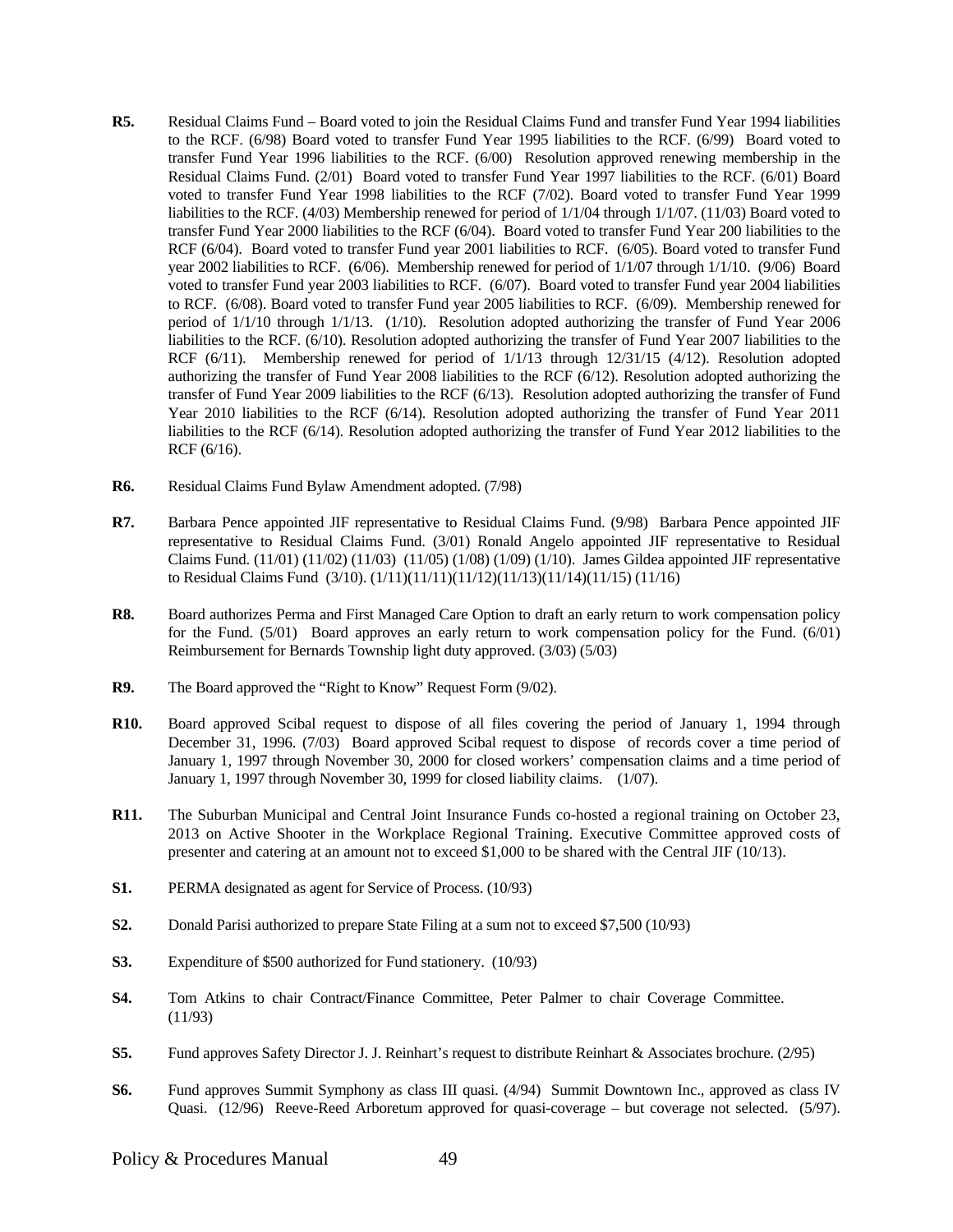Summit Downtown approved for full coverage through Summit. (2/99) Reeves Reed Arboretum approved for coverage. (11/08). Reeves Reed Arboretum approved for liability coverage and content, equipment & crime coverages subject to confirmation by Summit. (1/09)

- **S7.** MEL Safety Grant application for Snow Plow Rodeo, approved for submission. (7/96)
- **S8.** Purchase of 1997 Safety Calendars approved. (11/96) Expense to add photographs of member towns approved. (10/98)
- **S9.** Safety Director's 1997 Contract to be based on a dedicated unit, in cooperation with other JIF's. (12/95) Safety Director reported that Commerce National Insurance has purchased his firm – name changed from Joseph J. Reinhart & Associates to Reinhart & Associates. (12/97).
- **S10.** Board voted to approve Senate Bill 166. (4/98) Board voted to approve Senate Bill 1092. (9/98) Board voted to approve Senate Bill 1421. (10/98) Board voted to approve Senate Bill 2663 and Assembly Bill 4234  $(11/16)$ .
- **S11.** Board approved the scheduling of a "Train the Trainer" Management of Aggressive Behavios Seminar. (5/99)
- **S12.** Board approved coverage for skateboard facilities that meet the design criteria established by the MEL with an amendment to require design engineer and facilities construction contractor have experience designing and constructing skateboard facilities. (3/00)
- **S13.** The Board votes to participate in the MEL Safety Institute (1/02). Executive Director announced the implementation of the MEL Safety Institute's new Learning Management System. (7/06).
- **S14.** The Board accepted the DOBI State Examination of the Fund (9/02). The Board accepted the DOBI State Examination for the 2013 Fund year. (01/16)
- **S15.** Summit First Aid Squad approved for coverage. (1/06)
- **S16.** In accordance with MEL's Peer Review Procedure, Board waived requirement for Springfield Township to seek Suburban JIF membership. Springfield indicated interest in another MEL affiliated JIF. (11/05). (11/14). In accordance with MEL's Peer Review Procedure, Board granted permission to Springfield Township to seek membership with the Morris JIF (10/11).
- **S17.** Non-owned fine arts coverage approved for Summit exhibit. (7/06) Corresponding additional assessment certified. (9/06). Coverage for Summit's Art Display approved. (1/07). Display of the Skylark Fiberglass sculpture approved. (5/07) Display Of "Lightscapte Xii Gathering" And "David" approved. (5/07) Summit's request to extend the art display – approved in 2006 – of J. Steward Johnson's bronze sculptures: "Holier than Thou" valued at \$120,000 and "Contact" valued at \$86,000 approved (9/07). Artwork on display at Village Green in Summit with a total value of \$276,400 approved for non-owned fine arts coverage (11/13).
- **S18**. Change in regulations will allow Joint Insurance Funds to provide coverage for statutory bond positions. MEL to begin to provide in 2007. (9/06) Executive Committee increased the JIF's position bond coverage to a \$1,000,000 limit with a \$10,000 deductible (5/13).
- **S19**. Treasurer removed as check signatory, in accordance with request of bond carrier. (4/07). Bond renewed with prior carrier – restriction on Treasurer as signatory reversed. (5/07)
- **S20**. Board memorialized a motion indicating no objection to the combination of Scibal and QualCare. (1/09)
- **S21**. Scotch Plains Special/Business Improvement District approved for coverage subject to acceptance of offer and receipt of resolution from Scotch Plains sponsoring the district. Application is pending; however, the fund